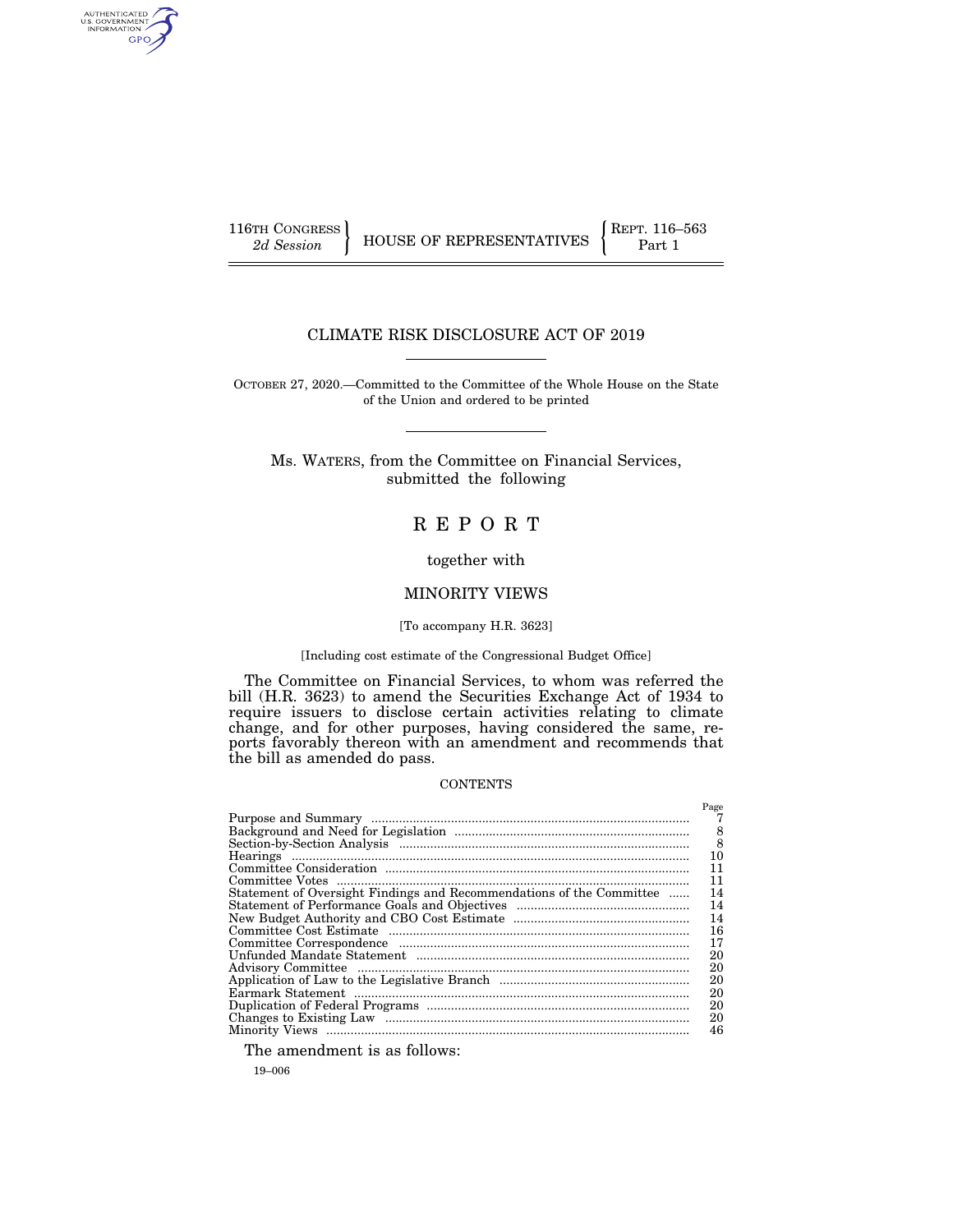Strike all after the enacting clause and insert the following: **SECTION 1. SHORT TITLE.** 

This Act may be cited as the ''Climate Risk Disclosure Act of 2019''.

**SEC. 2. DEFINITIONS.** 

In this Act—

 $(1)$  the term "1.5 degree scenario" means a widely recognized, publicly available analysis scenario in which human interventions to combat global climate change are likely to prevent the global average temperature from reaching 1.5 degrees Celsius above pre-industrial levels;

(2) the terms ''appropriate climate principals'', ''climate change'', and ''appropriate congressional committees" have the meanings given those terms in section 13(s) of the Securities Exchange Act of 1934;

(3) the term ''baseline scenario'' means a widely-recognized analysis scenario in which levels of greenhouse gas emissions, as of the date on which the analysis is performed, continue to grow, resulting in—

(A) an increase in the global average temperature of 1.5 degrees Celsius or more above pre-industrial levels; and

(B) the realization of physical risks relating to global climate change; (4) the term ''carbon dioxide equivalent'' means the number of metric tons of carbon dioxide emissions with the same global warming potential as one metric ton of another greenhouse gas, as determined under table A-1 of subpart A of part 98 of title 40, Code of Federal Regulations, as in effect on the date of enactment of this subsection;

(5) the term ''Commission'' means the Securities and Exchange Commission; (6) the term ''commercial development of fossil fuels'' includes—

(A) exploration, extraction, processing, exporting, transporting, and any other significant action with respect to oil, natural gas, coal, or any byproduct thereof; and

(B) acquiring a license for any activity described in subparagraph (A);

 $(7)$  the term "covered issuer" has the meaning given the term in section  $13(s)$ of the Securities Exchange Act of 1934;

(8) the term ''direct and indirect greenhouse gas emissions'' includes, with respect to a covered issuer-

(A) all direct greenhouse gas emissions released by the covered issuer;

(B) all indirect greenhouse gas emissions with respect to electricity, heat, or steam purchased by the covered issuer;

(C) significant indirect emissions, other than the emissions described in subparagraph (B), that occur in the value chain of the covered issuer; and (D) all indirect greenhouse gas emissions that are attributable to assets

owned or managed, including assets that are partially owned or managed, by the covered issuer;

(9) the term "fossil fuel reserves" means all producing assets, proved reserves, unproved resources, and any other ownership stake in sources of fossil fuels;

 $(10)$  the term "greenhouse gas"

(A) means carbon dioxide, hydrofluorocarbons, methane, nitrous oxide, perfluorocarbons, sulfur hexafluoride, nitrogen triflouride, and chlorofluorocarbons; and

(B) includes any other anthropogenically-emitted gas or particulate that the Administrator of the Environmental Protection Agency determines, after notice and comment, to contribute to climate change;<br>(11) the term "greenhouse gas emissions" means the emissions of greenhouse

gas, expressed in terms of metric tons of carbon dioxide equivalent;<br>(12) the term "physical risks" has meaning given the term in section 13(s) of

the Securities Exchange Act of 1934;

(13) the term ''social cost of carbon'' means the monetized present value, discounted at a 3 percent or lower discount rate, in dollars, per metric ton of carbon dioxide (or carbon dioxide equivalent), of the net global costs over 300 years caused by the emission of carbon dioxide (or carbon dioxide equivalent, as applicable) that result from—

(A) changes in net agricultural productivity;

(B) decreases in capital and labor productivity;

(C) effects on human health;

(D) property damage from increased sea level rise, flooding, wildfires, and frequency and severity of extreme weather events;

(E) the value of ecosystem services; and

(F) any other type of economic, social, political, or natural disruption;

 $(14)$  the term "transition risks" has meaning given the term in section  $13(s)$ of the Securities Exchange Act of 1934.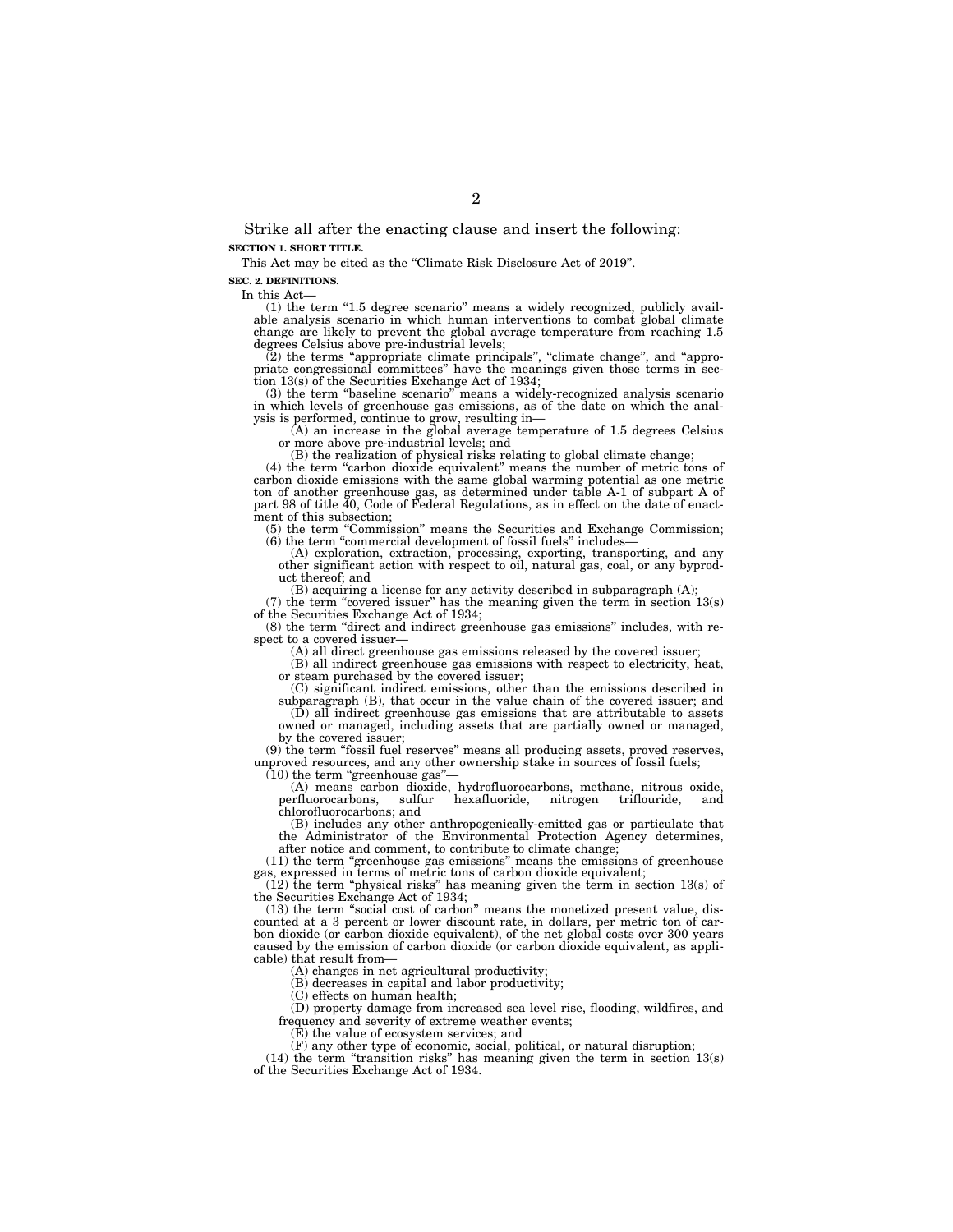(15) the term "value chain"-

(A) means the total lifecycle of a product or service, both before and after production of the product or service, as applicable; and

(B) may include the sourcing of materials, production, and disposal with respect to the product or service described in subparagraph (A); and

(16) the term ''well below 1.5 degrees scenario'' means a widely-recognized, publicly-available analysis scenario in which human interventions to combat global climate change are likely to prevent the global average temperature from reaching 1.5 degrees Celsius above pre-industrial levels.

#### **SEC. 3. SENSE OF CONGRESS.**

It is the sense of Congress that—

(1) climate change poses a significant and increasing threat to the growth and stability of the economy of the United States;

(2) many sectors of the economy of the United States and many American businesses are exposed to multiple channels of climate-related risk, which may include exposure to—

(A) the physical impacts of climate change, including the rise of the average global temperature, accelerating sea-level rise, desertification, ocean acidification, intensification of storms, increase in heavy precipitatio frequent and intense temperature extremes, more severe droughts, and longer wildfire seasons:

(B) the economic disruptions and security threats that result from the physical impacts described in subparagraph (A) including conflicts over scarce resources, conditions conducive to violent extremism, the spread of infectious diseases, and forced migration; and

(C) the transition impacts that result as the global economy transitions to a clean and renewable energy, low-emissions economy, including financial impacts as fossil fuel assets risk becoming stranded and it becomes uneconomic for companies to develop fossil fuel assets as policymakers act to limit the worst impacts of climate change by keeping the rise in average global temperature to 1.5 degrees Celsius above pre-industrial levels;

(3) assessing the potential impact of climate-related risks on national and international financial systems is an urgent concern;

(4) companies have a duty to disclose financial risks that climate change presents to their investors, lenders, and insurers;

(5) the Commission has a duty to promote a risk-informed securities market that is worthy of the trust of the public as families invest for their futures;

(6) investors, lenders, and insurers are increasingly demanding climate risk information that is consistent, comparable, reliable, and clear;

(7) including standardized, material climate change risk and opportunity disclosure that is useful for decision makers in annual reports to the Commission will increase transparency with respect to risk accumulation and exposure in financial markets;

(8) requiring companies to disclose climate-related risk exposure and risk management strategies will encourage a smoother transition to a clean and renewable energy, low-emissions economy and guide capital allocation to mitigate, and adapt to, the effects of climate change and limit damages associated with climate-related events and disasters; and

(9) a critical component in fighting climate change is a transparent accounting of the risks that climate change presents and the implications of continued inaction with respect to climate change.

#### **SEC. 4. FINDINGS.**

Congress finds that—

(1) short-, medium-, and long-term financial and economic risks and opportunities relating to climate change, and the national and global reduction of greenhouse gas emissions, constitute information that issuers—

(A) may reasonably expect to affect shareholder decision making; and

(B) should regularly identify, evaluate, and disclose; and

(2) the disclosure of information described in paragraph (1) should—

(A) identify, and evaluate—

(i) material physical and transition risks posed by climate change; and

(ii) the potential financial impact of such risks;

(B) detail any implications such risks have on corporate strategy;

(C) detail any board-level oversight of material climate related risks and opportunities;

(D) allow for intra- and cross-industry comparison, to the extent practicable, of climate-related risk exposure through the inclusion of standard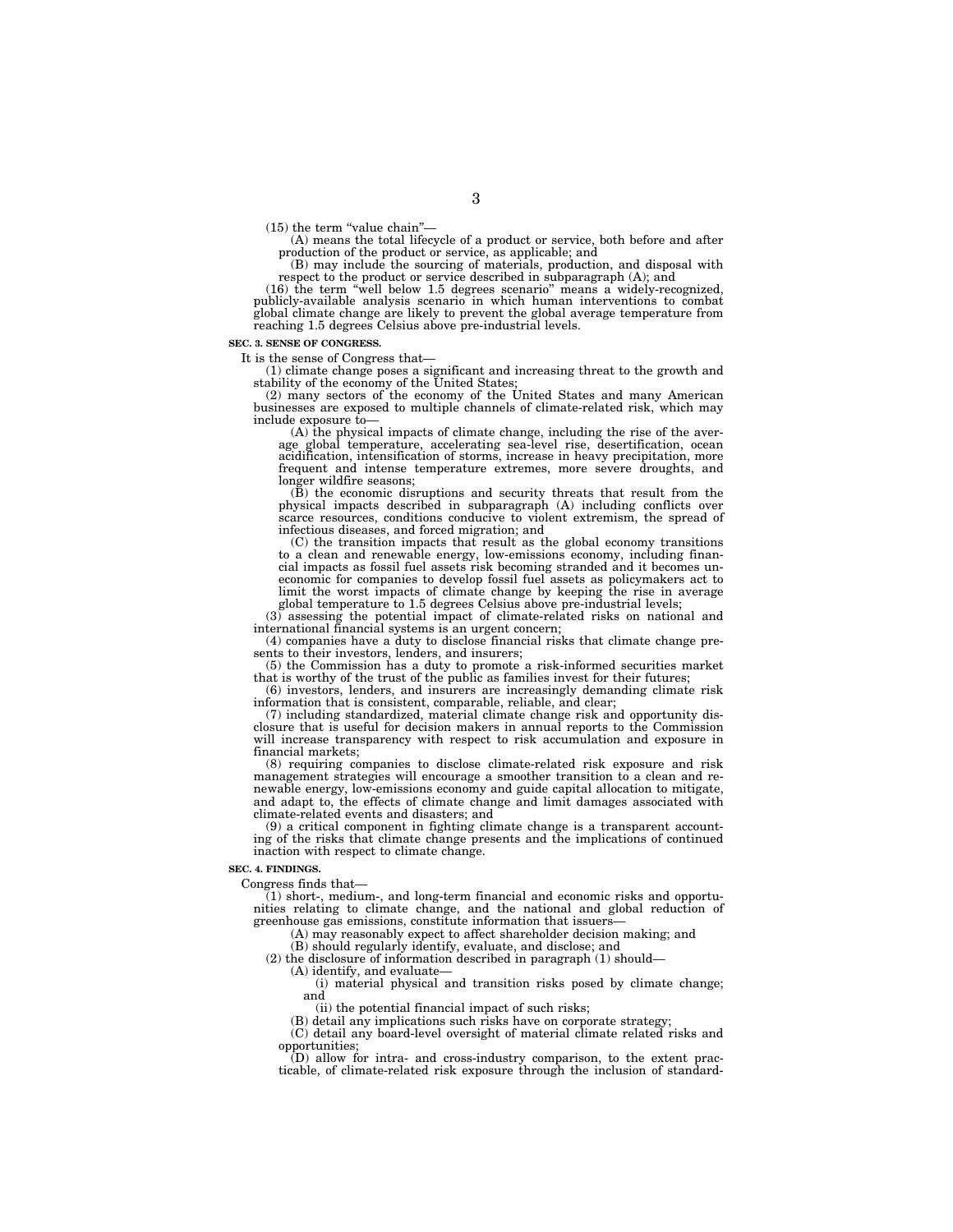ized industry-specific and sector-specific disclosure metrics, as identified by the Commission, in consultation with the appropriate climate principals;

(E) allow for tracking of performance over time with respect to mitigating climate risk exposure; and

(F) incorporate a price on greenhouse gas emissions in financial analyses that reflects, at minimum, the social cost of carbon that is attributable to issuers.

#### **SEC. 5. DISCLOSURES RELATING TO CLIMATE CHANGE.**

Section 13 of the Securities Exchange Act of 1934 (15 U.S.C. 78m) is amended by adding at the end the following:

''(s) DISCLOSURES RELATING TO CLIMATE CHANGE.—

''(1) DEFINITIONS.—In this subsection—

''(A) the term 'appropriate climate principals' means—

''(i) the Administrator of the Environmental Protection Agency;

''(ii) the Secretary of Energy;

''(iii) the Administrator of the National Oceanic and Atmospheric Administration;

"(iv) the Director of the Office of Management and Budget; and

 $\mathbf{w}(v)$  the head of any other Federal agency determined appropriate by the Commission;

''(B) the term 'climate change' means a change of climate that is—

''(i) attributed directly or indirectly to human activity that alters the composition of the global atmosphere; and

"(ii) in addition to natural climate variability observed over comparable time periods;

" $(\overline{C})$  the term 'covered issuer' means an issuer that is required to file an annual report under subsection (a) or section 15(d);

''(D) the term 'physical risks' means financial risks to long-lived fixed assets, locations, operations, or value chains that result from exposure to physical climate-related effects, including—

''(i) increased average global temperatures and increased frequency of temperature extremes;

"(ii) increased severity and frequency of extreme weather events;

"(iii) increased flooding;

"(iv) sea level rise;

''(v) ocean acidification;

"(vi) increased frequency of wildfires;

"(vii) decreased arability of farmland;

''(viii) decreased availability of fresh water; and

"(ix) any other financial risks to long-lived fixed assets, locations, operations, or value chains determined appropriate by the Commission, in consultation with appropriate climate principals;

''(E) the term 'transition risks' means financial risks that are attributable to climate change mitigation and adaptation, including efforts to reduce greenhouse gas emissions and strengthen resilience to the impacts of climate change, including—

 $(i)$  costs relating to-

''(I) international treaties and agreements;

"(II) Federal, State, and local policy;

''(III) new technologies;

''(IV) changing markets;

''(V) reputational impacts relevant to changing consumer behavior; and

''(VI) litigation; and

''(ii) assets that may lose value or become stranded due to any of the costs described in subclauses (I) through (VI) of clause (i).

''(2) DISCLOSURE.—Each covered issuer, in any annual report filed by the covered issuer under subsection (a) or section 15(d), shall, in accordance with any rules issued by the Commission pursuant to the Climate Risk Disclosure Act of 2019, include in each such report information regarding—

'(A) the identification of, the evaluation of potential financial impacts of, and any risk-management strategies relating to—

(i) physical risks posed to the covered issuer by climate change; and "(ii) transition risks posed to the covered issuer by climate change; ''(B) a description of any established corporate governance processes and structures to identify, assess, and manage climate-related risks;

''(C) a description of specific actions that the covered issuer is taking to mitigate identified risks;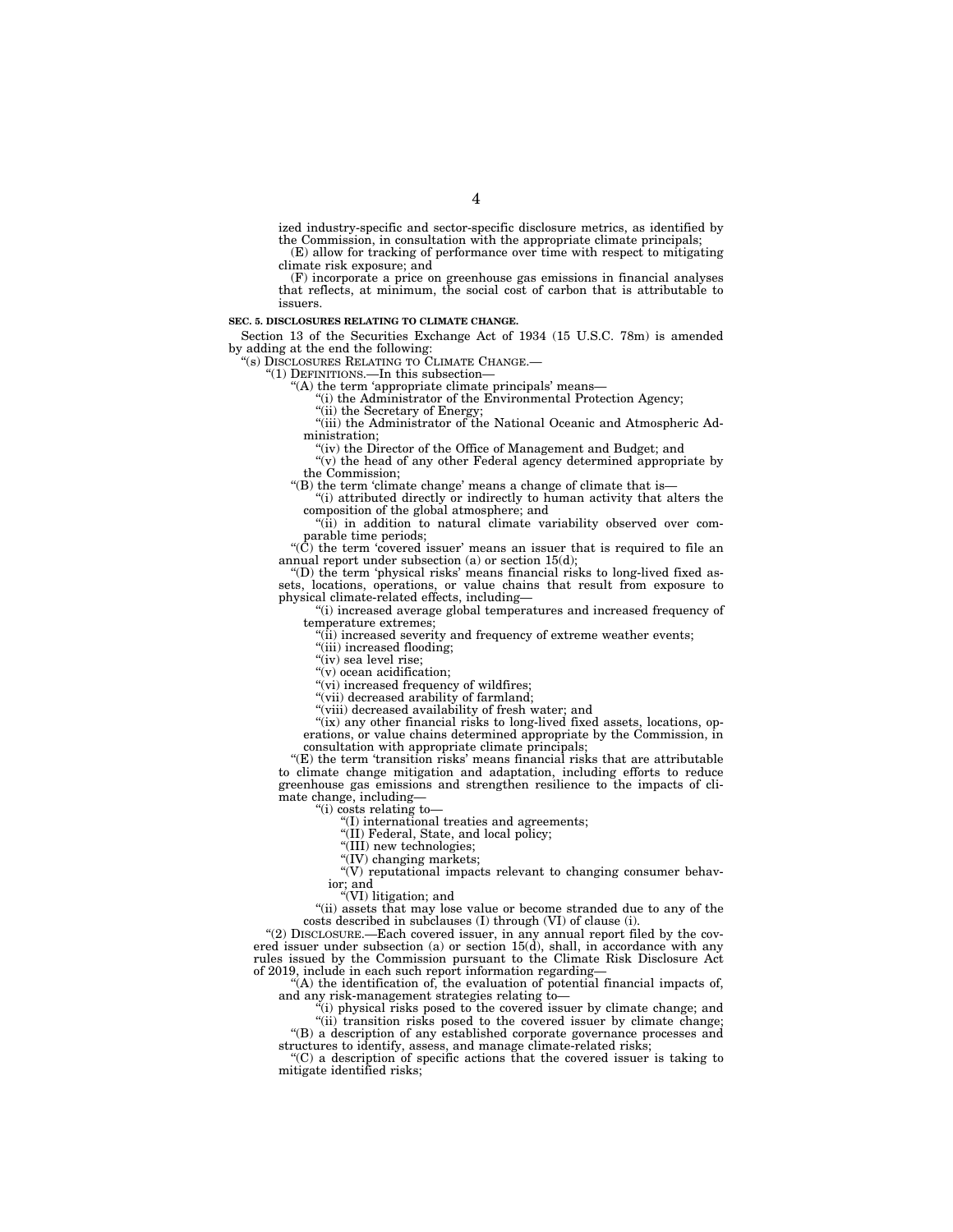''(D) a description of the resilience of any strategy the covered issuer has for addressing climate risks when differing climate scenarios are taken into consideration; and

''(E) a description of how climate risk is incorporated into the overall risk management strategy of the covered issuer.

''(3) RULE OF CONSTRUCTION.—Nothing in paragraph (2) may be construed as precluding a covered issuer from including, in an annual report submitted under subsection (a) or section 15(d), any information not explicitly referenced in such paragraph.''.

#### **SEC. 6. RULEMAKING.**

(a) CLIMATE RISK DISCLOSURE RULES.—The Commission, in consultation with the appropriate climate principals, shall not later than 2 years after the date of the enactment of this Act, issue rules with respect to the information that a covered issuer is required to disclose pursuant to section 13(s) of the Securities Exchange Act of 1934 and such rules shall—

(1) establish, in consultation with the appropriate climate principals, climaterelated risk disclosure rules, which shall—

(A) be, to the extent practicable, specialized for industries within specific sectors of the economy, which shall include—

(i) the sectors of finance, insurance, transportation, electric power, mining, and non-renewable energy; and

(ii) any other sector determined appropriate by the Commission, in consultation with the appropriate climate principals;

(B) include reporting standards for estimating and disclosing direct and indirect greenhouse gas emissions by a covered issuer, and any affiliates of the covered issuer, which shall—

(i) separate, to the extent practicable, total emissions of each specified greenhouse gas by the covered issuer; and

(ii) include greenhouse gas emissions by the covered issuer during the period covered by the disclosure;

(C) include reporting standards for disclosing, with respect to a covered issuer—

(i) the total amount of fossil fuel-related assets owned or managed by the covered issuer; and

(ii) the percentage of fossil fuel-related assets as a percentage of total assets owned or managed by the covered issuer;

(D) establish a minimum social cost of carbon, which—

(i) shall be considered a minimum price with respect to costs associated with carbon emissions;

(ii) a covered issuer shall use in preparing climate-related disclosure statements; and

(iii) the Commission shall make publicly available all assumptions and methods used in the calculations;

(E) not preclude a covered issuer from using and disclosing, as compared with the price established under subparagraph  $(D)$ , a higher price of greenhouse gas emissions;

(F) specify requirements for, and the disclosure of, input parameters, assumptions, and analytical choices to be used in climate scenario analyses required under paragraph (2)(A), including—

(i) present value discount rates;

(ii) time frames to consider, including 5, 10, and 20 year time frames; and

(iii) minimum pricing of greenhouse gas emissions, as established under subparagraph  $(D)$  and subject to subparagraph  $(E)$ ; and

(G) include, after consultation with the Administrator of the Environmental Protection Agency, the Secretary of Energy, the Secretary of the Interior, the Secretary of Agriculture, the Secretary of Transportation, the Chair of the Council on Environmental Quality, and the Director of the Office of Science and Technology Policy documentation standards and guidance with respect to the information required under paragraph (2)(C);

(2) require that a covered issuer, with respect to a disclosure required under section 13(s) of the Securities Exchange Act of 1934—

(A) incorporate into such disclosure—

(i) quantitative analysis to support any qualitative statement made by the covered issuer;

(ii) the rules established under paragraph (1);

(iii) industry-specific metrics that comply with the requirements under paragraph  $(1)(A)$ ;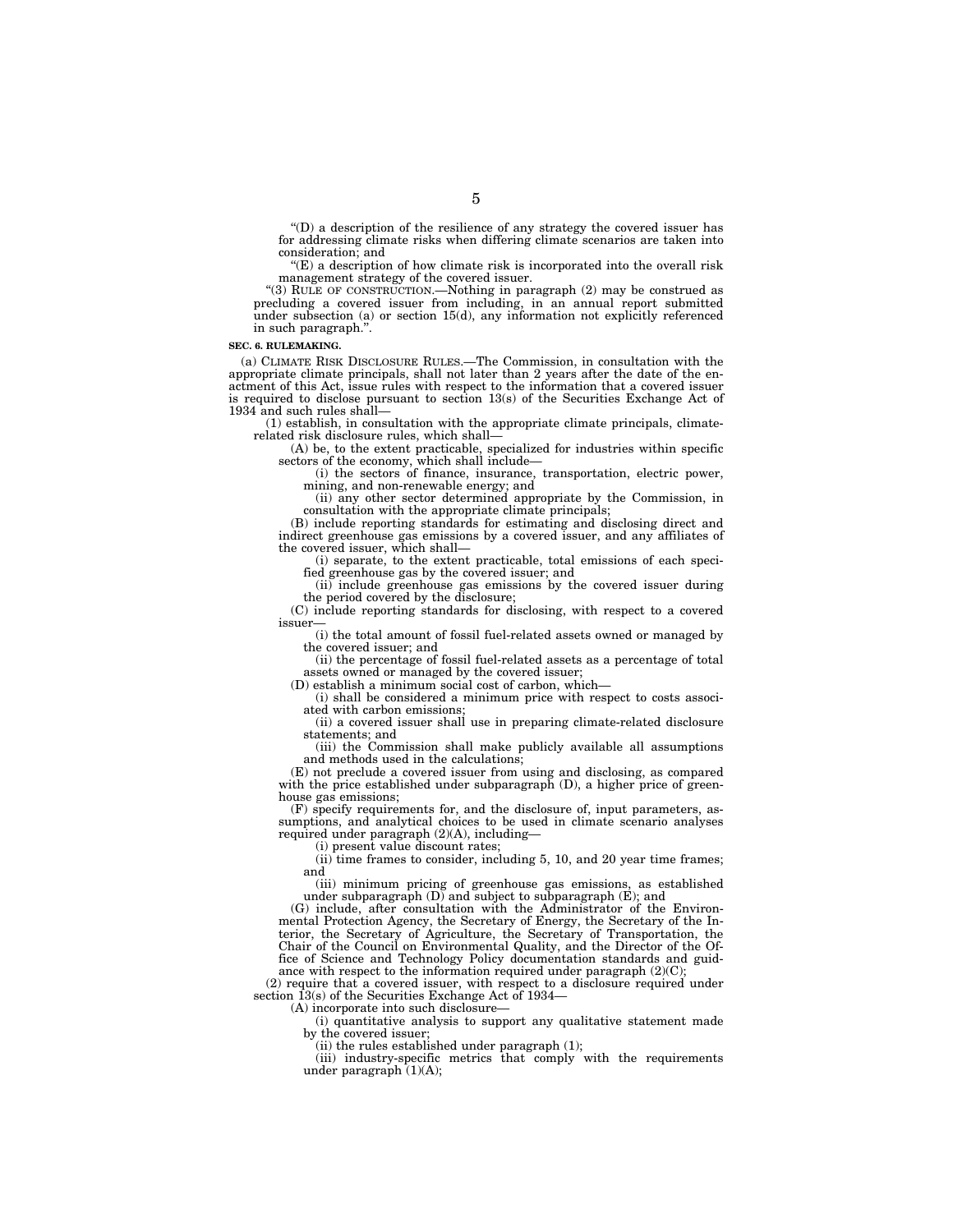(iv) specific risk management actions that the covered issuer is taking to address identified risks;

(v) a discussion of the short-, medium-, and long-term resilience of any risk management strategy, and the evolution of applicable risk metrics, of the covered issuer under each scenario described in paragraph  $(1)(B)$ ; and

(vi) the total cost of carbon attributable to the direct and indirect greenhouse gas emissions of the covered issuer, using, at minimum, the social cost of carbon;

(B) consider, when preparing any qualitative or quantitative risk analysis statement contained in the disclosure—

(i) a baseline scenario that includes physical impacts of climate change;

(ii) a well below 1.5 degrees scenario; and

(iii) any additional climate analysis scenario considered appropriate by the Commission, in consultation with the appropriate climate principals;

(C) if the covered issuer engages in the commercial development of fossil fuels, include in the disclosure—

(i) an estimate of the total and a disaggregated amount of direct and indirect greenhouse gas emissions of the covered issuer that are attributable to—

(I) combustion;

(II) flared hydrocarbons;

(III) process emissions;

(IV) directly vented emissions;

(V) fugitive emissions or leaks; and

(VI) land use changes;

(ii) a description of—

(I) the sensitivity of fossil fuel reserve levels to future price projection scenarios that incorporate the social cost of carbon into hydrocarbon pricing;

(II) the percentage of the reserves of the covered issuer that will be developed under the scenarios established in subparagraph (B), as well as a forecast for the development prospects of each reserve under the scenarios established in subparagraph (B);

(III) the potential amount of direct and indirect greenhouse gas emissions that are embedded in proved and probable hydrocarbon reserves, with each such calculation presented as a total and in subdivided categories by the type of reserve;

(IV) the methodology of the covered issuer for detecting and mitigating fugitive methane emissions, which shall include the frequency with which applicable assets of the covered issuer are observed for methane leaks, the processes and technology that the covered issuer uses to detect methane leaks, the percentage of assets of the covered issuer that the covered issuer inspects under that methodology, and quantitative and time-bound reduction goals of the issuer with respect to methane leaks;

(V) the amount of water that the covered issuer withdraws from freshwater sources for use and consumption in operations of the covered issuer; and

(VI) the percentage of the water described in subclause (V) that comes from regions of water stress or that face wastewater management challenges; and

(iii) any other information that the Commission, in consultation with the appropriate climate principals and the Administrator of the Environmental Protection Agency, the Secretary of Energy, the Secretary of the Interior, the Secretary of Agriculture determines is—

(I) necessary;

(II) appropriate to safeguard the public interest; or

(III) directed at ensuring that investors are informed in accordance with the findings described in section 4;

(3) with respect to a disclosure required under section 13(s) of the Securities Exchange Act of 1934, require that a covered issuer include in such disclosure any other information, or use any climate-related or greenhouse gas emissions metric, that the Commission, in consultation with the appropriate climate principals, determines is—

(A) necessary;

(B) appropriate to safeguard the public interest; or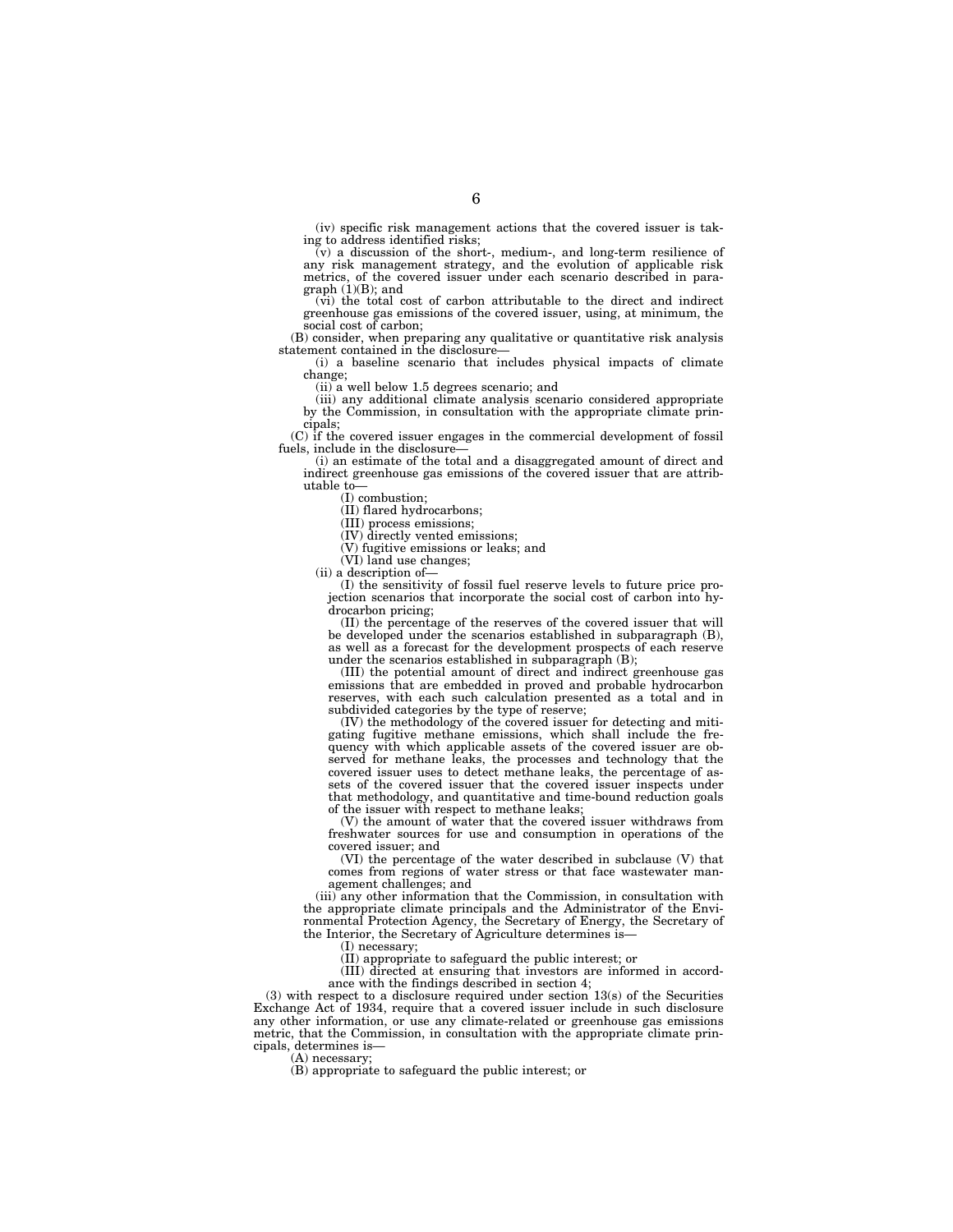(C) directed at ensuring that investors are informed in accordance with the findings described in section 4; and

(4) with respect to a disclosure required under section 13(s) of the Securities Exchange Act of 1934, establish how and where the required disclosures shall be addressed in the covered issuer's annual financial filing.

(b) FORMATTING.—The Commission shall require issuers to disclose information in an interactive data format and shall develop standards for such format, which shall include electronic tags for information that the Commission determines is-

(1) necessary;

(2) appropriate to safeguard the public interest; or

(3) directed at ensuring that investors are informed in accordance with the findings described in section 4.

(c) PERIODIC UPDATE OF RULES.—The Commission shall periodically update the rules issued under this section to ensure that such rules further the findings in section  $4(2)$ .

#### **SEC. 7. COMPILATION OF INFORMATION DISCLOSED.**

The Commission shall, to the maximum extent practicable make a compilation of the information disclosed by issuers pursuant to section 13(s) of the Securities Exchange Act of 1934 publicly available on the website of the Commission and update such compilation at least once each year.

#### **SEC. 8. BACKSTOP.**

If, 2 years after the date of the enactment of this Act, the Commission has not issued rules pursuant to section 6, and until such rules are issued, a covered issuer shall be deemed in compliance with section  $13(s)$  of the Securities Exchange Act of 1934 if disclosures set forth in the annual report of such issuer satisfy the recommendations of the Task Force on Climate-related Financial Disclosures of the Financial Stability Board as reported in June, 2017, or any successor report, and as supplemented or adjusted by such rules, guidance, or other comments from the Commission.

#### **SEC. 9. REPORTS.**

(a) SECURITIES AND EXCHANGE COMMISSION.—The Commission shall—

(1) conduct an annual assessment regarding the compliance of covered issuers with the requirements of section  $13(s)$  of the Securities Exchange Act of 1934, as added by section 5;

(2) submit to the appropriate congressional committees a report that contains the results of each assessment conducted under paragraph (1); and

(3) make each report submitted under paragraph (2) accessible to the public. (b) GOVERNMENT ACCOUNTABILITY OFFICE.—The Comptroller General of the United States shall periodically evaluate, and report to the appropriate congressional committees on, the effectiveness of the Commission in carrying out and enforcing section 13(s) of the Securities Exchange Act of 1934, as added by section 5.

#### **SEC. 10. SEVERABILITY.**

If any provision of this Act, an amendment made by this Act, or the application of this Act (or an amendment made by this Act) to any person or circumstance is held to be invalid, that holding shall have no effect with respect to—

(1) the remainder of this Act; and

(2) the application of the provision or amendment, as applicable, to any other person or circumstance.

#### **SEC. 11. AUTHORIZATION OF APPROPRIATIONS.**

There are authorized to be appropriated to the Commission such sums as may be necessary to carry out this Act.

#### PURPOSE AND SUMMARY

On July 5, 2019, Representative Sean Casten introduced H.R. 3623, the Climate Risk Disclosure Act of 2019, which requires public companies to disclose in their annual reports information relating to the financial and business risks associated with climate change. H.R. 3623 also requires the SEC to establish, in consultation with other relevant Federal agencies, climate-related risk disclosure metrics and guidance, which will be industry-specific, and will require companies to make both quantitative and qualitative disclosures.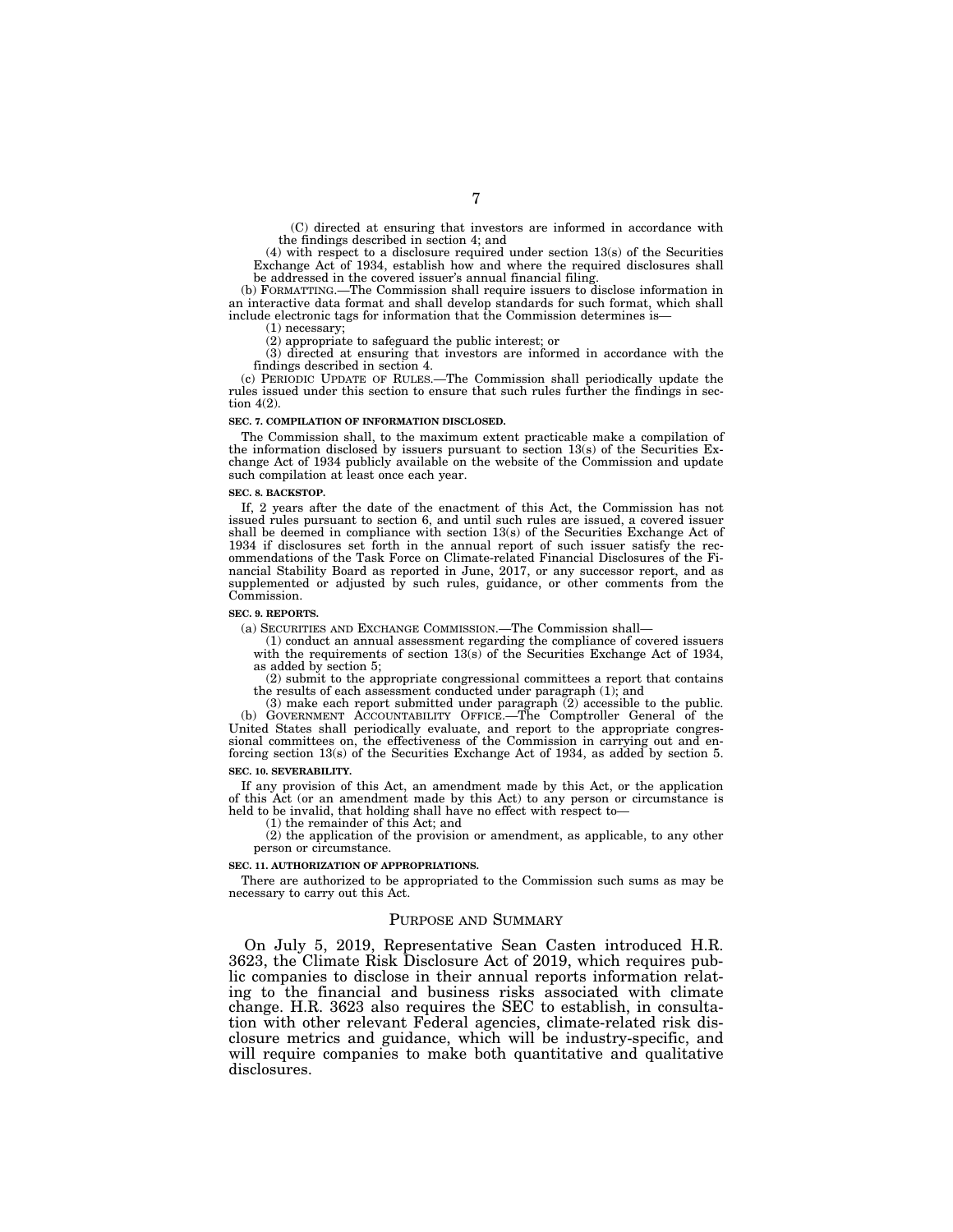#### BACKGROUND AND NEED FOR LEGISLATION

The Securities Exchange Act of 1934 requires public companies to file annual reports with the SEC to publicly disclose company information that investors would find pertinent in making investment decisions.1 This reporting requirement mandates the disclosure of information related to risk exposure, material financial data, and an analysis performed by management on the company's financial condition.2 Although the effects of climate change pose significant risks to companies and investors, companies are currently not required to report climate-related risk exposure and risk management strategies. This bill is similar to Senator Warren's Climate Risk Disclosure Act of 2018 (S. 3481) which enjoyed broad support from science advocacy groups such as the Union of Concerned Scientists; investment management firms such as Boston Trust, JSA Financial Group, and Trillium Asset Management; investor advocacy groups including Americans for Financial Reform, Corporate Accountability, and Public Citizen; environmental groups including the Sierra Club, Greenpeace USA, and the Center for International Environmental Law; and religious groups such as the Adrian Dominican Sisters, Daughters of Charity, Province of St. Louise, Sisters of St. Francis of Philadelphia, and the Unitarian Universalist Association.

#### SECTION-BY-SECTION ANALYSIS

#### *Section 1. Short title*

Section 1 states that the title of the bill is the Climate Risk Disclosure Act of 2019.

#### *Section 2. Definitions*

Section 2 defines the terms in the bill.

#### *Section 3. Sense of Congress*

Section 3 sets forth the sense of Congress. Paragraph (1) states that continued inaction in addressing climate change poses a significant and increasing threat to the growth and stability of the United States. Paragraph (2) states that many sectors of the economy of the United States and American businesses are exposed to multiple channels of climate-related risk, which include exposure to: the physical impacts of climate change; economic disruptions and security threats that result from these physical impacts; the transitional impacts that result as the global economy transitions to a clean and renewable energy, low-emissions economy.

Paragraph (3) states that Congress finds that assessing the potential impact of climate related risks on national and international financial risks that climate change presents to their investors, lenders, and insurers is an urgent concern. Paragraph (4) states that companies have a duty to disclose financial risks that climate change presents to their investors, lenders, and insurers. Furthermore, Paragraphs (5) through (9) state that the Securities and Exchange Commission has a duty to promote a risk-informed

<sup>1</sup>See 15 U.S.C. § 78m(a). 2SEC, Form 10–K, General Instructions, *available at* https://www.sec.gov/about/forms/form10 k.pdf.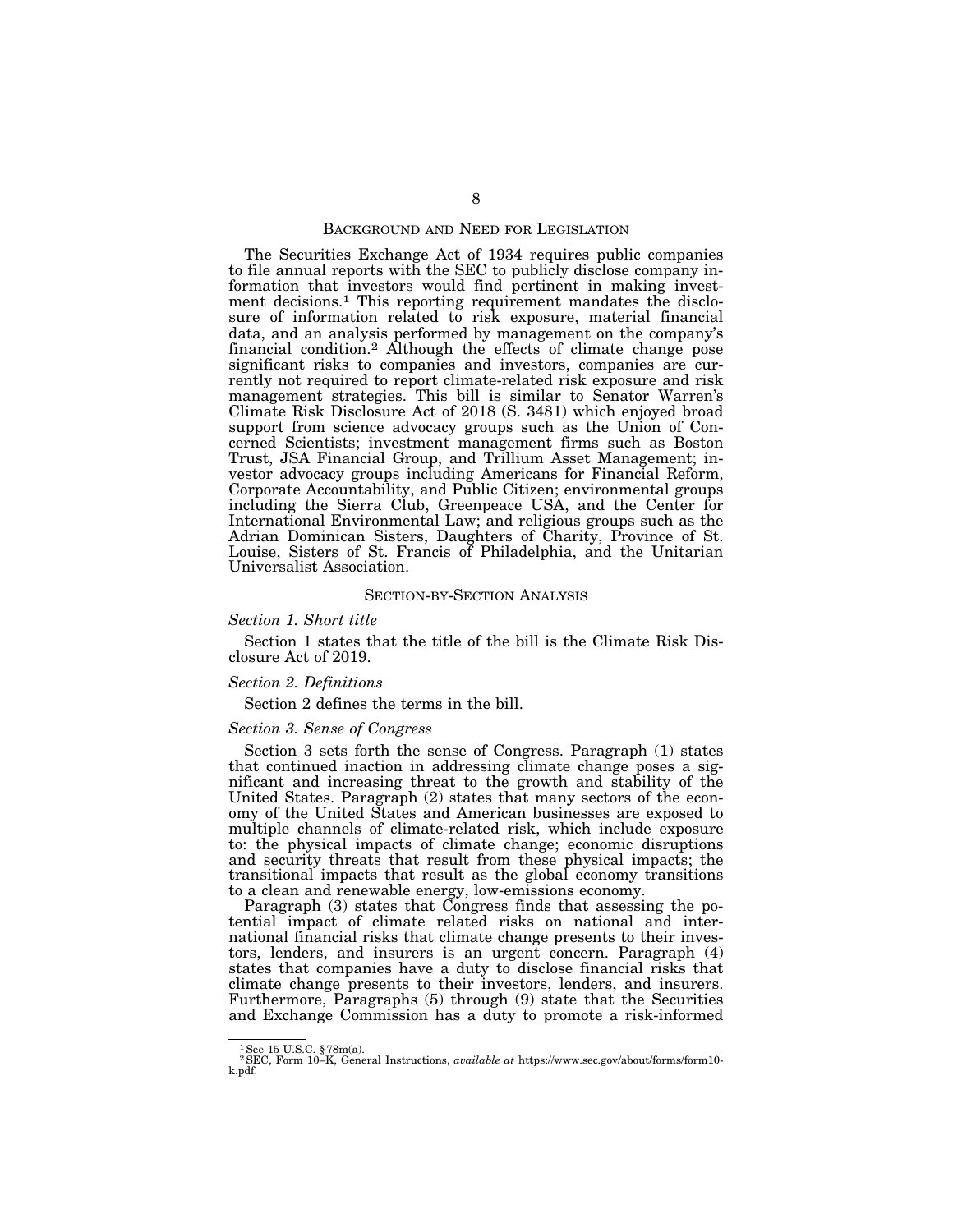securities market which includes standardized, material climate change risk and opportunity disclosure that is useful for decisionmakers in annual reports to the Commission will increase transparency with respect to risk accumulation and exposure in financial markets.

## *Section 4. Findings*

Section 4 provides a number of Congressional findings, including that short-, medium-, and long-term financial and economic risks and opportunities relating to climate change, and the national and global reduction of greenhouse gas emissions, constitute information that issuers may reasonably expect to affect shareholder decision making and as a result, should regulatory identify, evaluate, and disclose.

#### *Section 5. Disclosures relating to climate change*

Section 5 adds a new subsection (s) to section 113 to the Securities Exchange Act of 1934. Paragraph (1) of the new subsection (s) provides for a number of new definitions: ''appropriate climate principals;" "climate change;" "covered issuer;" "physical risks;" and ''transition risks.''

Paragraph  $(2)(A)$  of the new subsection (s) requires each covered issuer to annually disclose the identification of, the evaluation of potential financial impacts of, and any risk management of strategies relating to the physical risks posed to the covered issuer by climate change; the transition risks posed to the covered issuer by climate change; and the transition risks posed to the covered issuer by climate change.

Paragraph  $(2)$ (B) amends the Securities and Exchange Act of 1934 by requiring each covered issuer to provide a description of any established corporate governance processes and structures to identify, assess, and manage climate-related risks.

Paragraph  $(2)(C)$  requires each covered issuer to provide a description of specific actions that the covered issuer is taking to mitigate identified risks.

Paragraph (3) of the new subsection (s) explicitly allows a covered issuer to disclose in its annual report any information not explicitly referenced in the bill.

### *Section 6. Rulemaking*

Subsection (a) requires the Securities and Exchange Commission to issue rules with respect to climate risk disclosure which shall, within two years of the enactment of this bill:

Subsection  $(a)(1)$  provides that guidance for specific industry sectors to include reporting standards for estimating and disclosing direct and indirect greenhouse gas emissions by a covered issuer that include: total greenhouse gas emissions and greenhouse gas emissions during the covered period; the total amount of fuel-related assets owned or managed by the covered issuer; and the percentage of fossil fuel-related assets as a percentage of total assets owned or managed by the covered issuer in addition to establishing a minimum social cost of carbon.

Subsection  $(a)(2)$  requires covered issuers to incorporate into annual disclosures a quantitative analysis to support any qualitative statements made by the covered issuer; industry-specific metrics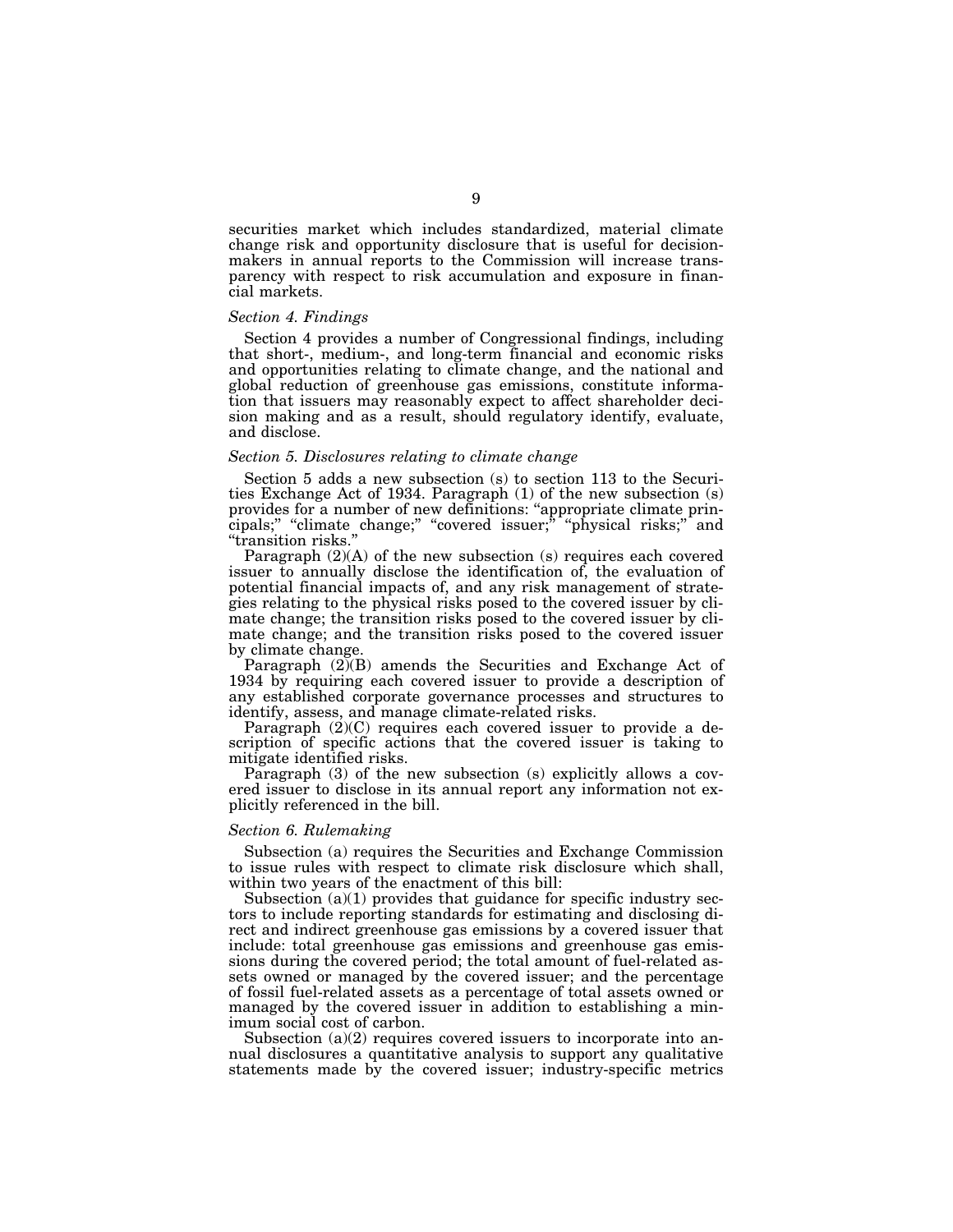that comply with requirements set forth in this bill; specific riskmanagement actions that the covered issuer is taking to address identified risks; discuss the short-, medium-, and long-term resilience of any risk management strategy, and the evolution of applicable risk metrics of the covered issuer under each scenario described in this bill.

Subsection (a)(3) requires that a covered issuer include in its annual disclose any other information or climate-related or greenhouse gas metric that the Commission determines is necessary, appropriate to safeguard the public interest, or directed at ensuring that investors are informed in accordance with the findings described in this bill.

#### *Section 7. Compilation of information disclosed*

Section 7 requires the Securities and Exchange Commission to make a compilation of the information disclosed by issuers publicly available on the Commission's website and update the compilation annually.

#### *Section 8. Backstop*

Section 8 prohibits the Securities and Exchange Commission from issuing rules pursuant to the requirements of this bill within two years, but states that covered issuer may still be deemed to be in compliance with this bill if the covered issuer provides a disclosure that satisfies the recommendations of the Task Force on Climate-Related Financial Disclosures of the Financial Stability Board as reported in June 2017, or any successor report.

#### *Section 9. Reports*

Section 9 requires the Securities and Exchange Commission to conduct an annual assessment regarding the compliance of this bill by the covered issuers and to submit the results of the report to Congress. Section 9 also requires the Government Accountability Office to periodically evaluate and report to Congress the effectiveness of the Commission in carrying out and enforcing the requirements of this bill.

## *Section 10. Severability*

Section 10 provides that if any provision, amendment, or the application of this Act is found to be invalid, that holding shall have no effect with respect to the remaining provisions of the Act.

## *Section 11. Authorization of appropriations*

Section 11 states that funds are authorized to be appropriated as necessary to carry out this Act.

#### **HEARINGS**

For the purposes of section 103(i) of H. Res. 6 for the 116th Congress, the Committee on Financial Services' Subcommittee on Investor Protection, Entrepreneurship, and Capital Markets held a hearing to consider H.R. 3623 entitled, ''Building a Sustainable and Competitive Economy: An Examination of Proposals to Improve Environmental, Social, and Governance Disclosures,'' on July 10, 2019. Testifying before the Committee was Tim Mohin, Chief Executive, Global Reporting Initiative (GRI); James Andrus, Investment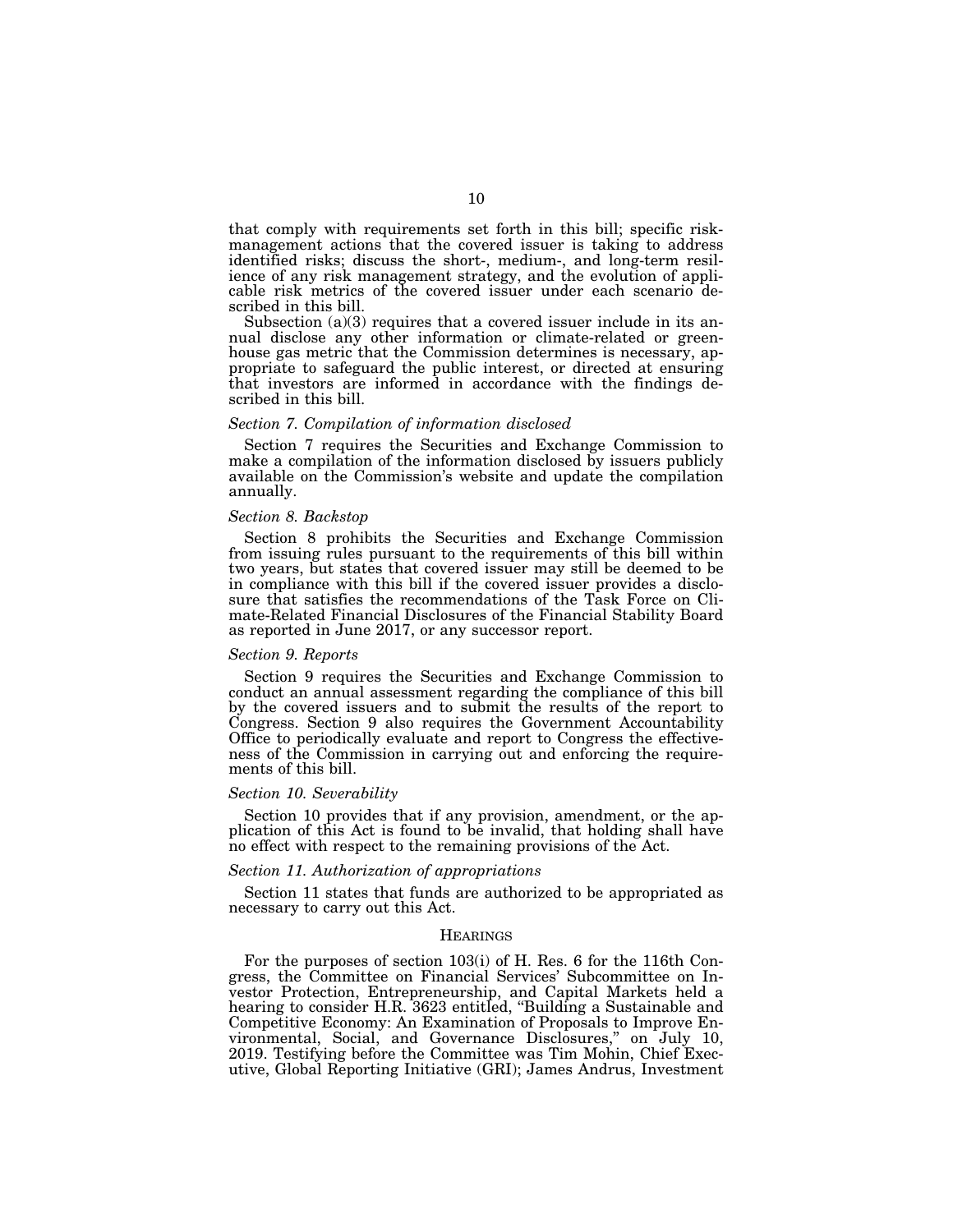Manager-financial Markets, Sustainable Investment, CalPERS Investment Office; Paul S. Atkins, Chief Executive Officer, Patomak Global Partners; Degas A. Wright, Chief Executive Officer, Decatur Capital Management, Inc.; and Mindy S. Lubber, President and Chief Executive Officer, Ceres.

## COMMITTEE CONSIDERATION

The Committee on Financial Services met in open session on July 16, 2019, and ordered H.R. 3623 to be reported favorably to the House with an amendment in the nature of a substitute by a vote of 34 yeas and 25 nays, a quorum being present.

## COMMITTEE VOTES AND ROLL CALL VOTES

In compliance with clause 3(b) of rule XIII of the Rules of the House of Representatives, the Committee advises that the following roll call votes occurred during the Committee's consideration of H.R. 3623: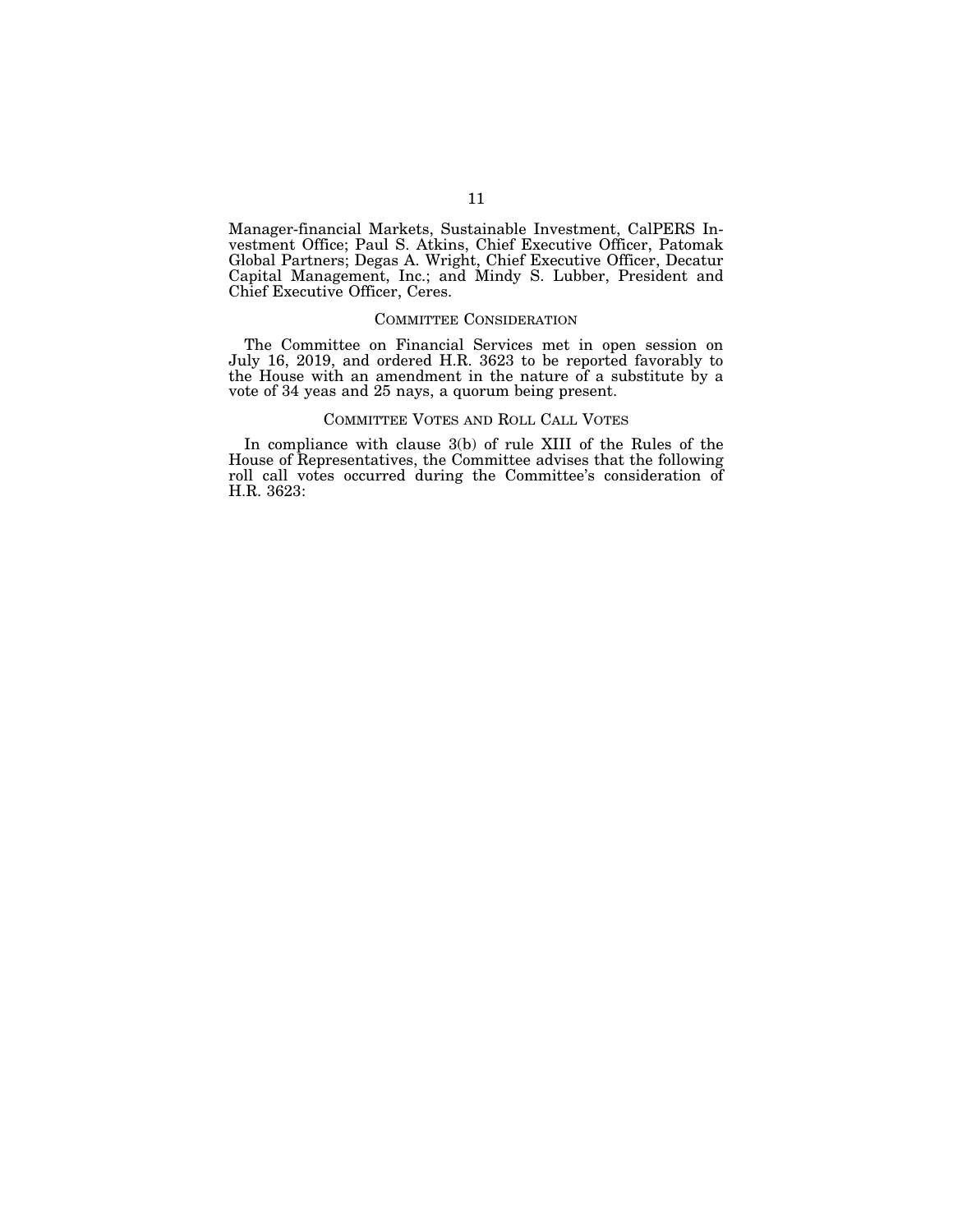| Present | Representatives                 | Ayes         | <b>Nays</b>                         |
|---------|---------------------------------|--------------|-------------------------------------|
|         | Ms. Waters, Chairwoman          |              | X                                   |
|         | Mrs. Maloney                    |              | $\frac{\mathbf{x}}{\mathbf{x}}$     |
|         | Ms, Velázquez                   |              |                                     |
|         | Mr. Sherman                     |              | x                                   |
|         | Mr. Meeks                       |              | x<br>X                              |
|         | Mr. Clay                        |              |                                     |
|         | Mr. Scott<br>Mr. Green          |              | $\frac{\mathbf{x}}{\mathbf{x}}$     |
|         | Mr. Cleaver                     |              |                                     |
|         | Mr. Perimutter                  |              | $\frac{\mathbf{x}}{\mathbf{x}}$     |
|         | Mr. Himes                       |              | $\overline{\mathbf{x}}$             |
|         | Mr. Foster                      |              | X                                   |
|         | Mrs. Beatty                     |              | X                                   |
|         | Mr. Heck                        |              |                                     |
|         | Mr. Vargas                      |              | X                                   |
|         | Mr. Gottheimer                  |              | X                                   |
|         | Mr. Gonzalez (TX)               |              | X                                   |
|         | Mr. Lawson                      |              | x                                   |
|         | Mr. San Nicolas                 |              | $\frac{\overline{x}}{\overline{x}}$ |
|         | Ms. Tlaib<br>Ms, Porter         |              |                                     |
|         | Ms, Axne                        |              | X                                   |
|         | Mr. Casten                      |              | $\overline{\mathbf{x}}$             |
|         | Ms. Pressley                    |              | $\overline{\mathbf{x}}$             |
|         | Mr. McAdams                     |              | $\overline{\mathbf{x}}$             |
|         | Ms. Ocasio-Cortez               |              | $\frac{\mathbf{x}}{\mathbf{x}}$     |
|         | Ms. Wexton                      |              |                                     |
|         | Mr. Lynch                       |              | X                                   |
|         | Ms, Gabbard                     |              | X                                   |
|         | Ms. Adams                       |              | x                                   |
|         | Ma. Dean                        |              | X                                   |
|         | Mr. Garcia (IL)                 |              | X<br>X                              |
|         | Ms. Garcia (TX)<br>Mr. Phillips |              | X                                   |
| 34      |                                 |              |                                     |
|         | Mr. McHenry, Ranking Member     | x            |                                     |
|         | Ms. Wagner                      | $\mathbf{x}$ |                                     |
|         | Mr. King                        | X            |                                     |
|         | Mr. Lucas                       | x            |                                     |
|         | Mr. Posey                       | x            |                                     |
|         | Mr. Luetkemeyer                 | X            |                                     |
|         | Mr. Huizenga                    | X            |                                     |
|         | Mr. Duffy                       | X            |                                     |
|         | Mr. Stivers                     | X            |                                     |
|         | Mr. Barr                        | X            |                                     |
|         | Mr. Tipton                      | x            |                                     |
|         | Mr. Williams                    |              |                                     |
|         | Mr. Hill                        | X            |                                     |
|         | Mr Emmer                        | x            |                                     |
|         | Mr. Zeldin'                     | X            |                                     |
|         | Mr. Loudermilk                  | X            |                                     |
|         | Mr. Mooney                      | X            |                                     |
|         | Mr. Davidson                    | х            |                                     |
|         | Mr. Budd                        | X            |                                     |
|         | Mr. Kustoff                     | X            |                                     |
|         |                                 | x            |                                     |
|         | Mr. Hollingsworth               | X            |                                     |
|         | Mr. Gonzalez (OH)               | x            |                                     |
|         | Mr. Rose                        | X            |                                     |
|         | Mr. Steil                       |              |                                     |
|         | Mr. Gooden                      | X            |                                     |
|         | Mr. Riggleman                   | X            |                                     |
| 26      |                                 |              |                                     |

# Committee on Financial Services<br>Full Committee<br>116th Congress (1st Session)

# Date:\_\_\_\_\_ 7/16/2019

Measure \_HR 3623  $\sim 10$ 

Amendment No. 7b.

## Offered by: Stell to Casten ANS

 $\sim 10^{-10}$ 

| <b>Yes</b> | No.  | Prsnt | Wdrn |
|------------|------|-------|------|
|            | Ayes |       | Nays |
|            |      |       |      |

| FC<br>$\sqrt{\frac{1}{\text{Note}}}$<br>25-33 |        |  |
|-----------------------------------------------|--------|--|
|                                               | Record |  |
|                                               |        |  |
|                                               |        |  |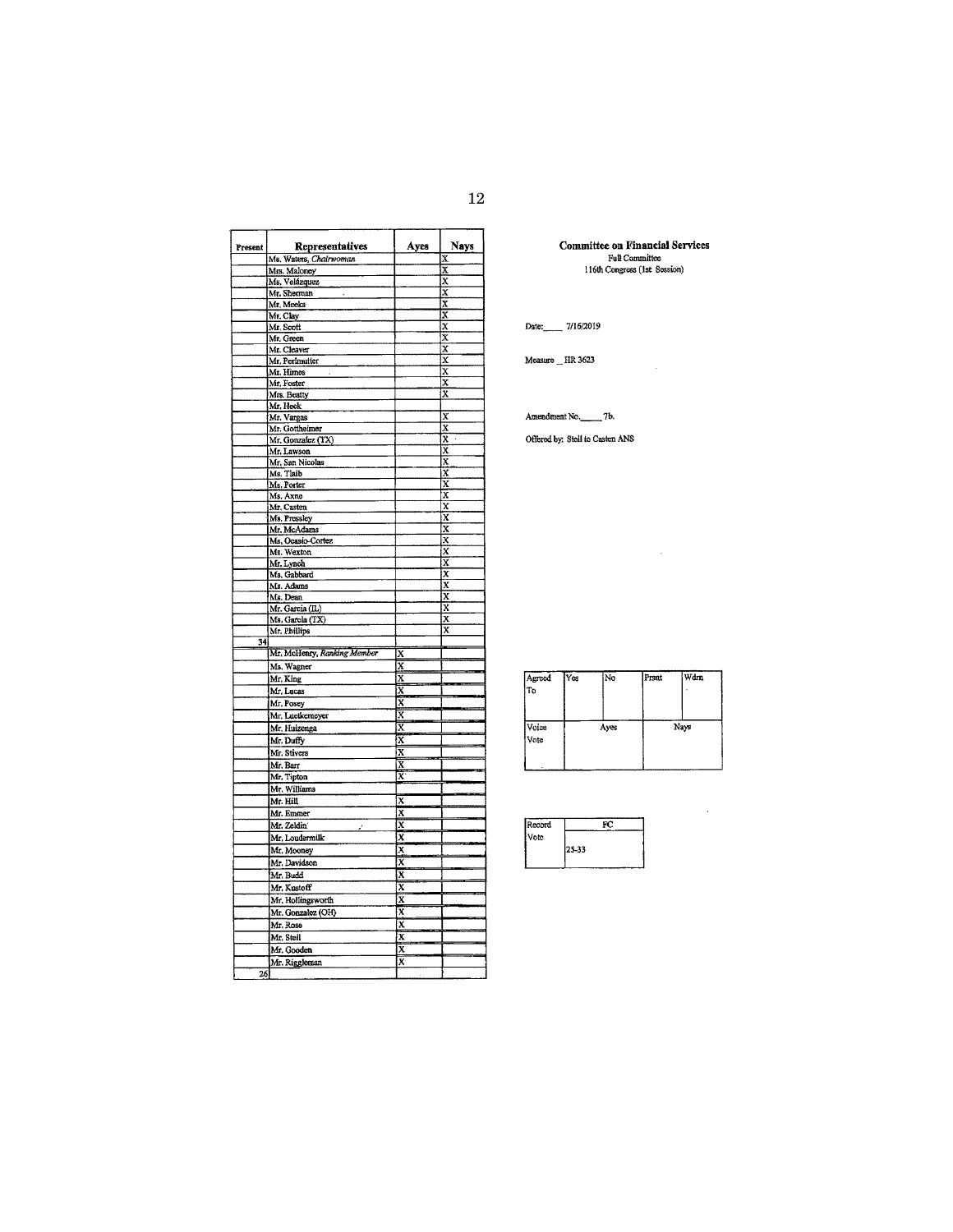|  | 13 |  |
|--|----|--|
|  |    |  |

| Present | Representatives                 | Ayes                    | <b>Nays</b>             |
|---------|---------------------------------|-------------------------|-------------------------|
|         | Ms. Waters, Chairwoman          | χ                       |                         |
|         | Mrs. Maloney                    | X                       |                         |
|         | Ms. Velázquez                   | X                       |                         |
|         | Mr. Sherman                     | X                       |                         |
|         | Mr. Meeks                       | X                       |                         |
|         | Mr. Clay                        | $\overline{\mathbf{x}}$ |                         |
|         | Mr. Scott                       | X                       |                         |
|         | Mr. Green                       | X                       |                         |
|         | Mr. Cleaver                     | X                       |                         |
|         | Mr. Perlmutter                  | X                       |                         |
|         | Mr. Himes                       | X                       |                         |
|         | Mr. Foster                      | X                       |                         |
|         | Mrs. Beatty                     | X                       |                         |
|         | Mr. Heck                        | x                       |                         |
|         | Mr. Vargas                      | ÿ                       |                         |
|         | Mr. Gottheimer                  | X                       |                         |
|         | Mr, Gonzalez (TX)               | X                       |                         |
|         | Mr. Lawson                      | $\overline{\mathbf{x}}$ |                         |
|         | Mr. San Nicolas                 | X                       |                         |
|         | Ms. Tlaib                       | X                       |                         |
|         | Ms. Porter                      | X<br>X                  |                         |
|         | Ms. Axne                        | X                       |                         |
|         | Mr. Casten                      | $\overline{\mathbf{x}}$ |                         |
|         | Ms. Pressley                    | x                       |                         |
|         | Mr. McAdams                     | $\overline{\mathbf{x}}$ |                         |
|         | Ms. Ocasio-Cortez<br>Ms. Wexton | X                       |                         |
|         | Mr. Lynch                       | X                       |                         |
|         | Ms. Gabbard                     | X                       |                         |
|         | Ms. Adams                       | x                       |                         |
|         | Ms. Dean                        | X                       |                         |
|         | Mr. Garcia (IL)                 | $\overline{\mathbf{x}}$ |                         |
|         | Ms. Garoia (TX)                 | X                       |                         |
|         | Mr. Phillips                    | $\overline{\mathbf{x}}$ |                         |
| 34      |                                 |                         |                         |
|         | Mr. McHenry, Ranking Member     |                         | х                       |
|         | Ms. Wagner                      |                         | x                       |
|         | Mr. King                        |                         | $\overline{\mathbf{x}}$ |
|         | Mr. Lucas                       |                         | $\overline{\mathbf{x}}$ |
|         |                                 |                         | X                       |
|         | Mr. Posey                       |                         |                         |
|         | Mr. Luetkemeyer                 |                         | x                       |
|         | Mr. Huizenga                    |                         | χ                       |
|         | Mr. Duffy                       |                         | x                       |
|         | Mr. Stivers                     |                         | χ                       |
|         | Mr. Barr                        |                         | x                       |
|         | Mr. Tipton                      |                         | $\overline{\mathbf{x}}$ |
|         | Mr. Williams                    |                         |                         |
|         | Mr. Hill                        |                         | $\overline{\mathbf{x}}$ |
|         | Mr. Emmer                       |                         | X                       |
|         | Mr. Zeldin                      |                         | x                       |
|         | Mr. Loudermilk                  |                         | X                       |
|         | Mr. Mooney                      |                         | x                       |
|         | Mr. Davidson                    |                         | X                       |
|         | Mr. Budd                        |                         | $\overline{\mathbf{x}}$ |
|         |                                 |                         |                         |
|         | Mr. Kustoff                     |                         | X                       |
|         | Mr. Hollingsworth               |                         | X                       |
|         | Mr. Gonzalez (OH)               |                         | X                       |
|         | Mr. Rose                        |                         | X                       |
|         | Mr. Steil                       |                         | X                       |
|         | Mr. Gooden                      |                         | x                       |
|         | Mr. Riggleman                   |                         | Ÿ                       |
| 26      |                                 |                         |                         |
|         |                                 |                         |                         |

 $\mathbf{r}$ 

Committee on Financial Services<br>Pull Committee<br>116th Congress (1st Session)

 $\hat{\mathcal{A}}$ 

Date: 7/16/2019

Measure \_HR 3623 (Final Passage)

Amendment No.

Offered by Rep, Casten

| Agreed<br>lTo        | Yes | İNo  | Prsnt | Wdm  |
|----------------------|-----|------|-------|------|
| Voice<br><b>Vote</b> |     | Ayes |       | Nays |

| Record | PC.    |
|--------|--------|
| Vote   |        |
|        | 134-25 |
|        |        |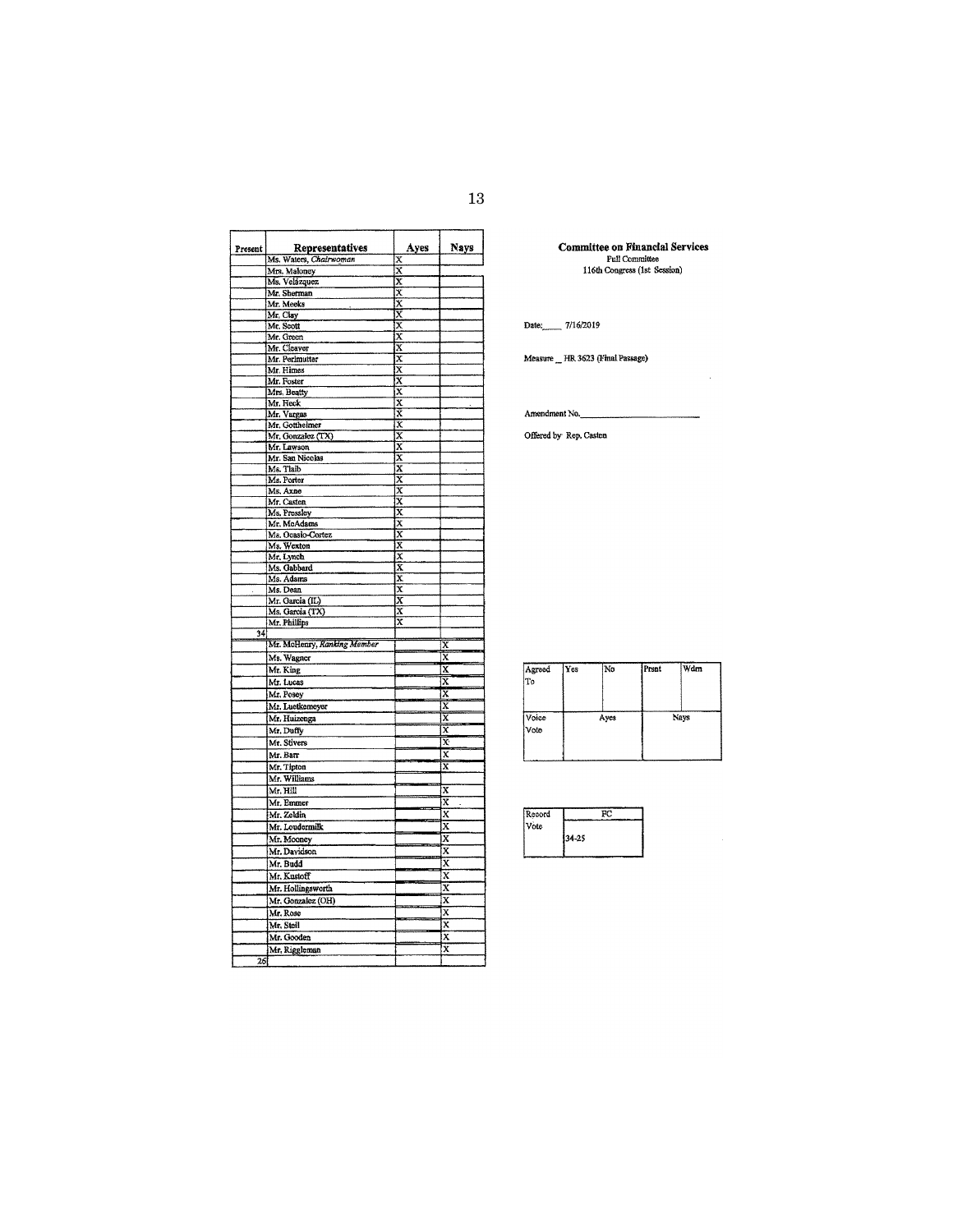## STATEMENT OF OVERSIGHT FINDINGS AND RECOMMENDATIONS OF THE COMMITTEE

In compliance with clause  $3(c)(1)$  of rule XIII and clause  $2(b)(1)$ of rule X of the Rules of the House of Representatives, the Committee's oversight findings and recommendations are reflected in the descriptive portions of this report.

#### STATEMENT OF PERFORMANCE GOALS AND OBJECTIVES

Pursuant to clause  $(3)(c)$  of rule XIII of the Rules of the House of Representatives, the goals of H.R. 3623 are to ensure that the Securities and Exchange Commission to require that companies provide more information on the risks they face from climate change.

#### NEW BUDGET AUTHORITY AND CBO COST ESTIMATE

Pursuant to clause 3(c)(2) of rule XIII of the Rules of the House of Representatives and section 308(a) of the *Congressional Budget Act of 1974*, and pursuant to clause 3(c)(3) of rule XIII of the Rules of the House of Representatives and section 402 of the *Congressional Budget Act of 1974*, the Committee has received the following estimate for H.R. 3623 from the Director of the Congressional Budget Office:

> U.S. CONGRESS, CONGRESSIONAL BUDGET OFFICE, *Washington, DC, October 4, 2019.*

Hon. MAXINE WATERS,

*Chairwoman, Committee on Financial Services, House of Representatives, Washington, DC.* 

DEAR MADAM CHAIRWOMAN: The Congressional Budget Office has prepared the enclosed cost estimate for H.R. 3623, the Climate Risk Disclosure Act of 2019.

If you wish further details on this estimate, we will be pleased to provide them. The CBO staff contact is David Hughes.

Sincerely,

PHILLIP L. SWAGEL,

*Director.* 

Enclosure.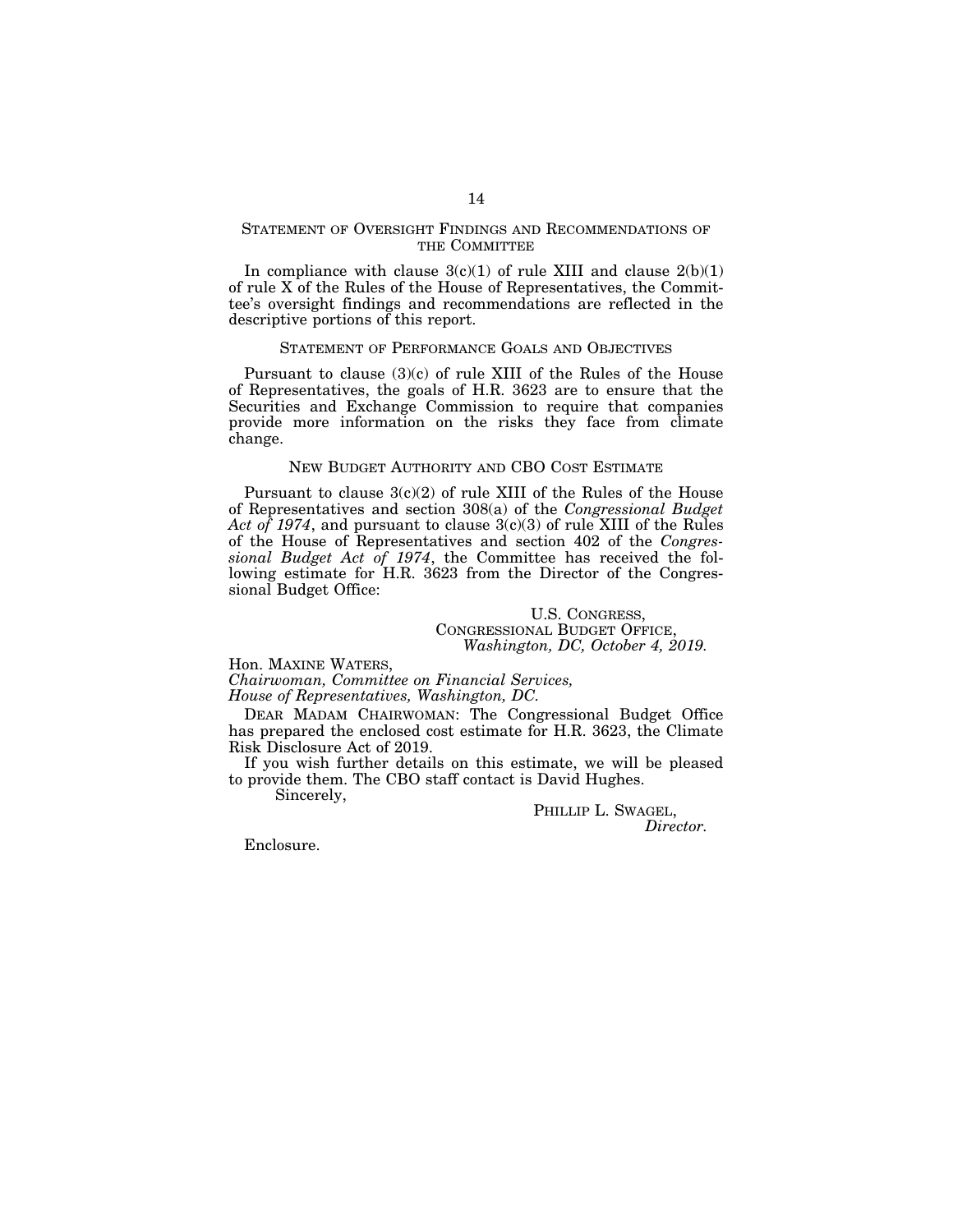|                                                               |      | As ordered reported by the House Committee on Financial Services on July 16, 2019 |                                   |  |
|---------------------------------------------------------------|------|-----------------------------------------------------------------------------------|-----------------------------------|--|
| By Fiscal Year, Millions of Dollars                           | 2020 | 2020-2024                                                                         | 2020-2029                         |  |
| Direct Spending (Outlays)                                     | n    |                                                                                   |                                   |  |
| Revenues                                                      | o    | n                                                                                 | Ω                                 |  |
| <b>Deficit Effect</b>                                         | Ω    | Ω                                                                                 |                                   |  |
| <b>Spending Subject to</b><br><b>Appropriation (Outlays)</b>  | ÷    | ÷                                                                                 | not estimated                     |  |
| Statutory pay-as-you-go<br>procedures apply?                  | No   | Mandate Effects                                                                   |                                   |  |
| Increases on-budget deficits in any                           |      | Contains intergovernmental mandate?                                               | No                                |  |
| of the four consecutive 10-year<br>periods beginning in 2030? | No.  | Contains private-sector mandate?                                                  | Yes, Cannot<br>Determine<br>Costs |  |

H.R. 3623 would require publicly traded companies to annually disclose certain climate related information to the public. Under the bill such companies would need to describe physical and financial risks they would face under different climate change scenarios, explain strategies and corporate governance processes in place to manage those risks, and analyze the social cost associated company greenhouse gas emissions. The Securities and Exchange Commission (SEC) would be required to establish and periodically update rules to implement the climate disclosure requirements and annually assess and report to the Congress on the extent to which public companies are in compliance. The Government Accountability Office would be required to periodically evaluate the SEC's effectiveness in carrying out and enforcing the new climate disclosures.

Using information from the SEC, CBO estimates that imple-<br>menting H.R. 3623 would have a gross cost of \$13 million over the menting H.R. 3623 would have a gross cost of \$13 million over the 2020–2024 period. CBO expects that the SEC would need the services of approximately 20 employees for different periods of time at an annual rate of \$250,000 per employee to issue and update rules, compile disclosures, and assess compliance. However, the SEC is authorized to collect fees sufficient to offset its annual appropriation; therefore, CBO estimates that the net effect on discretionary spending would be negligible, assuming appropriation actions consistent with that authority.

H.R. 3623 contains private-sector mandates as defined in the Unfunded Mandates Reform Act (UMRA), but CBO cannot determine whether those mandates' aggregate costs would exceed the UMRA threshold (\$164 million in 2019, adjusted annually for inflation).

By requiring publicly traded companies to annually disclose to the SEC the effect of climate change on their operations and finances, H.R. 3623 would impose a mandate as defined in UMRA. The mandate's costs would equal the expenses incurred by those companies to comply with the disclosure requirements as established through SEC rules.

In 2010, the SEC published guidance to clarify how publicly-traded corporations should apply existing SEC disclosure rules to the risk that climate change developments may pose to their busi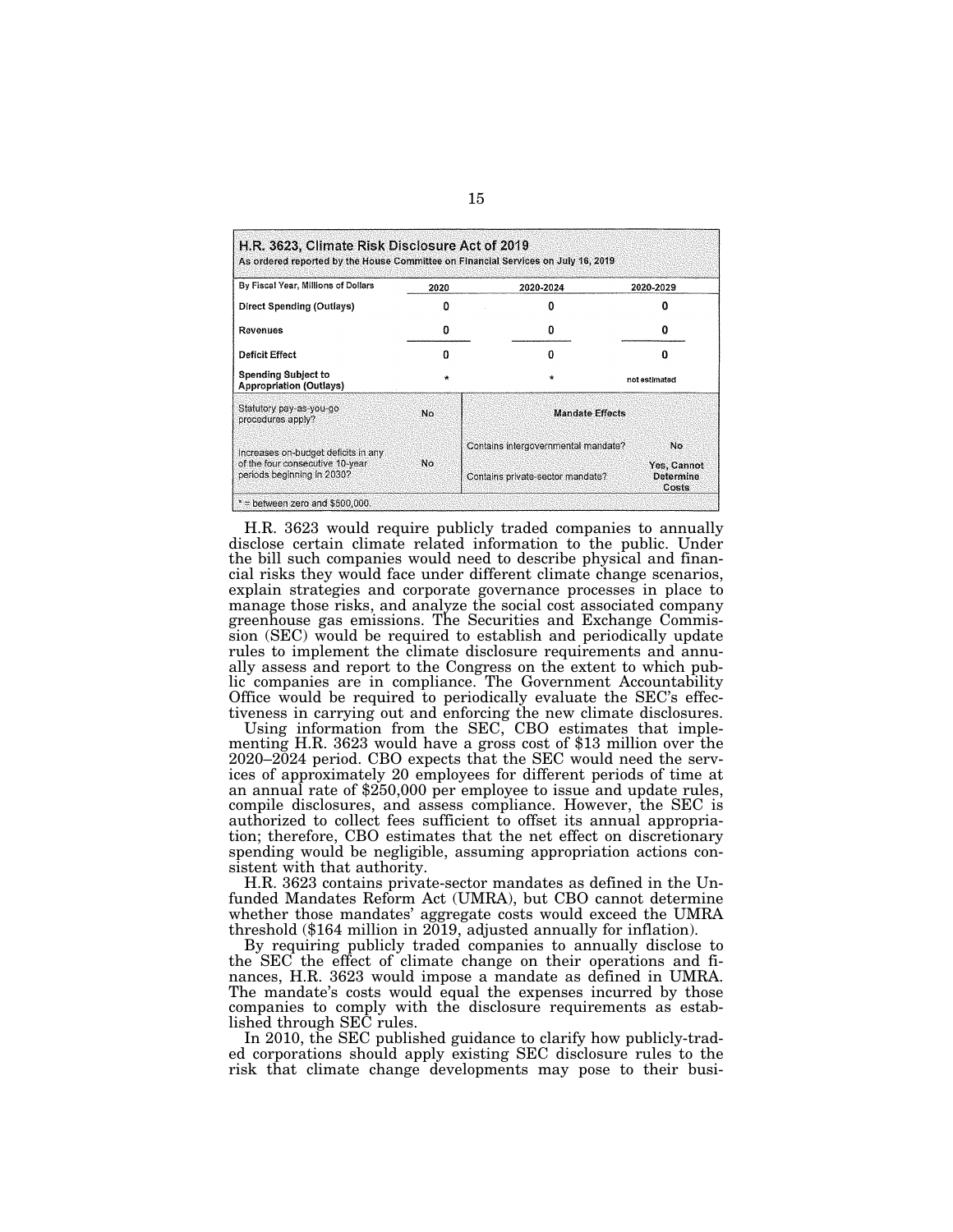nesses. Such guidance did not establish reporting requirements as strict as those set out in H.R. 3623. Based on information from industry sources, CBO estimates that a small portion, about 15 percent, of affected companies are cunently reporting information related to climate change to investors.

Because the SEC has not issued the rules required by the bill, CBO cannot determine whether the mandates cost would exceed the private-sector threshold. However, given the current low disclosure rate, the costs for publicly-traded companies to comply with the new rules may be substantial.

Furthermore, if the SEC increased fees to offset the costs associated with implementing the bill, H.R. 3623 also would increase the cost of an existing mandate on private entities required to pay those assessments. CBO estimates that the incremental cost of the mandate would be roughly \$2.5 million per year, on average.

H.R. 3623 contains no intergovernmental mandates as defined in UMRA.

The CBO staff contacts for this estimate are David Hughes (for federal costs) and Rachel Austin (for mandates). The estimate was reviewed by H. Samuel Papenfuss, Deputy Assistant Director for Budget Analysis.

#### COMMITTEE COST ESTIMATE

Clause  $3(d)(1)$  of rule XIII of the Rules of the House of Representatives requires an estimate and a comparison of the costs that would be incurred in carrying out H.R. 3623. However, clause 3(d)(2)(B) of that rule provides that this requirement does not apply when the committee has included in its report a timely submitted cost estimate of the bill prepared by the Director of the Congressional Budget Office under section 402 of the *Congressional Budget Act*.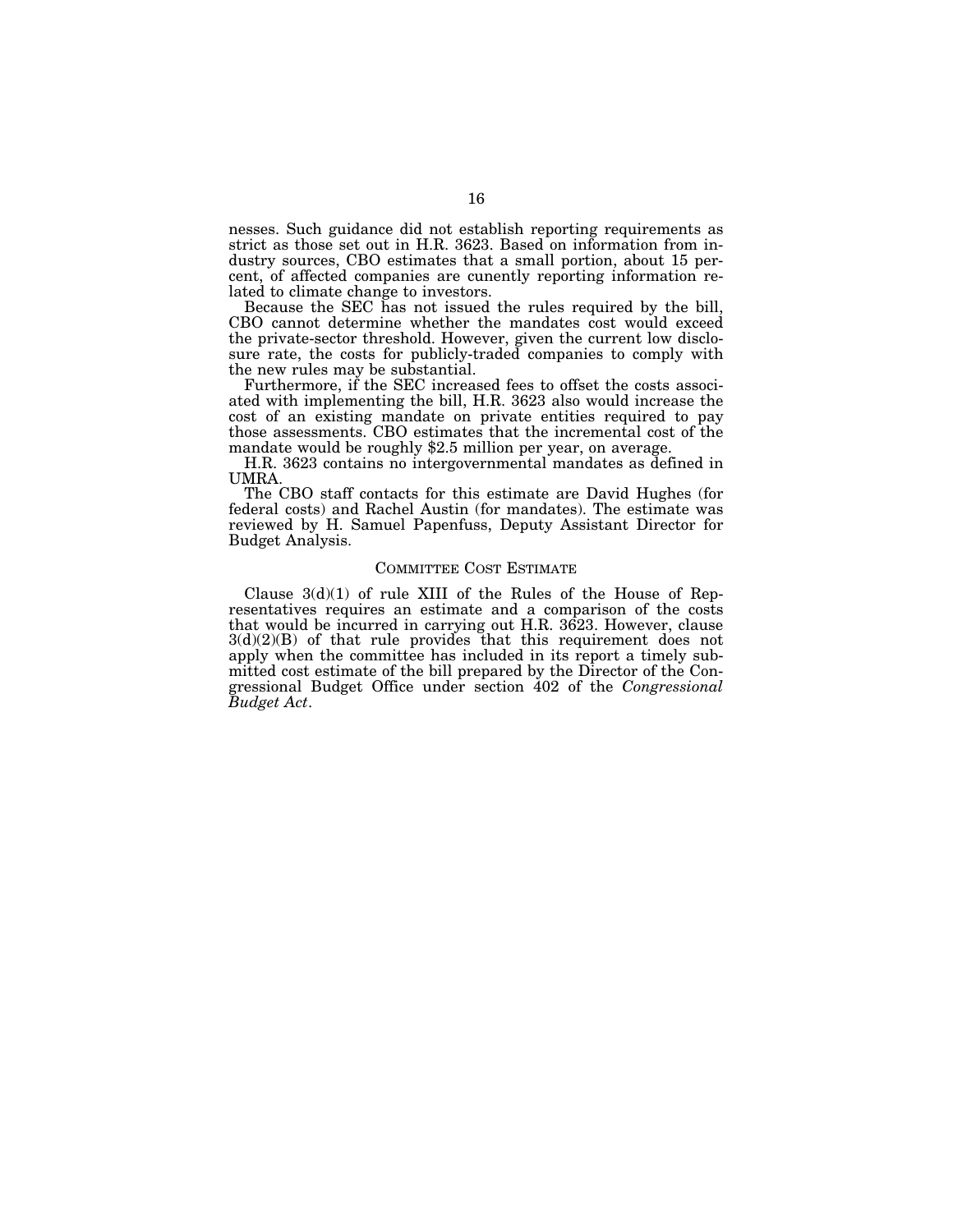FRANK PALLONE, JR., NEW JERSEY

COMMITTEE CORRESPONDENCE

GREG-WALDEN, OREGON<br>RANKING MEMBER

ONE HUNDRED SIXTEENTH CONGRESS

# Congress of the United States

# House of Representatives

COMMITTEE ON ENERGY AND COMMERCE 2125 RAYBURN HOUSE OFFICE BUILDING WASHINGTON, DC 20515-6115

Majority (202) 225-2927<br>Minority (202) 225-3641

October 23, 2020

The Honorable Maxine Waters Chairwoman Committee on Financial Services 2129 Rayburn House Office Building Washington, DC 20515

Dear Chairwoman Waters:

I write concerning H.R. 3623, the "Climate Risk Disclosure Act of 2019," which was additionally referred to the Committee on Energy and Commerce (Committee).

In recognition of the desire to expedite consideration of H.R. 3623, the Committee agrees to waive formal consideration of the bill as to provisions that fall within the Rule X jurisdiction of the Committee. The Committee takes this action with the mutual understanding that we do not waive any jurisdiction over the subject matter contained in this or similar legislation, and that the Committee will be appropriately consulted and involved as this bill or similar legislation moves forward so that we may address any remaining issues within our jurisdiction. I also request that you support my request to name members of the Committee to any conference committee to consider such provisions.

Finally, I would appreciate the inclusion of this letter into the Congressional Record during floor consideration of H.R. 3623.

Sincerely.

Frank Pallow.fr

Frank Pallone, Jr. Chairman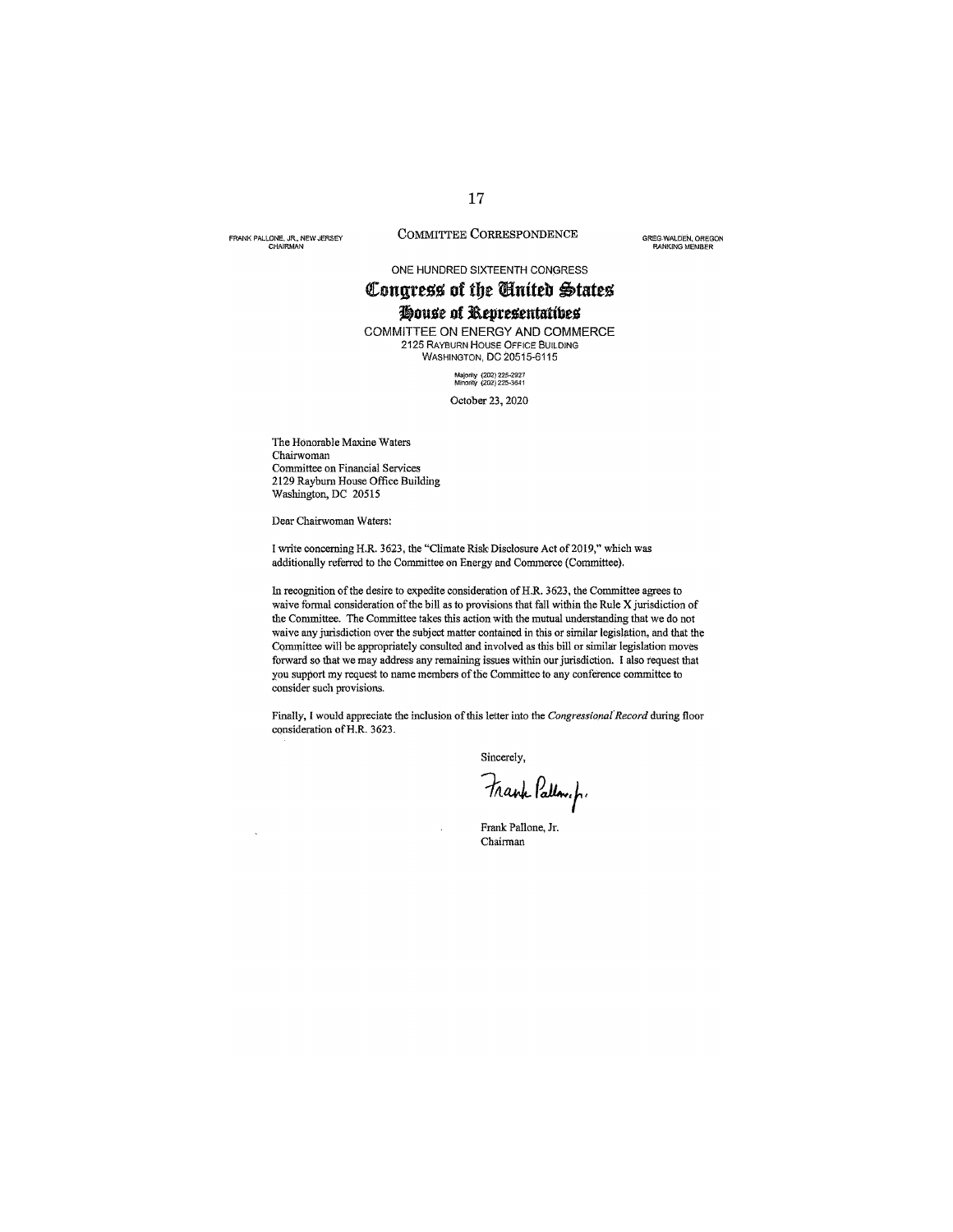The Honorable Nancy Pelosi, Speaker<br>The Honorable Steny Hoyer, Majority Leader<br>The Honorable Greg Walden, Ranking Member, Committee on Energy and Commerce<br>The Honorable Patrick McHenry, Ranking Member, Committee on Financi cc.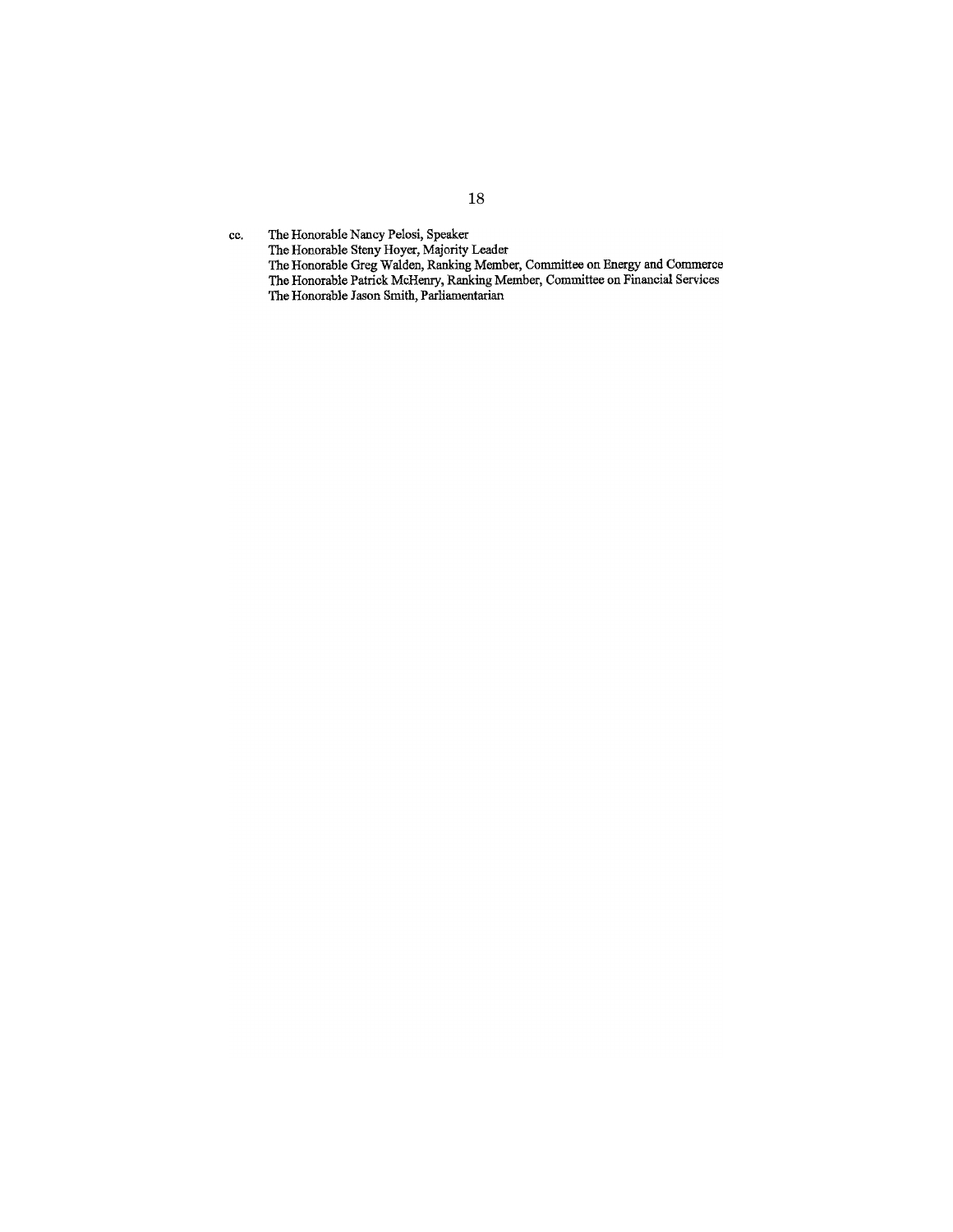MAXINE WATERS, CA<br>CHAIRWOMAN

### **Timited States House of Representatives** Committee on Financial Serbices 2129 Rayburn House Office Building Washington, D.C. 20515

October 26, 2020

The Honorable Frank Pallone, Jr. Chairman House Committee on Energy and Commerce 2125 Rayburn House Office Building Washington, DC 20515

Dear Mr. Chairman:

I writing to acknowledge your letter dated October 23, 2020, regarding waiver by the Committee on Energy and Commerce of any jurisdictional claims over the matters contained in H.R. 3623, the "Climate Risk Disclosure Act o Committee does not waive any jurisdiction over the subject matter contained in this or similar legislation, and your Committee will be appropriately consulted and involved as this bill or similar legislation moves forward so that we may address any remaining issues within your jurisdiction.

The Committee on Financial Services further recognizes your interest in appointment of outside conferees from the Committee on Energy and Commerce, should this bill or similar language be considered in a conference with the Senate.

Pursuant to your request, I will ensure that this exchange of letters is included in the Congressional Record during Floor consideration of the bill. I appreciate your cooperation regarding this legislation and look forward to continuing to work with you as this measure moves through the legislative process.

Sincerely,

n<br>Mufine Waters MAXINE WATERS Chairwoman

Cc: The Honorable Patrick McHenry, Ranking Member

PATRICK MCHENRY, NC<br>RANKING MEMBER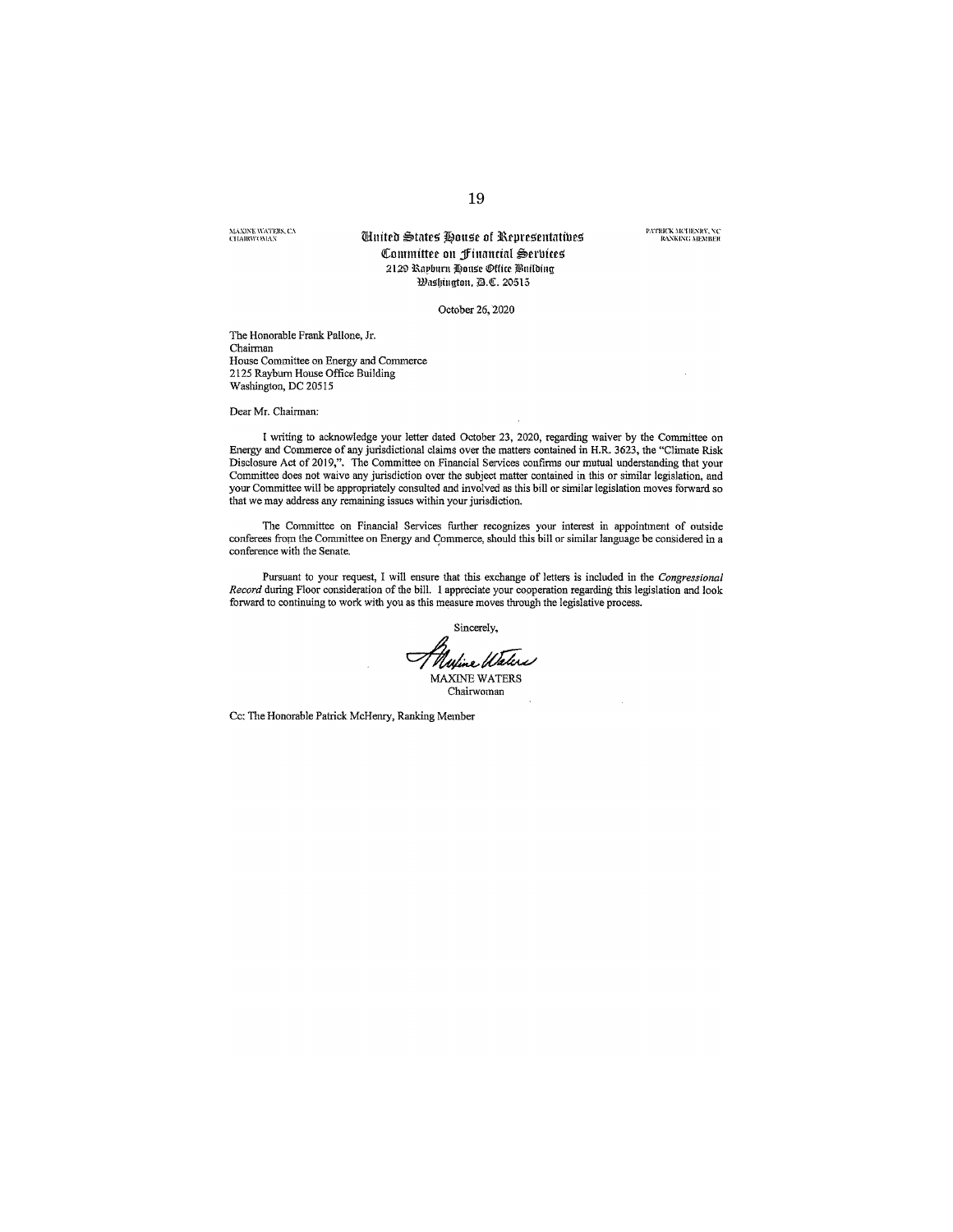#### UNFUNDED MANDATE STATEMENT

Pursuant to Section 423 of the *Congressional Budget and Impoundment Control Act* (as amended by Section 101(a)(2) of the *Unfunded Mandates Reform Act*, Pub. L. 104–4), the Committee adopts as its own the estimate of federal mandates regarding H.R. 3623, as amended, prepared by the Director of the Congressional Budget Office.

#### ADVISORY COMMITTEE

No advisory committees within the meaning of section 5(b) of the Federal Advisory Committee Act were created by this legislation

#### APPLICATION OF LAW TO THE LEGISLATIVE BRANCH

Pursuant to section 102(b)(3) of the *Congressional Accountability Act*, Pub. L. No. 104–1, H.R. 3623, as amended, does not apply to terms and conditions of employment or to access to public services or accommodations within the legislative branch.

#### EARMARK STATEMENT

In accordance with clause 9 of rule XXI of the Rules of the House of Representatives, H.R. 3623 does not contain any congressional earmarks, limited tax benefits, or limited tariff benefits as described in clauses  $9(e)$ ,  $9(f)$ , and  $9(g)$  of rule XXI.

#### DUPLICATION OF FEDERAL PROGRAMS

Pursuant to clause 3(c)(5) of rule XIII of the Rules of the House of Representatives, the Committee states that no provision of H.R. 3623 establishes or reauthorizes a program of the Federal Government known to be duplicative of another federal program, a program that was included in any report from the Government Accountability Office to Congress pursuant to section 21 of Public Law 111–139, or a program related to a program identified in the most recent Catalog of Federal Domestic Assistance.

#### CHANGES TO EXISTING LAW

In compliance with clause 3(e) of rule XIII of the Rules of the House of Representatives, changes in existing law made by the bill, H.R. 3623, as reported, are shown as follows:

#### CHANGES IN EXISTING LAW MADE BY THE BILL, AS REPORTED

In compliance with clause 3(e) of rule XIII of the Rules of the House of Representatives, changes in existing law made by the bill, as reported, are shown as follows (new matter is printed in italics and existing law in which no change is proposed is shown in roman):

## **SECURITIES EXCHANGE ACT OF 1934**

#### TITLE I—REGULATION OF SECURITIES EXCHANGES

\* \* \* \* \* \* \*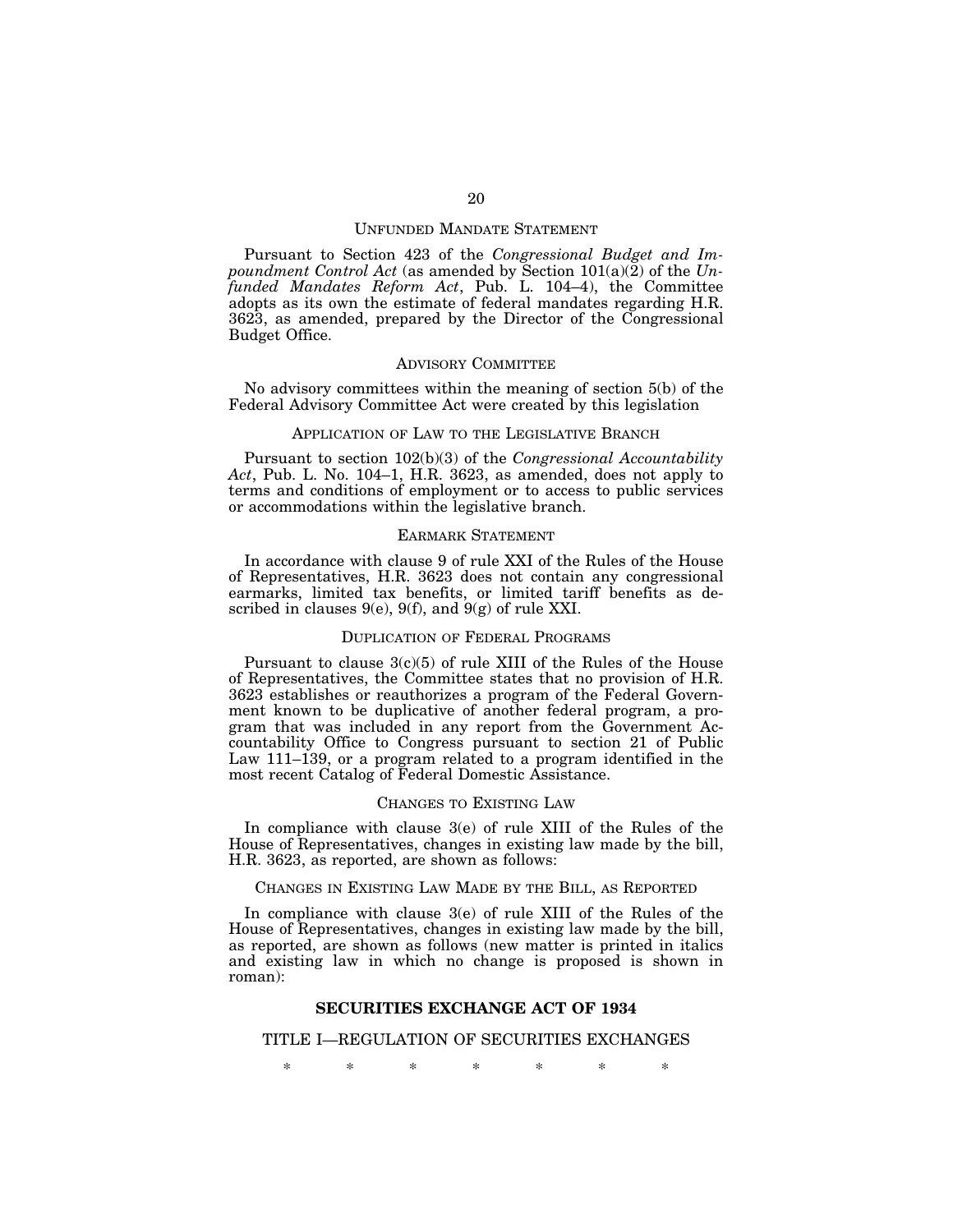#### PERIODICAL AND OTHER REPORTS

SEC. 13. (a) Every issuer of a security registered pursuant to section 12 of this title shall file with the Commission, in accordance with such rules and regulations as the Commission may prescribe as necessary or appropriate for the proper protection of investors and to insure fair dealing in the security—

(1) such information and documents (and such copies thereof) as the Commission shall require to keep reasonably current the information and documents required to be included in or filed with an application or registration statement filed pursuant to section 12, except that the Commission may not require the filing of any material contract wholly executed before July 1, 1962.

(2) such annual reports (and such copies thereof), certified if required by the rules and regulations of the Commission by independent public accountants, and such quarterly reports (and such copies thereof), as the Commission may prescribe.

Every issuer of a security registered on a national securities exchange shall also file a duplicate original of such information, documents, and reports with the exchange. In any registration statement, periodic report, or other reports to be filed with the Commission, an emerging growth company need not present selected financial data in accordance with section 229.301 of title 17, Code of Federal Regulations, for any period prior to the earliest audited period presented in connection with its first registration statement that became effective under this Act or the Securities Act of 1933 and, with respect to any such statement or reports, an emerging growth company may not be required to comply with any new or revised financial accounting standard until such date that a company that is not an issuer (as defined under section 2(a) of the Sarbanes-Oxley Act of 2002 (15 U.S.C. 7201(a))) is required to comply with such new or revised accounting standard, if such standard applies to companies that are not issuers.

(b)(1) The Commission may prescribe, in regard to reports made pursuant to this title, the form or forms in which the required information shall be set forth, the items or details to be shown in the balance sheet and the earnings statement, and the methods to be followed in the preparation of reports, in the appraisal or valuation of assets and liabilities, in the determination of depreciation and depletion, in the differentiation of recurring and nonrecurring income, in the differentiation of investment and operating income, and in the preparation, where the Commission deems it necessary or desirable, of separate and/or consolidated balance sheets or income accounts of any person directly or indirectly controlling or controlled by the issuer, or any person under direct or indirect common control with the issuer; but in the case of the reports of any person whose methods of accounting are prescribed under the provisions of any law of the United States, or any rule or regulation thereunder, the rules and regulations of the Commission with respect to reports shall not be inconsistent with the requirements imposed by such law or rule or regulation in respect of the same subject matter (except that such rules and regulations of the Commission may be inconsistent with such requirements to the extent that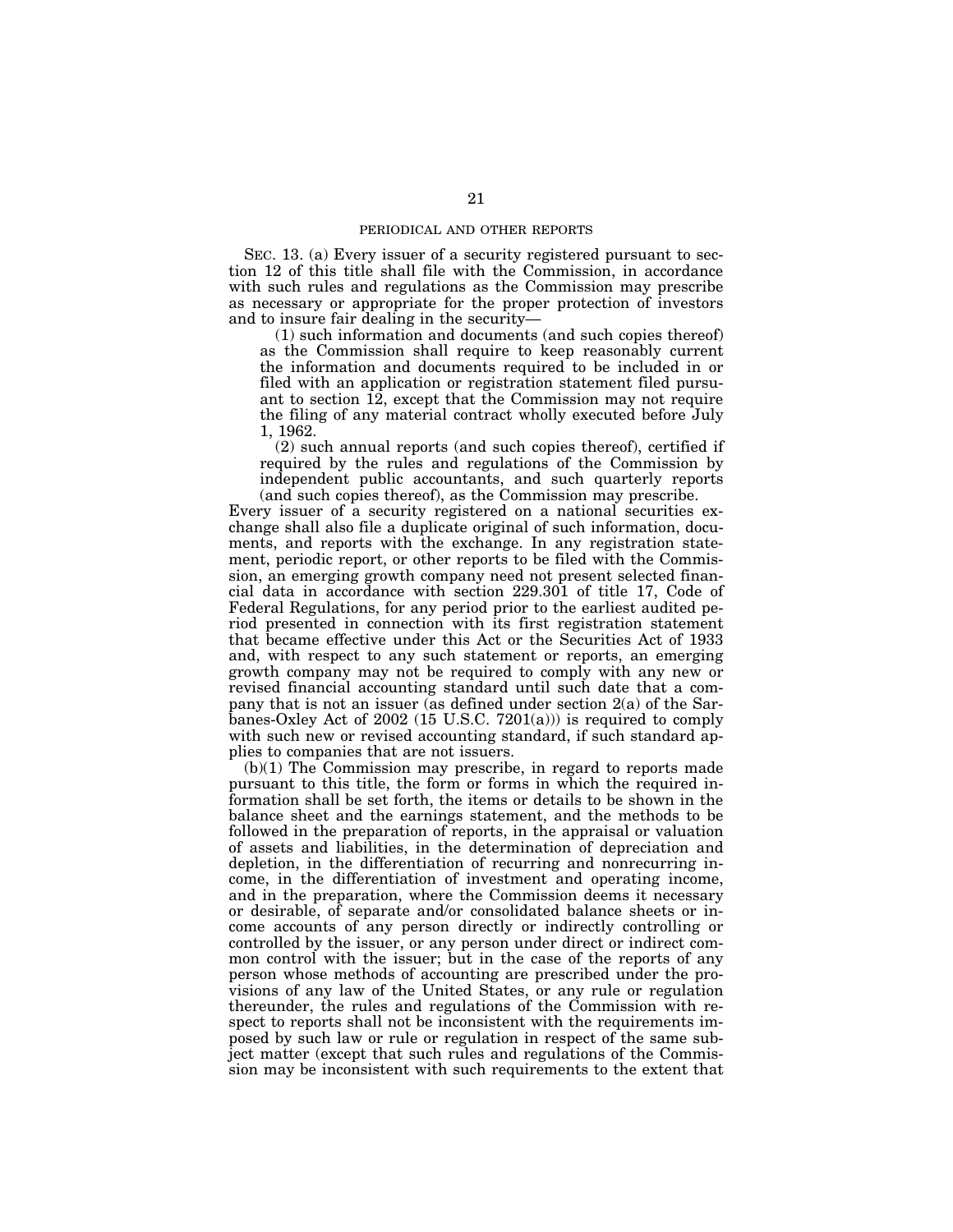the Commission determines that the public interest or the protection of investors so requires).

(2) Every issuer which has a class of securities registered pursuant to section 12 of this title and every issuer which is required to file reports pursuant to section  $15(d)$  of this title shall-

(A) make and keep books, records, and accounts, which, in reasonable detail, accurately and fairly reflect the transactions and dispositions of the assets of the issuer;

(B) devise and maintain a system of internal accounting controls sufficient to provide reasonable assurances that—

(i) transactions are executed in accordance with management's general or specific authorization;

(ii) transactions are recorded as necessary (I) to permit preparation of financial statements in conformity with generally accepted accounting principles or any other criteria applicable to such statements, and (II) to maintain accountability for assets;

(iii) access to assets is permitted only in accordance with management's general or specific authorization; and

(iv) the recorded accountability for assets is compared with the existing assets at reasonable intervals and appropriate action is taken with respect to any differences; and

(C) notwithstanding any other provision of law, pay the allocable share of such issuer of a reasonable annual accounting support fee or fees, determined in accordance with section 109 of the Sarbanes-Oxley Act of 2002.

(3)(A) With respect to matters concerning the national security of the United States, no duty or liability under paragraph (2) of this subsection shall be imposed upon any person acting in cooperation with the head of any Federal department or agency responsible for such matters if such act in cooperation with such head of a department or agency was done upon the specific, written directive of the head of such department or agency pursuant to Presidential authority to issue such directives. Each directive issued under this paragraph shall set forth the specific facts and circumstances with respect to which the provisions of this paragraph are to be invoked. Each such directive shall, unless renewed in writing, expire one year after the date of issuance.

(B) Each head of a Federal department or agency of the United States who issues a directive pursuant to this paragraph shall maintain a complete file of all such directives and shall, on October 1 of each year, transmit a summary of matters covered by such directives in force at any time during the previous year to the Permanent Select Committee on Intelligence of the House of Representatives and the Select Committee on Intelligence of the Senate.

(4) No criminal liability shall be imposed for failing to comply with the requirements of paragraph (2) of this subsection except as provided in paragraph (5) of this subsection.

(5) No person shall knowingly circumvent or knowingly fail to implement a system of internal accounting controls or knowingly falsify any book, record, or account described in paragraph (2).

(6) Where an issuer which has a class of securities registered pursuant to section 12 of this title or an issuer which is required to file reports pursuant to section 15(d) of this title holds 50 per centum or less of the voting power with respect to a domestic or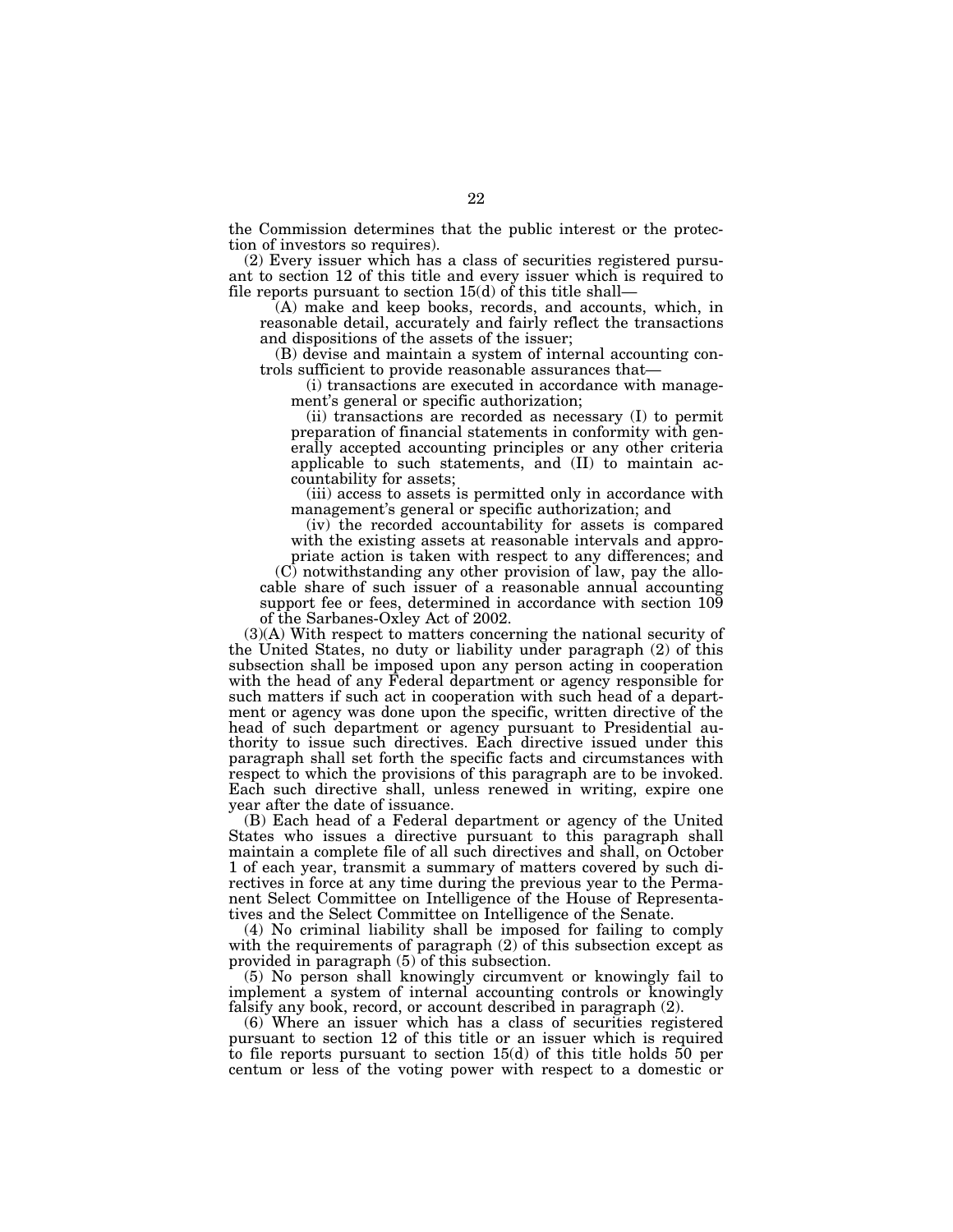foreign firm, the provisions of paragraph (2) require only that the issuer proceed in good faith to use its influence, to the extent reasonable under the issuer's circumstances, to cause such domestic or foreign firm to devise and maintain a system of internal accounting controls consistent with paragraph (2). Such circumstances include the relative degree of the issuer's ownership of the domestic or foreign firm and the laws and practices governing the business operations of the country in which such firm is located. An issuer which demonstrates good faith efforts to use such influence shall be conclusively presumed to have complied with the requirements of paragraph (2).

(7) For the purpose of paragraph (2) of this subsection, the terms "reasonable assurances" and "reasonable detail" mean such level of detail and degree of assurance as would satisfy prudent officials in the conduct of their own affairs.

(c) If in the judgment of the Commission any report required under subsection (a) is inapplicable to any specified class or classes of issuers, the Commission shall require in lieu thereof the submission of such reports of comparable character as it may deem applicable to such class or classes of issuers.

(d)(1) Any person who, after acquiring directly or indirectly the beneficial ownership of any equity security of a class which is registered pursuant to section 12 of this title, or any equity security of an insurance company which would have been required to be so registered except for the exemption contained in section  $12(g)(2)(G)$ of this title, or any equity security issued by a closed-end investment company registered under the Investment Company Act of 1940 or any equity security issued by a Native Corporation pursuant to section 37(d)(6) of the Alaska Native Claims Settlement Act, or otherwise becomes or is deemed to become a beneficial owner of any of the foregoing upon the purchase or sale of a security-based swap that the Commission may define by rule, and is directly or indirectly the beneficial owner of more than 5 per centum of such class shall, within ten days after such acquisition or within such shorter time as the Commission may establish by rule, file with the Commission, a statement containing such of the following information, and such additional information, as the Commission may by rules and regulations, prescribe as necessary or appropriate in the public interest or for the protection of investors—

(A) the background, and identity, residence, and citizenship of, and the nature of such beneficial ownership by, such person and all other persons by whom or on whose behalf the purchases have been or are to be effected;

(B) the source and amount of the funds or other consideration used or to be used in making the purchases, and if any part of the purchase price is represented or is to be represented by funds or other consideration borrowed or otherwise obtained for the purpose of acquiring, holding, or trading such security, a description of the transaction and the names of the parties thereto, except that where a source of funds is a loan made in the ordinary course of business by a bank, as defined in section  $3(a)(6)$  of this title, if the person filing such statement so requests, the name of the bank shall not be made available to the public;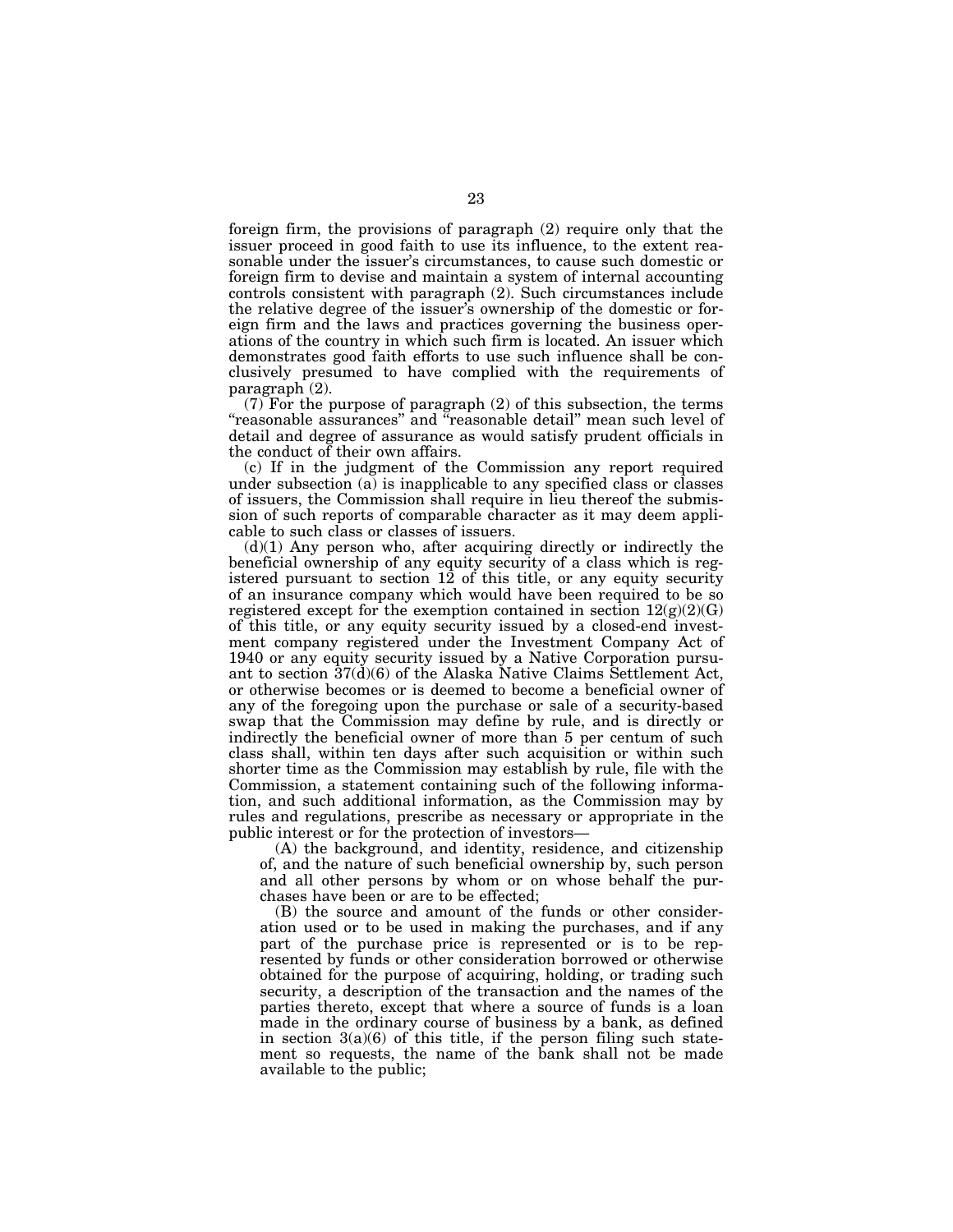(C) if the purpose of the purchases or prospective purchases is to acquire control of the business of the issuer of the securities any plans or proposals which such persons may have to liquidate such issuer, to sell its assets to or merge it with any other persons, or to make any other major change in its business or corporate structure;

(D) the number of shares of such security which are beneficially owned, and the number of shares concerning which there is a right to acquire, directly or indirectly, by (i) such person, and (ii) by each associate of such person, giving the background, identity, residence, and citizenship of each such associate; and

(E) information as to any contracts, arrangements, or understandings with any person with respect to any securities of the issuer, including but not limited to transfer of any of the securities, joint ventures, loan or option arrangements, puts or calls, guaranties of loans, guaranties against loss or guaranties of profits, division of losses or profits, or the giving or withholding of proxies, naming the persons with whom such contracts, arrangements, or understandings have been entered into, and giving the details thereof.

(2) If any material change occurs in the facts set forth in the statement filed with the Commission, an amendment shall be filed with the Commission, in accordance with such rules and regulations as the Commission may prescribe as necessary or appropriate in the public interest or for the protection of investors.

(3) When two or more persons act as a partnership, limited partnership, syndicate, or other group for the purpose of acquiring, holding, or disposing of securities of an issuer, such syndicate or group shall be deemed a ''person'' for the purposes of this subsection.

(4) In determining, for purposes of this subsection, any percentage of a class of any security, such class shall be deemed to consist of the amount of the outstanding securities of such class, exclusive of any securities of such class held by or for the account of the issuer or a subsidiary of the issuer.

(5) The Commission, by rule or regulation or by order, may permit any person to file in lieu of the statement required by paragraph (1) of this subsection or the rules and regulations thereunder, a notice stating the name of such person, the number of shares of any equity securities subject to paragraph (1) which are owned by him, the date of their acquisition and such other information as the Commission may specify, if it appears to the Commission that such securities were acquired by such person in the ordinary course of his business and were not acquired for the purpose of and do not have the effect of changing or influencing the control of the issuer nor in connection with or as a participant in any transaction having such purpose or effect.

(6) The provisions of this subsection shall not apply to—

(A) any acquisition or offer to acquire securities made or proposed to be made by means of a registration statement under the Securities Act of 1933;

(B) any acquisition of the beneficial ownership of a security which, together with all other acquisitions by the same person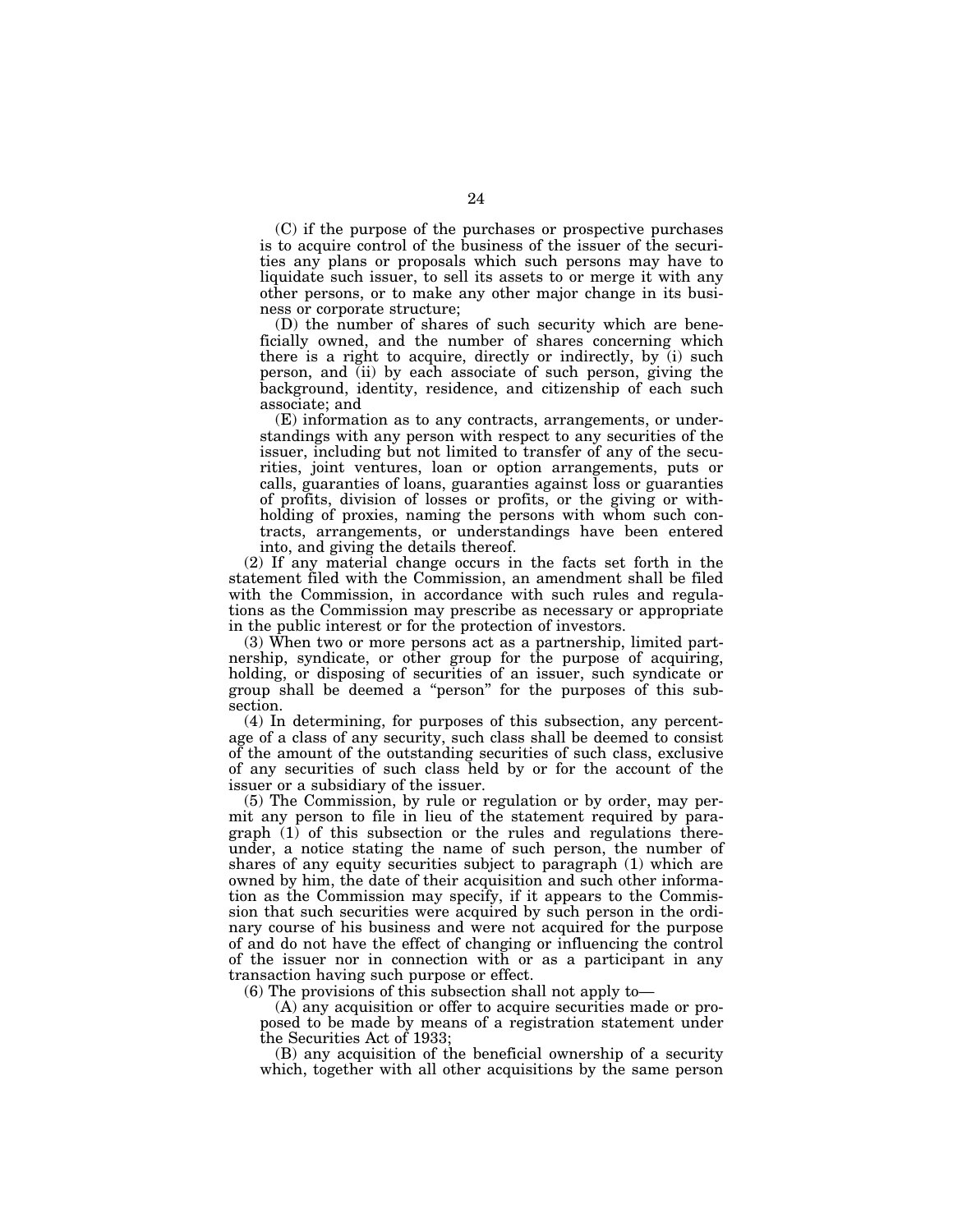of securities of the same class during the preceding twelve months, does not exceed 2 per centum of that class;

(C) any acquisition of an equity security by the issuer of such security;

(D) any acquisition or proposed acquisition of a security which the Commission, by rules or regulations or by order, shall exempt from the provisions of this subsection as not entered into for the purpose of, and not having the effect of, changing or influencing the control of the issuer or otherwise as not comprehended within the purposes of this subsection.

 $(e)(1)$  It shall be unlawful for an issuer which has a class of equity securities registered pursuant to section 12 of this title, or which is a closed-end investment company registered under the Investment Company Act of 1940, to purchase any equity security issued by it if such purchase is in contravention of such rules and regulations as the Commission, in the public interest or for the protection of investors, may adopt (A) to define acts and practices which are fraudulent, deceptive, or manipulative, and (B) to prescribe means reasonably designed to prevent such acts and practices. Such rules and regulations may require such issuer to provide holders of equity securities of such class with such information relating to the reasons for such purchase, the source of funds, the number of shares to be purchased, the price to be paid for such securities, the method of purchase, and such additional information, as the Commission deems necessary or appropriate in the public interest or for the protection of investors, or which the Commission deems to be material to a determination whether such security should be sold.

(2) For the purpose of this subsection, a purchase by or for the issuer or any person controlling, controlled by, or under common control with the issuer, or a purchase subject to control of the issuer or any such person, shall be deemed to be a purchase by the issuer. The Commission shall have power to make rules and regulations implementing this paragraph in the public interest and for the protection of investors, including exemptive rules and regulations covering situations in which the Commission deems it unnecessary or inappropriate that a purchase of the type described in this paragraph shall be deemed to be a purchase by the issuer for purposes of some or all of the provisions of paragraph (1) of this subsection.

(3) At the time of filing such statement as the Commission may require by rule pursuant to paragraph (1) of this subsection, the person making the filing shall pay to the Commission a fee at a rate that, subject to paragraph (4), is equal to \$92 per \$1,000,000 of the value of securities proposed to be purchased. The fee shall be reduced with respect to securities in an amount equal to any fee paid with respect to any securities issued in connection with the proposed transaction under section 6(b) of the Securities Act of 1933, or the fee paid under that section shall be reduced in an amount equal to the fee paid to the Commission in connection with such transaction under this paragraph.

(4) ANNUAL ADJUSTMENT.—For each fiscal year, the Commission shall by order adjust the rate required by paragraph (3) for such fiscal year to a rate that is equal to the rate (ex-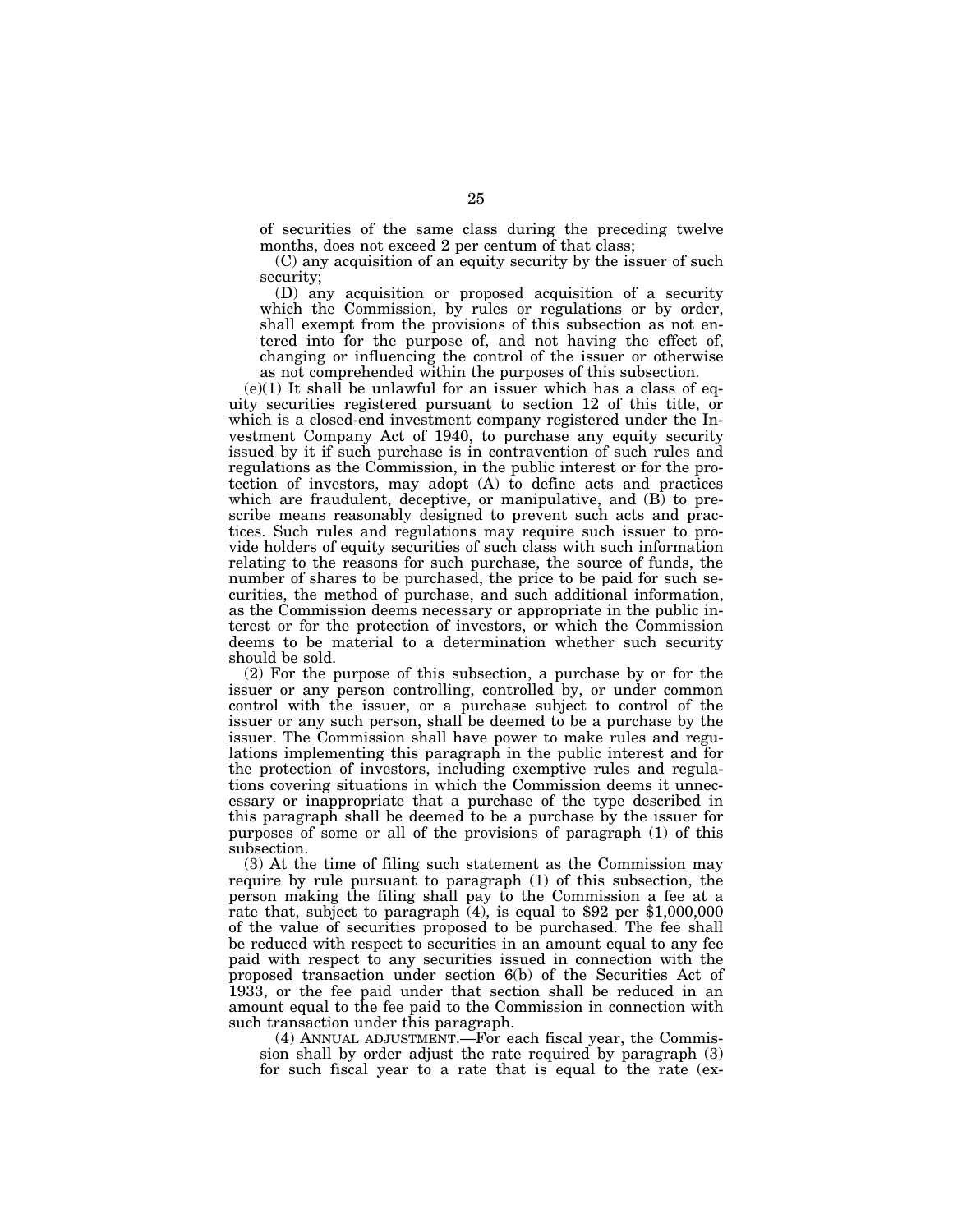pressed in dollars per million) that is applicable under section 6(b) of the Securities Act of 1933 for such fiscal year.

(5) FEE COLLECTIONS.—Fees collected pursuant to this subsection for fiscal year 2012 and each fiscal year thereafter shall be deposited and credited as general revenue of the Treasury and shall not be available for obligation.

(6) EFFECTIVE DATE; PUBLICATION.—In exercising its authority under this subsection, the Commission shall not be required to comply with the provisions of section 553 of title 5, United States Code. An adjusted rate prescribed under paragraph (4) shall be published and take effect in accordance with section 6(b) of the Securities Act of 1933 (15 U.S.C. 77f(b)).

(7) PRO RATA APPLICATION.—The rates per \$1,000,000 required by this subsection shall be applied pro rata to amounts and balances of less than \$1,000,000.

(f)(1) Every institutional investment manager which uses the mails, or any means or instrumentality of interstate commerce in the course of its business as an institutional investment manager and which exercises investment discretion with respect to accounts holding equity securities of a class described in section  $13(d)(1)$  of this title having an aggregate fair market value on the last trading day in any of the preceding twelve months of at least \$100,000,000 or such lesser amount (but in no case less than \$10,000,000) as the Commission, by rule, may determine, shall file reports with the Commission in such form, for such periods, and at such times after the end of such periods as the Commission, by rule, may prescribe, but in no event shall such reports be filed for periods longer than one year or shorter than one quarter. Such reports shall include for each such equity security held on the last day of the reporting period by accounts (in aggregate or by type as the Commission, by rule, may prescribe) with respect to which the institutional investment manager exercises investment discretion (other than securities held in amounts which the Commission, by rule, determines to be insignificant for purposes of this subsection), the name of the issuer and the title, class, CUSIP number, number of shares or principal amount, and aggregate fair market value of each such security. Such reports may also include for accounts (in aggregate or by type) with respect to which the institutional investment manager exercises investment discretion such of the following information as the Commission, by rule, prescribes—

(A) the name of the issuer and the title, class, CUSIP number, number of shares or principal amount, and aggregate fair market value or cost or amortized cost of each other security (other than an exempted security) held on the last day of the reporting period by such accounts;

(B) the aggregate fair market value or cost or amortized cost of exempted securities (in aggregate or by class) held on the last day of the reporting period by such accounts;

(C) the number of shares of each equity security of a class described in section  $13(d)(1)$  of this title held on the last day of the reporting period by such accounts with respect to which the institutional investment manager possesses sole or shared authority to exercise the voting rights evidenced by such securities;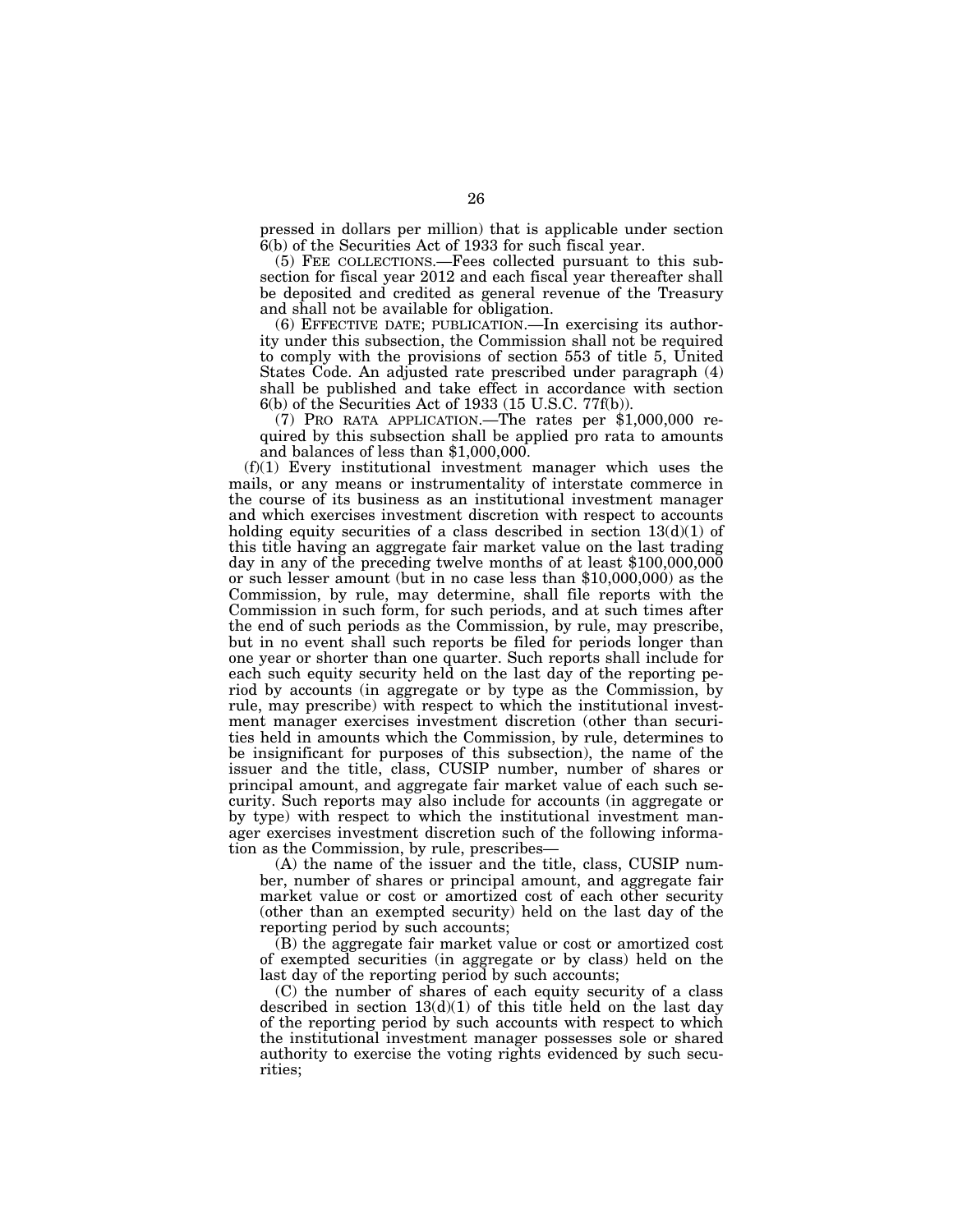(D) the aggregate purchases and aggregate sales during the reporting period of each security (other than an exempted security) effected by or for such accounts; and<br>(E) with respect to any transaction or series of transactions

having a market value of at least \$500,000 or such other amount as the Commission, by rule, may determine, effected during the reporting period by or for such accounts in any equity security of a class described in section  $13(d)(1)$  of this title—

(i) the name of the issuer and the title, class, and CUSIP number of the security;

(ii) the number of shares or principal amount of the security involved in the transaction;

(iii) whether the transaction was a purchase or sale;

(iv) the per share price or prices at which the transaction was effected;

(v) the date or dates of the transaction;

(vi) the date or dates of the settlement of the transaction;

(vii) the broker or dealer through whom the transaction was effected;

(viii) the market or markets in which the transaction was effected; and

(ix) such other related information as the Commission, by rule, may prescribe.

(2) The Commission shall prescribe rules providing for the public disclosure of the name of the issuer and the title, class, CUSIP number, aggregate amount of the number of short sales of each security, and any additional information determined by the Commission following the end of the reporting period. At a minimum, such public disclosure shall occur every month.

(3) The Commission, by rule or order, may exempt, conditionally or unconditionally, any institutional investment manager or security or any class of institutional investment managers or securities from any or all of the provisions of this subsection or the rules thereunder.

(4) The Commission shall make available to the public for a reasonable fee a list of all equity securities of a class described in section 13(d)(1) of this title, updated no less frequently than reports are required to be filed pursuant to paragraph (1) of this subsection. The Commission shall tabulate the information contained in any report filed pursuant to this subsection in a manner which will, in the view of the Commission, maximize the usefulness of the information to other Federal and State authorities and the public. Promptly after the filing of any such report, the Commission shall make the information contained therein conveniently available to the public for a reasonable fee in such form as the Commission, by rule, may prescribe, except that the Commission, as it determines to be necessary or appropriate in the public interest or for the protection of investors, may delay or prevent public disclosure of any such information in accordance with section 552 of title 5, United States Code. Notwithstanding the preceding sentence, any such information identifying the securities held by the account of a natural person or an estate or trust (other than a business trust or investment company) shall not be disclosed to the public.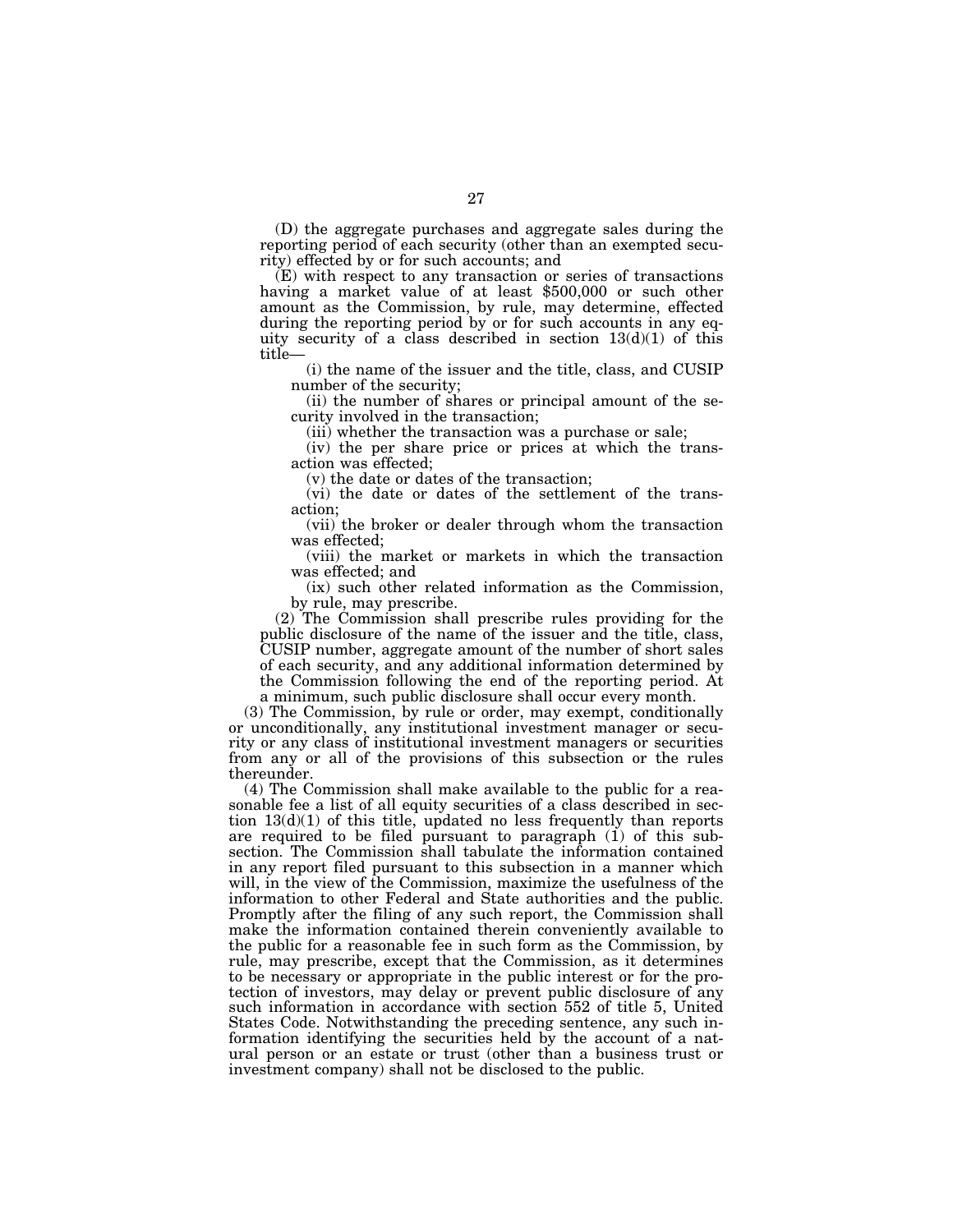(5) In exercising its authority under this subsection, the Commission shall determine (and so state) that its action is necessary or appropriate in the public interest and for the protection of investors or to maintain fair and orderly markets or, in granting an exemption, that its action is consistent with the protection of investors and the purposes of this subsection. In exercising such authority the Commission shall take such steps as are within its power, including consulting with the Comptroller General of the United States, the Director of the Office of Management and Budget, the appropriate regulatory agencies, Federal and State authorities which, directly or indirectly, require reports from institutional investment managers of information substantially similar to that called for by this subsection, national securities exchanges, and registered securities associations, (A) to achieve uniform, centralized reporting of information concerning the securities holdings of and transactions by or for accounts with respect to which institutional investment managers exercise investment discretion, and (B) consistently with the objective set forth in the preceding subparagraph, to avoid unnecessarily duplicative reporting by, and minimize the compliance burden on, institutional investment managers. Federal authorities which, directly or indirectly, require reports from institutional investment managers of information substantially similar to that called for by this subsection shall cooperate with the Commission in the performance of its responsibilities under the preceding sentence. An institutional investment manager which is a bank, the deposits of which are insured in accordance with the Federal Deposit Insurance Act, shall file with the appropriate regulatory agency a copy of every report filed with the Commission pursuant to this subsection.

 $(6)(A)$  For purposes of this subsection the term "institutional investment manager'' includes any person, other than a natural person, investing in or buying and selling securities for its own account, and any person exercising investment discretion with respect to the account of any other person.

(B) The Commission shall adopt such rules as it deems necessary or appropriate to prevent duplicative reporting pursuant to this subsection by two or more institutional investment managers exercising investment discretion with respect to the same amount.

 $(g(1)$  Any person who is directly or indirectly the beneficial owner of more than 5 per centum of any security of a class described in subsection (d)(1) of this section or otherwise becomes or is deemed to become a beneficial owner of any security of a class described in subsection  $(d)(1)$  upon the purchase or sale of a security-based swap that the Commission may define by ruleshall file with the Commission a statement setting forth, in such form and at such time as the Commission may, by rule, prescribe—

(A) such person's identity, residence, and citizenship; and

(B) the number and description of the shares in which such person has an interest and the nature of such interest.

(2) If any material change occurs in the facts set forth in the statement filed with the Commission, an amendment shall be filed with the Commission, in accordance with such rules and regulations as the Commission may prescribe as necessary or appropriate in the public interest or for the protection of investors.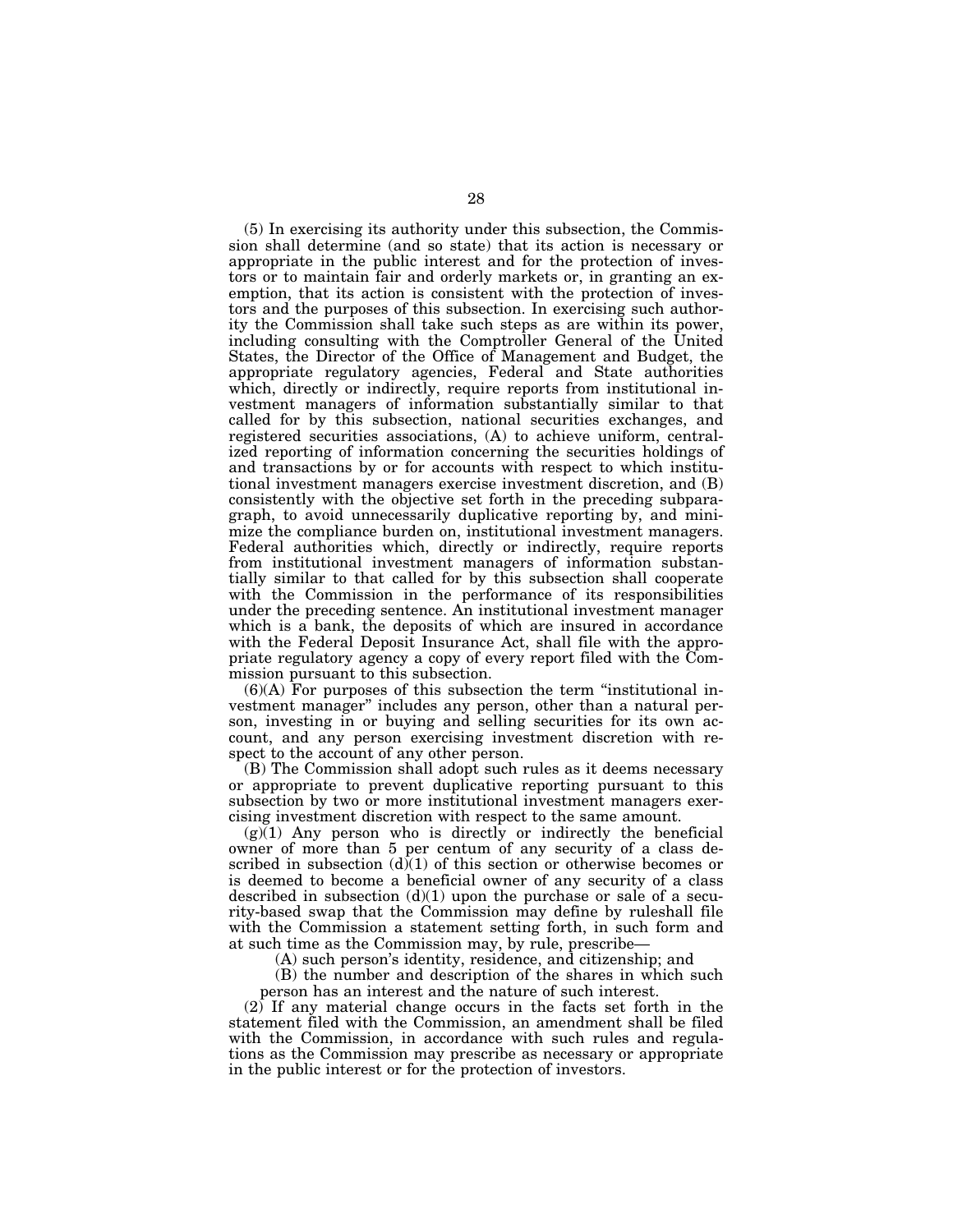(3) When two or more persons act as a partnership, limited partnership, syndicate, or other group for the purpose of acquiring, holding, or disposing of securities of an issuer, such syndicate or group shall be deemed a ''person'' for the purposes of this subsection.

(4) In determining, for purposes of this subsection, any percentage of a class of any security, such class shall be deemed to consist of the amount of the outstanding securities of such class, exclusive of any securities of such class held by or for the account of the issuer or a subsidiary of the issuer.

(5) In exercising its authority under this subsection, the Commission shall take such steps as it deems necessary or appropriate in the public interest or for the protection of investors  $(\tilde{A})$  to achieve centralized reporting of information regarding ownership, (B) to avoid unnecessarily duplicative reporting by and minimize the compliance burden on persons required to report, and (C) to tabulate and promptly make available the information contained in any report filed pursuant to this subsection in a manner which will, in the view of the Commission, maximize the usefulness of the information to other Federal and State agencies and the public.

(6) The Commission may, by rule or order, exempt, in whole or in part, any person or class of persons from any or all of the reporting requirements of this subsection as it deems necessary or appropriate in the public interest or for the protection of investors.

(h) LARGE TRADER REPORTING.— (1) IDENTIFICATION REQUIREMENTS FOR LARGE TRADERS.—For the purpose of monitoring the impact on the securities markets of securities transactions involving a substantial volume or a large fair market value or exercise value and for the purpose of otherwise assisting the Commission in the enforcement of this title, each large trader shall—

(A) provide such information to the Commission as the Commission may by rule or regulation prescribe as necessary or appropriate, identifying such large trader and all accounts in or through which such large trader effects such transactions; and

(B) identify, in accordance with such rules or regulations as the Commission may prescribe as necessary or appropriate, to any registered broker or dealer by or through whom such large trader directly or indirectly effects securities transactions, such large trader and all accounts directly or indirectly maintained with such broker or dealer by such large trader in or through which such transactions are effected.

(2) RECORDKEEPING AND REPORTING REQUIREMENTS FOR BRO-KERS AND DEALERS.—Every registered broker or dealer shall make and keep for prescribed periods such records as the Commission by rule or regulation prescribes as necessary or appropriate in the public interest, for the protection of investors, or otherwise in furtherance of the purposes of this title, with respect to securities transactions that equal or exceed the reporting activity level effected directly or indirectly by or through such registered broker or dealer of or for any person that such broker or dealer knows is a large trader, or any person that such broker or dealer has reason to know is a large trader on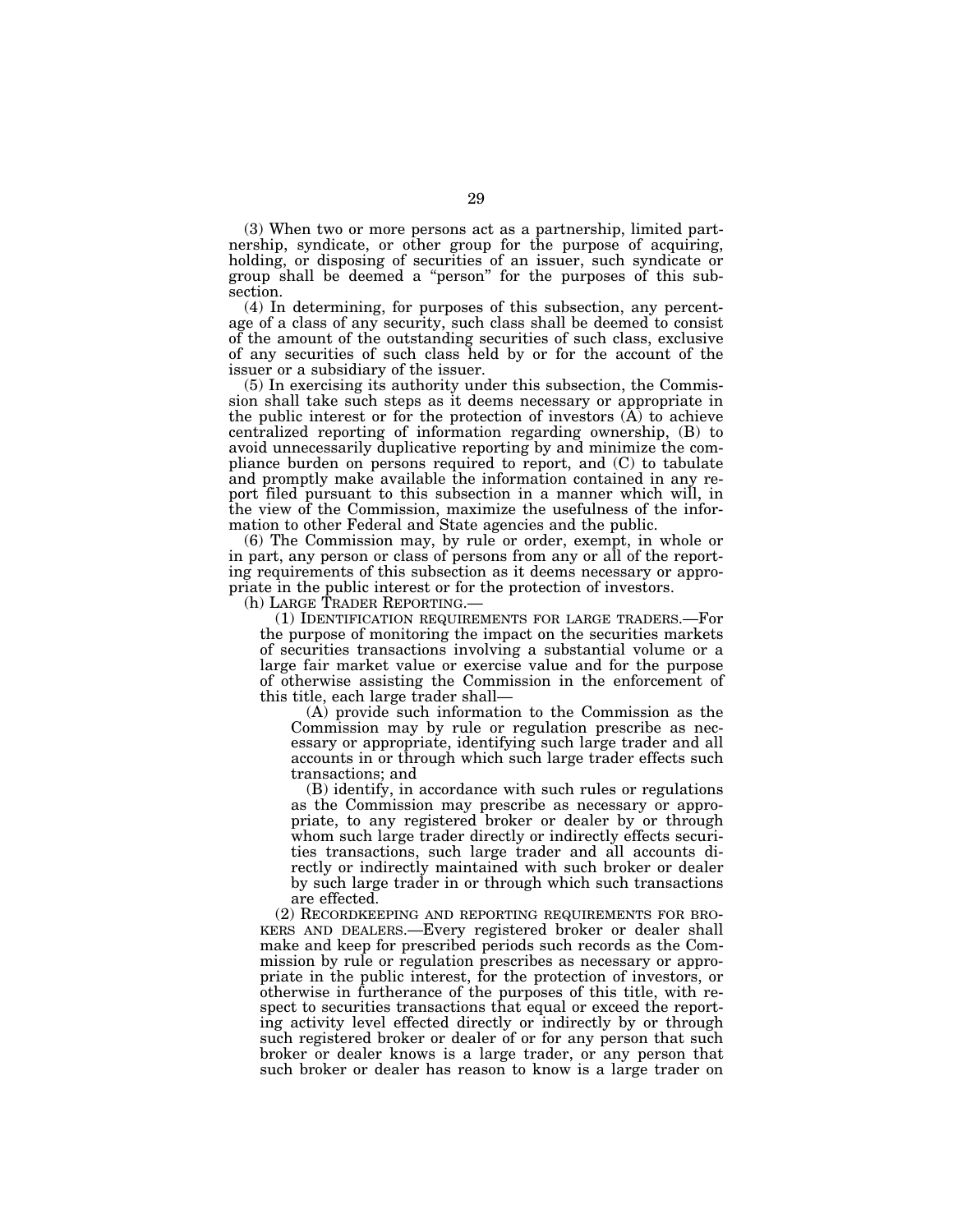the basis of transactions in securities effected by or through such broker or dealer. Such records shall be available for reporting to the Commission, or any self-regulatory organization that the Commission shall designate to receive such reports, on the morning of the day following the day the transactions were effected, and shall be reported to the Commission or a self-regulatory organization designated by the Commission immediately upon request by the Commission or such a self-regulatory organization. Such records and reports shall be in a format and transmitted in a manner prescribed by the Commission (including, but not limited to, machine readable form).

(3) AGGREGATION RULES.—The Commission may prescribe rules or regulations governing the manner in which transactions and accounts shall be aggregated for the purpose of this subsection, including aggregation on the basis of common ownership or control.

(4) EXAMINATION OF BROKER AND DEALER RECORDS.—All records required to be made and kept by registered brokers and dealers pursuant to this subsection with respect to transactions effected by large traders are subject at any time, or from time to time, to such reasonable periodic, special, or other examinations by representatives of the Commission as the Commission deems necessary or appropriate in the public interest, for the protection of investors, or otherwise in furtherance of the purposes of this title.

(5) FACTORS TO BE CONSIDERED IN COMMISSION ACTIONS.—In exercising its authority under this subsection, the Commission shall take into account—

(A) existing reporting systems;

(B) the costs associated with maintaining information with respect to transactions effected by large traders and reporting such information to the Commission or self-regulatory organizations; and

(C) the relationship between the United States and international securities markets.

(6) EXEMPTIONS.—The Commission, by rule, regulation, or order, consistent with the purposes of this title, may exempt any person or class of persons or any transaction or class of transactions, either conditionally or upon specified terms and conditions or for stated periods, from the operation of this subsection, and the rules and regulations thereunder.

(7) AUTHORITY OF COMMISSION TO LIMIT DISCLOSURE OF IN-FORMATION.—Notwithstanding any other provision of law, the Commission shall not be compelled to disclose any information required to be kept or reported under this subsection. Nothing in this subsection shall authorize the Commission to withhold information from Congress, or prevent the Commission from complying with a request for information from any other Federal department or agency requesting information for purposes within the scope of its jurisdiction, or complying with an order of a court of the United States in an action brought by the United States or the Commission. For purposes of section 552 of title 5, United States Code, this subsection shall be considered a statute described in subsection  $(b)(3)(B)$  of such section 552.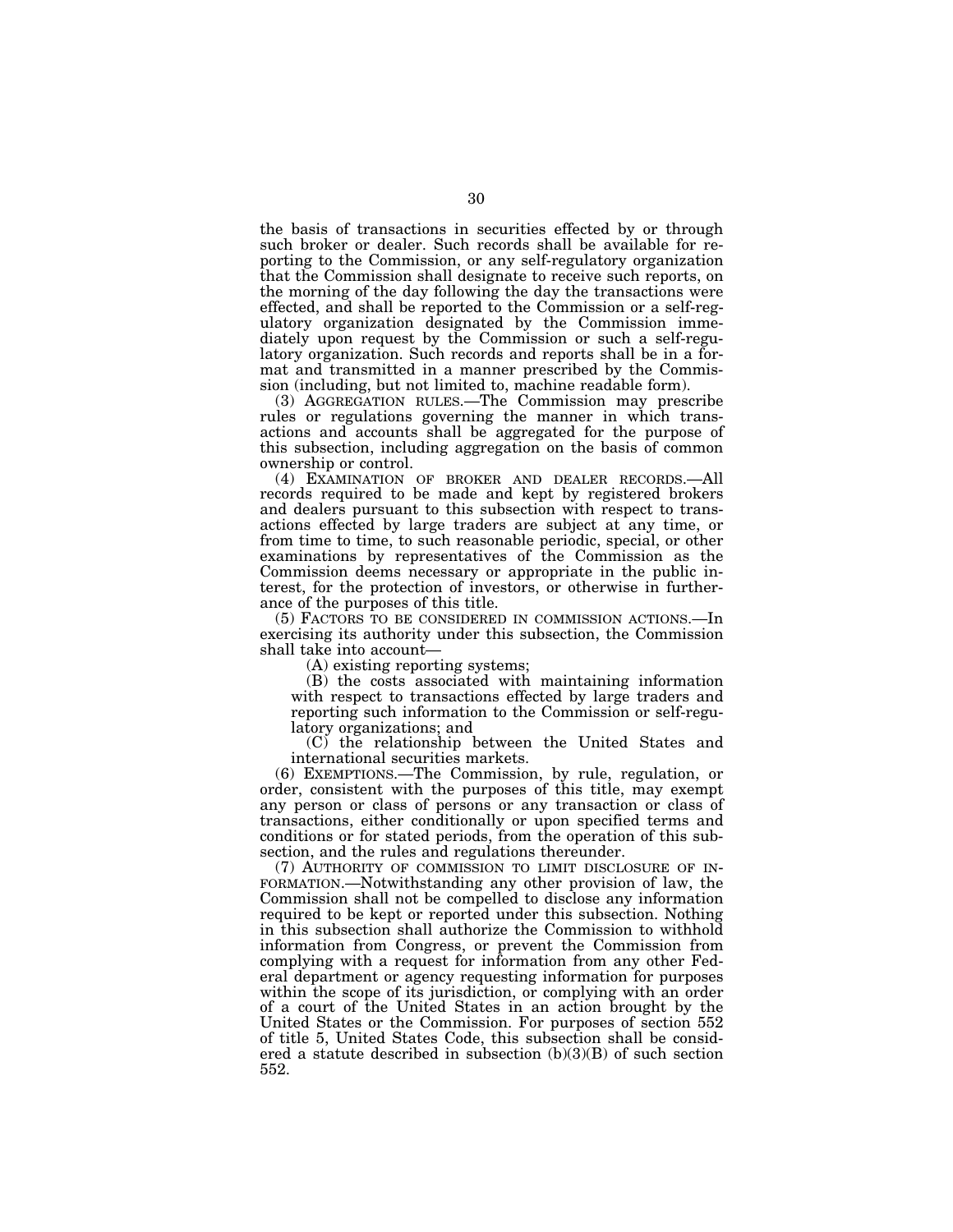(8) DEFINITIONS.—For purposes of this subsection—

(A) the term "large trader" means every person who, for his own account or an account for which he exercises investment discretion, effects transactions for the purchase or sale of any publicly traded security or securities by use of any means or instrumentality of interstate commerce or of the mails, or of any facility of a national securities exchange, directly or indirectly by or through a registered broker or dealer in an aggregate amount equal to or in excess of the identifying activity level;

(B) the term ''publicly traded security'' means any equity security (including an option on individual equity securities, and an option on a group or index of such securities) listed, or admitted to unlisted trading privileges, on a national securities exchange, or quoted in an automated interdealer quotation system;

(C) the term ''identifying activity level'' means transactions in publicly traded securities at or above a level of volume, fair market value, or exercise value as shall be fixed from time to time by the Commission by rule or regulation, specifying the time interval during which such transactions shall be aggregated;

(D) the term "reporting activity level" means transactions in publicly traded securities at or above a level of volume, fair market value, or exercise value as shall be fixed from time to time by the Commission by rule, regulation, or order, specifying the time interval during which such transactions shall be aggregated; and

(E) the term ''person'' has the meaning given in section 3(a)(9) of this title and also includes two or more persons acting as a partnership, limited partnership, syndicate, or other group, but does not include a foreign central bank.

(i) ACCURACY OF FINANCIAL REPORTS.—Each financial report that contains financial statements, and that is required to be prepared in accordance with (or reconciled to) generally accepted accounting principles under this title and filed with the Commission shall reflect all material correcting adjustments that have been identified by a registered public accounting firm in accordance with generally accepted accounting principles and the rules and regulations of the Commission.

(j) OFF-BALANCE SHEET TRANSACTIONS.—Not later than 180 days after the date of enactment of the Sarbanes-Oxley Act of 2002, the Commission shall issue final rules providing that each annual and quarterly financial report required to be filed with the Commission shall disclose all material off-balance sheet transactions, arrangements, obligations (including contingent obligations), and other relationships of the issuer with unconsolidated entities or other persons, that may have a material current or future effect on financial condition, changes in financial condition, results of operations, liquidity, capital expenditures, capital resources, or significant components of revenues or expenses.<br>(k) Prohibition on Personal Loans to Executives.—

(1) IN GENERAL.—It shall be unlawful for any issuer (as defined in section 2 of the Sarbanes-Oxley Act of 2002), directly or indirectly, including through any subsidiary, to extend or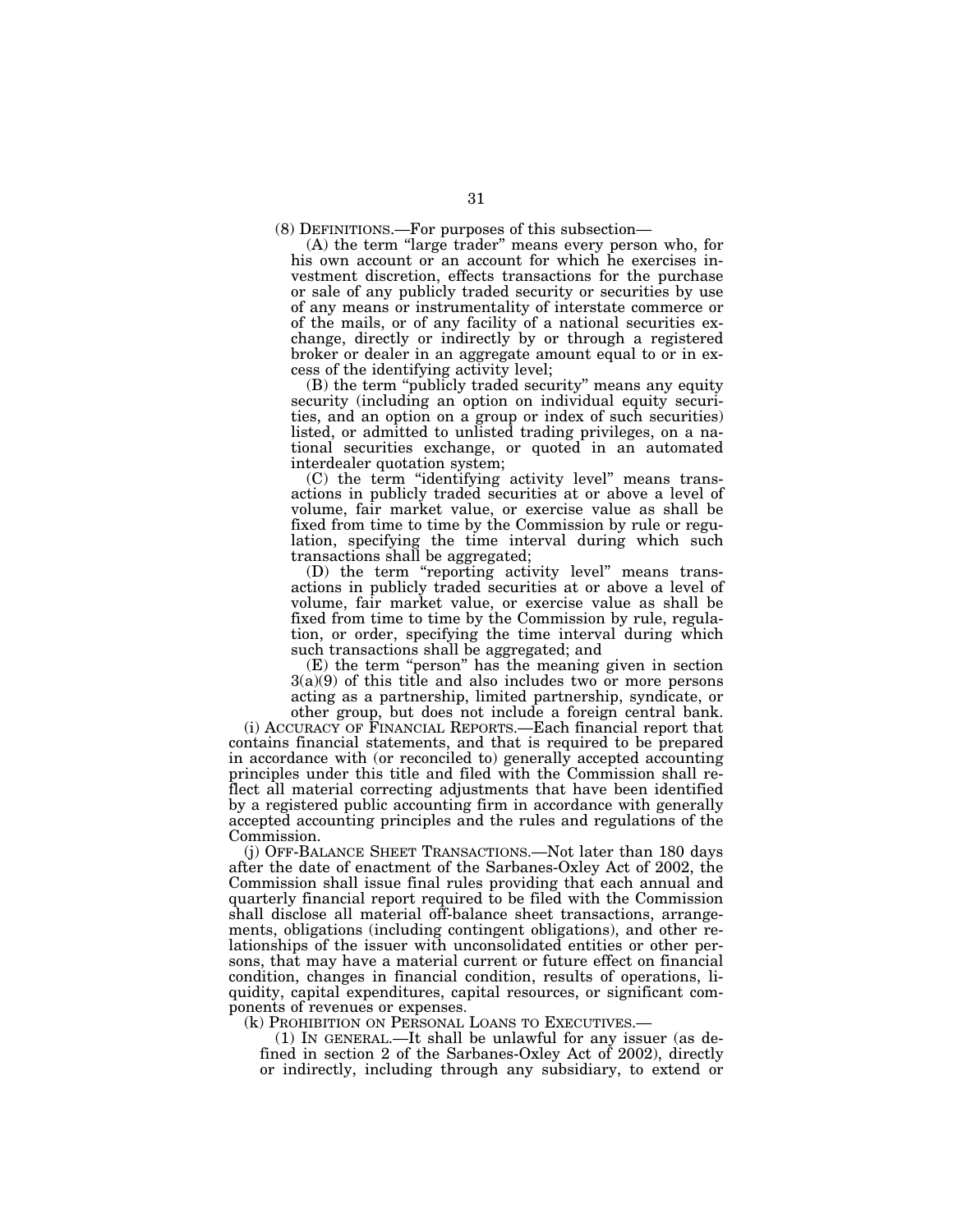maintain credit, to arrange for the extension of credit, or to renew an extension of credit, in the form of a personal loan to or for any director or executive officer (or equivalent thereof) of that issuer. An extension of credit maintained by the issuer on the date of enactment of this subsection shall not be subject to the provisions of this subsection, provided that there is no material modification to any term of any such extension of credit or any renewal of any such extension of credit on or after that date of enactment.

(2) LIMITATION.—Paragraph (1) does not preclude any home improvement and manufactured home loans (as that term is defined in section 5 of the Home Owners' Loan Act (12 U.S.C. 1464)), consumer credit (as defined in section 103 of the Truth in Lending Act (15 U.S.C. 1602)), or any extension of credit under an open end credit plan (as defined in section 103 of the Truth in Lending Act (15 U.S.C. 1602)), or a charge card (as defined in section  $127(c)(4)(e)$  of the Truth in Lending Act (15 U.S.C. 1637(c)(4)(e)), or any extension of credit by a broker or dealer registered under section 15 of this title to an employee of that broker or dealer to buy, trade, or carry securities, that is permitted under rules or regulations of the Board of Governors of the Federal Reserve System pursuant to section 7 of this title (other than an extension of credit that would be used to purchase the stock of that issuer), that is—

(A) made or provided in the ordinary course of the consumer credit business of such issuer;

(B) of a type that is generally made available by such issuer to the public; and

(C) made by such issuer on market terms, or terms that are no more favorable than those offered by the issuer to the general public for such extensions of credit.

(3) RULE OF CONSTRUCTION FOR CERTAIN LOANS.—Paragraph (1) does not apply to any loan made or maintained by an insured depository institution (as defined in section 3 of the Federal Deposit Insurance Act (12 U.S.C. 1813)), if the loan is subject to the insider lending restrictions of section 22(h) of the Federal Reserve Act (12 U.S.C. 375b).

(l) REAL TIME ISSUER DISCLOSURES.—Each issuer reporting under section 13(a) or 15(d) shall disclose to the public on a rapid and current basis such additional information concerning material changes in the financial condition or operations of the issuer, in plain English, which may include trend and qualitative information and graphic presentations, as the Commission determines, by rule, is necessary or useful for the protection of investors and in the public interest.

(m) PUBLIC AVAILABILITY OF SECURITY-BASED SWAP TRANSACTION DATA.—

(1) IN GENERAL.—

(A) DEFINITION OF REAL-TIME PUBLIC REPORTING.—In this paragraph, the term "real-time public reporting" means to report data relating to a security-based swap transaction, including price and volume, as soon as technologically practicable after the time at which the securitybased swap transaction has been executed.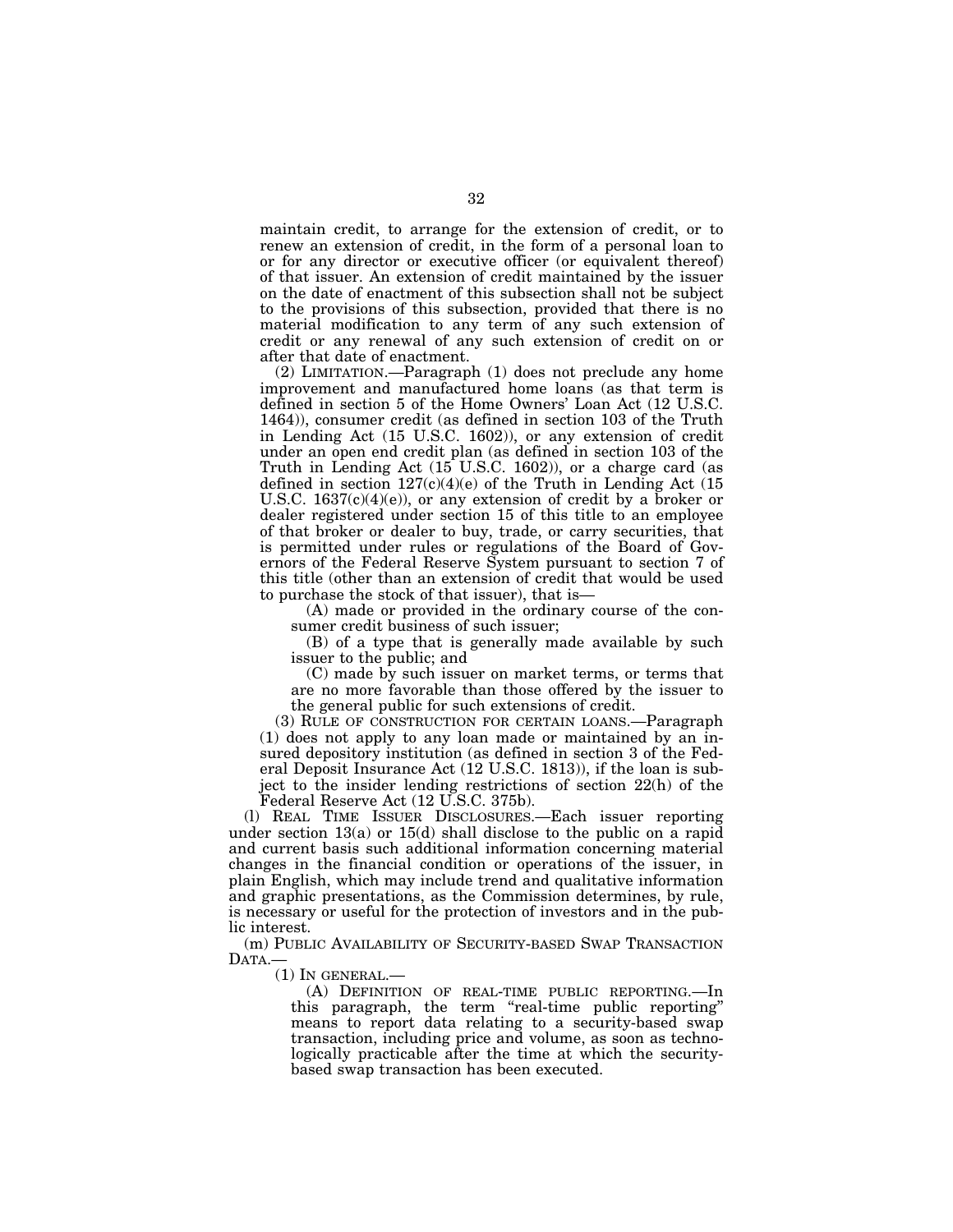(B) PURPOSE.—The purpose of this subsection is to authorize the Commission to make security-based swap transaction and pricing data available to the public in such form and at such times as the Commission determines appropriate to enhance price discovery.

(C) GENERAL RULE.—The Commission is authorized to provide by rule for the public availability of security-based swap transaction, volume, and pricing data as follows:

(i) With respect to those security-based swaps that are subject to the mandatory clearing requirement described in section  $3C(a)(1)$  (including those securitybased swaps that are excepted from the requirement pursuant to section  $3C(g)$ , the Commission shall require real-time public reporting for such transactions.

(ii) With respect to those security-based swaps that are not subject to the mandatory clearing requirement described in section  $3C(a)(1)$ , but are cleared at a registered clearing agency, the Commission shall require real-time public reporting for such transactions.

(iii) With respect to security-based swaps that are not cleared at a registered clearing agency and which are reported to a security-based swap data repository or the Commission under section  $3\hat{C}(\alpha)(6)$ , the Commission shall require real-time public reporting for such transactions, in a manner that does not disclose the business transactions and market positions of any person.

(iv) With respect to security-based swaps that are determined to be required to be cleared under section 3C(b) but are not cleared, the Commission shall re-

quire real-time public reporting for such transactions. (D) REGISTERED ENTITIES AND PUBLIC REPORTING.—The Commission may require registered entities to publicly disseminate the security-based swap transaction and pricing data required to be reported under this paragraph.

(E) RULEMAKING REQUIRED.—With respect to the rule providing for the public availability of transaction and pricing data for security-based swaps described in clauses  $(i)$  and  $(ii)$  of subparagraph  $(C)$ , the rule promulgated by the Commission shall contain provisions—

(i) to ensure such information does not identify the participants;

(ii) to specify the criteria for determining what constitutes a large notional security-based swap transaction (block trade) for particular markets and contracts;

(iii) to specify the appropriate time delay for reporting large notional security-based swap transactions (block trades) to the public; and

(iv) that take into account whether the public disclosure will materially reduce market liquidity.

(F) TIMELINESS OF REPORTING.—Parties to a securitybased swap (including agents of the parties to a securitybased swap) shall be responsible for reporting securitybased swap transaction information to the appropriate reg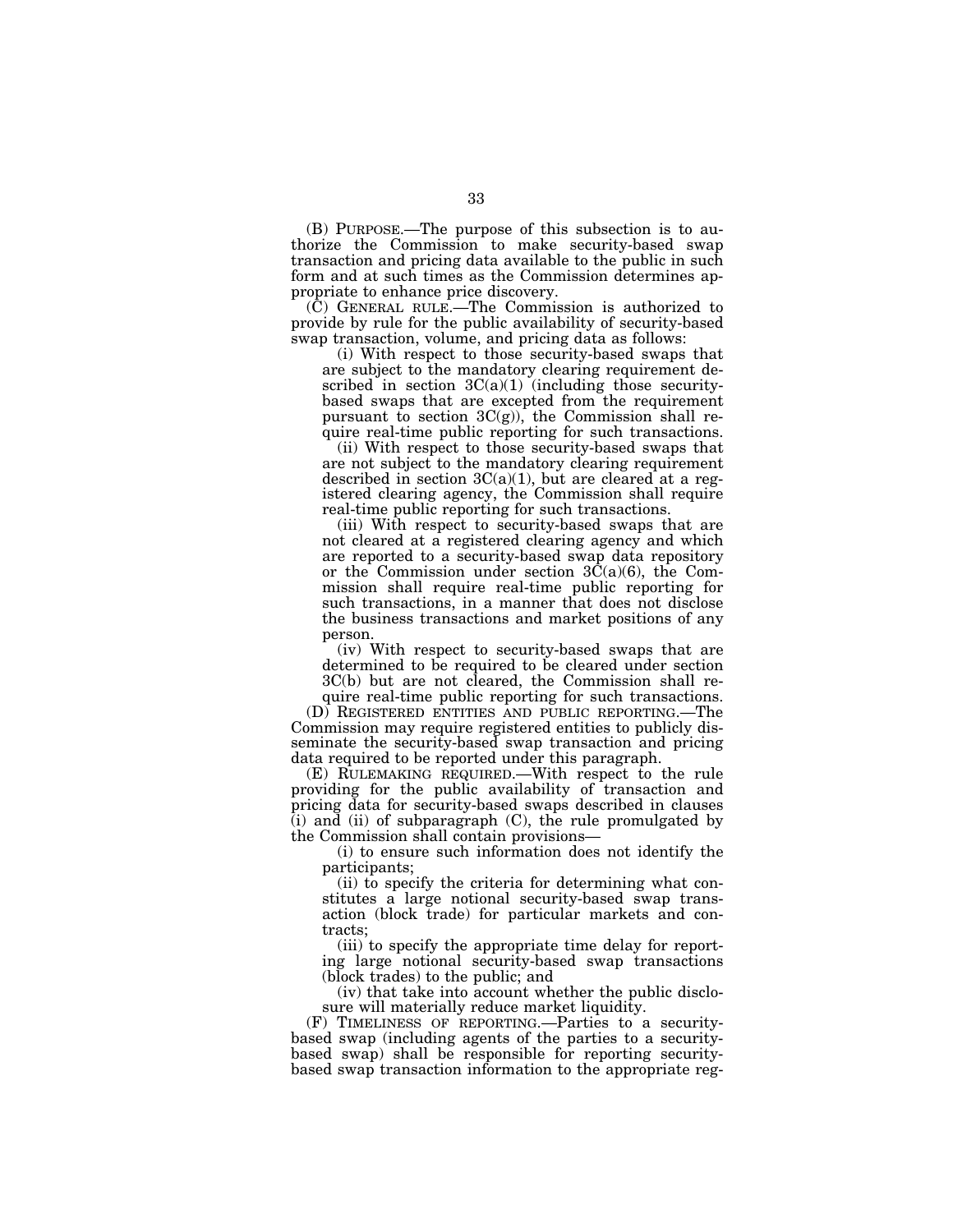istered entity in a timely manner as may be prescribed by the Commission.

(G) REPORTING OF SWAPS TO REGISTERED SECURITY-BASED SWAP DATA REPOSITORIES.—Each security-based swap (whether cleared or uncleared) shall be reported to a registered security-based swap data repository.

(H) REGISTRATION OF CLEARING AGENCIES.—A clearing agency may register as a security-based swap data repository.

(2) SEMIANNUAL AND ANNUAL PUBLIC REPORTING OF AGGRE-GATE SECURITY-BASED SWAP DATA.—

(A) IN GENERAL.—In accordance with subparagraph (B), the Commission shall issue a written report on a semiannual and annual basis to make available to the public information relating to—

(i) the trading and clearing in the major securitybased swap categories; and

(ii) the market participants and developments in new products.

(B) USE; CONSULTATION.—In preparing a report under subparagraph (A), the Commission shall—

(i) use information from security-based swap data repositories and clearing agencies; and

(ii) consult with the Office of the Comptroller of the Currency, the Bank for International Settlements, and such other regulatory bodies as may be necessary.

(C) AUTHORITY OF COMMISSION.—The Commission may, by rule, regulation, or order, delegate the public reporting responsibilities of the Commission under this paragraph in accordance with such terms and conditions as the Commission determines to be appropriate and in the public interest.

(n) SECURITY-BASED SWAP DATA REPOSITORIES.—

(1) REGISTRATION REQUIREMENT.—It shall be unlawful for any person, unless registered with the Commission, directly or indirectly, to make use of the mails or any means or instrumentality of interstate commerce to perform the functions of a security-based swap data repository.

(2) INSPECTION AND EXAMINATION.—Each registered securitybased swap data repository shall be subject to inspection and examination by any representative of the Commission.

(3) COMPLIANCE WITH CORE PRINCIPLES.—

(A) IN GENERAL.—To be registered, and maintain registration, as a security-based swap data repository, the security-based swap data repository shall comply with—

(i) the requirements and core principles described in this subsection; and

(ii) any requirement that the Commission may impose by rule or regulation.

(B) REASONABLE DISCRETION OF SECURITY-BASED SWAP DATA REPOSITORY.—Unless otherwise determined by the Commission, by rule or regulation, a security-based swap data repository described in subparagraph (A) shall have reasonable discretion in establishing the manner in which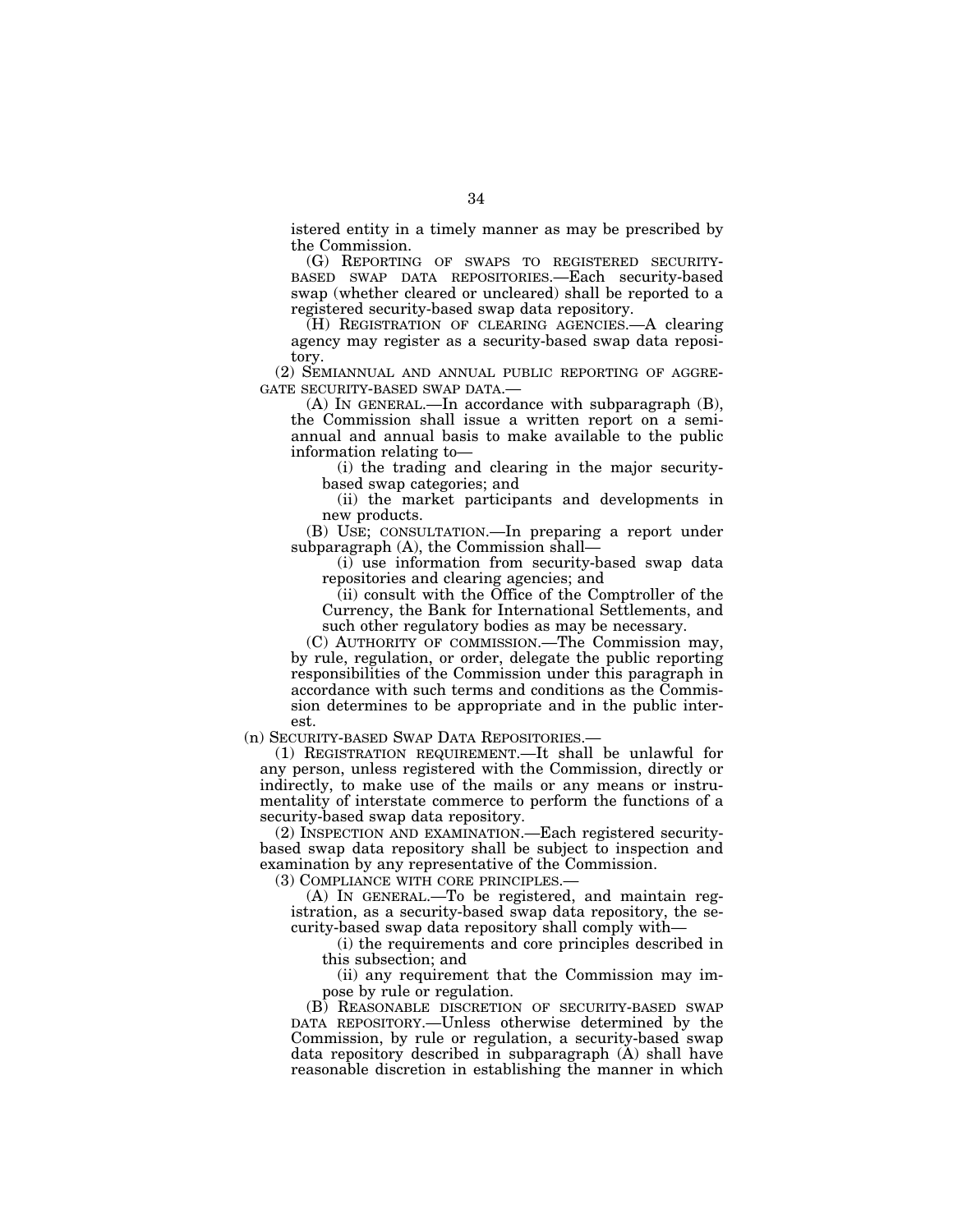the security-based swap data repository complies with the core principles described in this subsection.

(4) STANDARD SETTING.—

(A) DATA IDENTIFICATION.—

(i) IN GENERAL.—In accordance with clause (ii), the Commission shall prescribe standards that specify the data elements for each security-based swap that shall be collected and maintained by each registered security-based swap data repository.

(ii) REQUIREMENT.—In carrying out clause (i), the Commission shall prescribe consistent data element standards applicable to registered entities and reporting counterparties.

(B) DATA COLLECTION AND MAINTENANCE.—The Commission shall prescribe data collection and data maintenance standards for security-based swap data repositories.

(C) COMPARABILITY.—The standards prescribed by the Commission under this subsection shall be comparable to the data standards imposed by the Commission on clearing agencies in connection with their clearing of security-based swaps.

(5) DUTIES.—A security-based swap data repository shall—

(A) accept data prescribed by the Commission for each security-based swap under subsection (b);

(B) confirm with both counterparties to the securitybased swap the accuracy of the data that was submitted;

(C) maintain the data described in subparagraph (A) in such form, in such manner, and for such period as may be required by the Commission;

(D)(i) provide direct electronic access to the Commission (or any designee of the Commission, including another registered entity); and

(ii) provide the information described in subparagraph (A) in such form and at such frequency as the Commission may require to comply with the public reporting requirements set forth in subsection (m);

(E) at the direction of the Commission, establish automated systems for monitoring, screening, and analyzing security-based swap data;

(F) maintain the privacy of any and all security-based swap transaction information that the security-based swap data repository receives from a security-based swap dealer, counterparty, or any other registered entity; and

(G) on a confidential basis pursuant to section 24, upon request, and after notifying the Commission of the request, make available security-based swap data obtained by the security-based swap data repository, including individual counterparty trade and position data, to—

(i) each appropriate prudential regulator;

(ii) the Financial Stability Oversight Council;

(iii) the Commodity Futures Trading Commission;

(iv) the Department of Justice; and

(v) any other person that the Commission determines to be appropriate, including—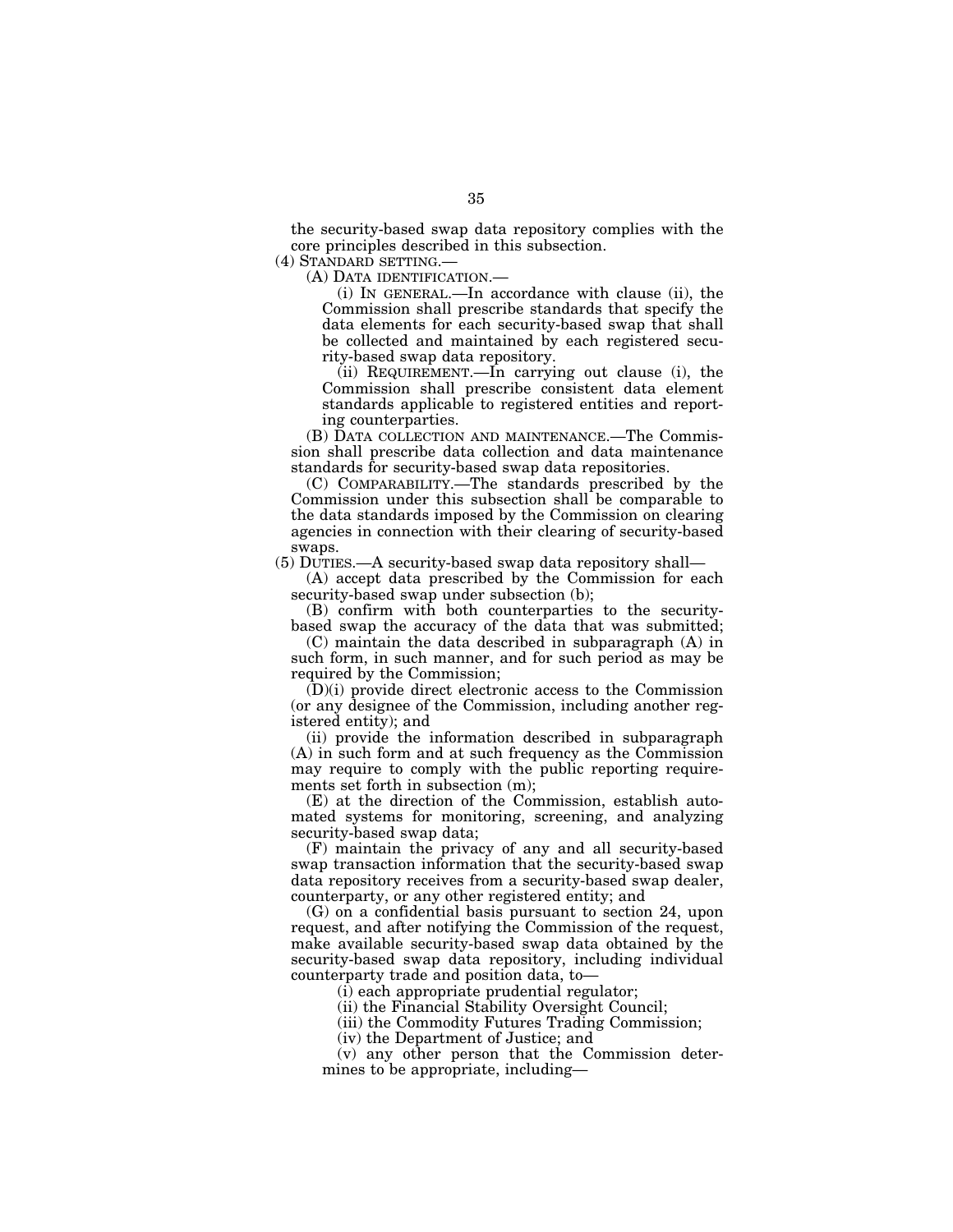(I) foreign financial supervisors (including foreign futures authorities);

(II) foreign central banks;

(III) foreign ministries; and

(IV) other foreign authorities.

(H) CONFIDENTIALITY AGREEMENT.—Before the securitybased swap data repository may share information with any entity described in subparagraph (G), the securitybased swap data repository shall receive a written agreement from each entity stating that the entity shall abide by the confidentiality requirements described in section 24 relating to the information on security-based swap transactions that is provided.

(6) DESIGNATION OF CHIEF COMPLIANCE OFFICER.—

(A) IN GENERAL.—Each security-based swap data repository shall designate an individual to serve as a chief compliance officer.

(B) DUTIES.—The chief compliance officer shall—

(i) report directly to the board or to the senior officer of the security-based swap data repository;

(ii) review the compliance of the security-based swap data repository with respect to the requirements and core principles described in this subsection;

(iii) in consultation with the board of the securitybased swap data repository, a body performing a function similar to the board of the security-based swap data repository, or the senior officer of the securitybased swap data repository, resolve any conflicts of interest that may arise;

(iv) be responsible for administering each policy and procedure that is required to be established pursuant to this section;

(v) ensure compliance with this title (including regulations) relating to agreements, contracts, or transactions, including each rule prescribed by the Commission under this section;

(vi) establish procedures for the remediation of noncompliance issues identified by the chief compliance officer through any—

(I) compliance office review;

(II) look-back;

(III) internal or external audit finding;

(IV) self-reported error; or

(V) validated complaint; and

(vii) establish and follow appropriate procedures for the handling, management response, remediation, retesting, and closing of noncompliance issues.

(C) ANNUAL REPORTS.—

(i) IN GENERAL.—In accordance with rules prescribed by the Commission, the chief compliance officer shall annually prepare and sign a report that contains a description of—

(I) the compliance of the security-based swap data repository of the chief compliance officer with respect to this title (including regulations); and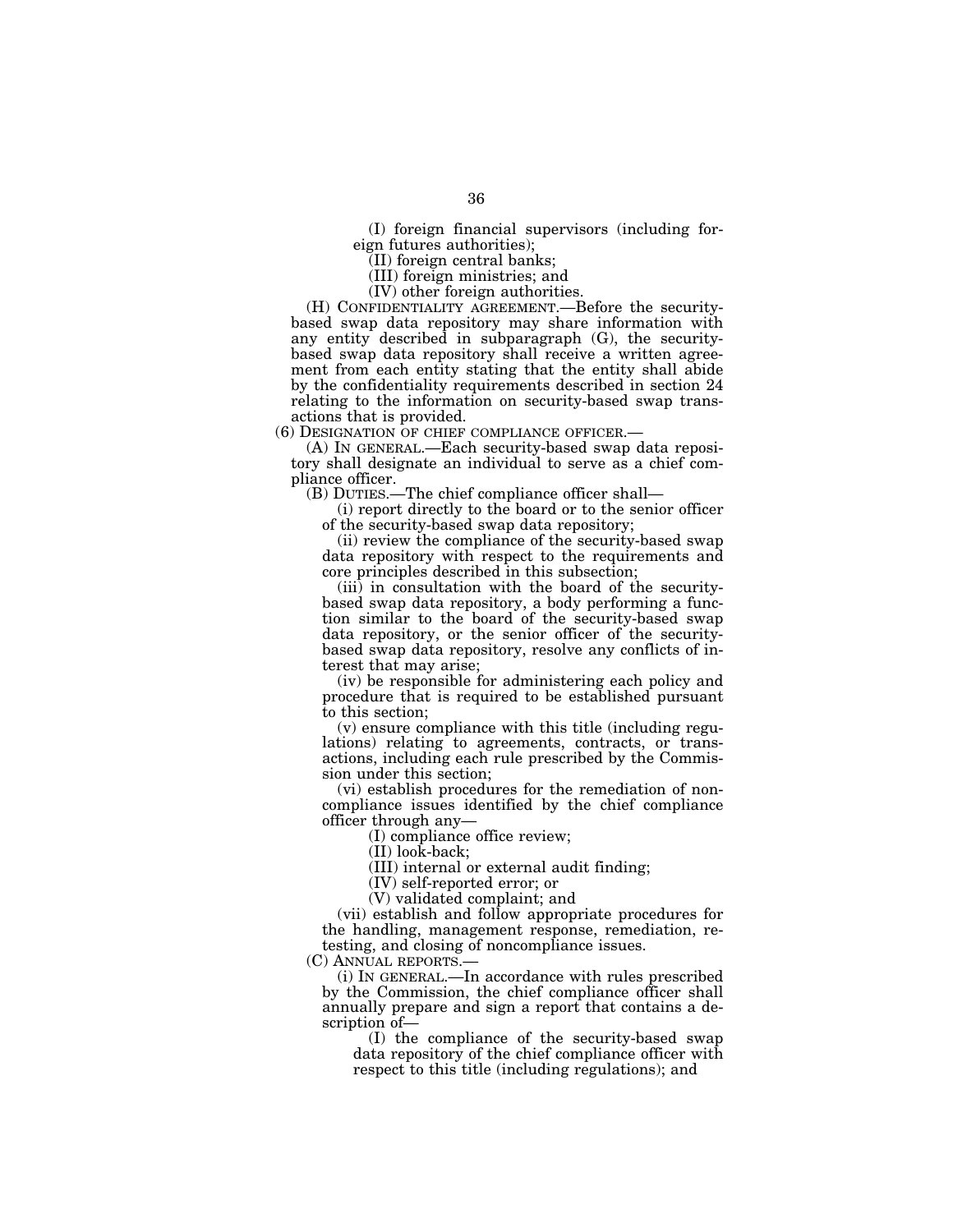(II) each policy and procedure of the securitybased swap data repository of the chief compliance officer (including the code of ethics and conflict of interest policies of the security-based swap data repository).

(ii) REQUIREMENTS.—A compliance report under clause (i) shall—

(I) accompany each appropriate financial report of the security-based swap data repository that is required to be furnished to the Commission pursuant to this section; and

(II) include a certification that, under penalty of law, the compliance report is accurate and complete.

(7) CORE PRINCIPLES APPLICABLE TO SECURITY-BASED SWAP DATA REPOSITORIES.—

(A) ANTITRUST CONSIDERATIONS.—Unless necessary or appropriate to achieve the purposes of this title, the swap data repository shall not—

(i) adopt any rule or take any action that results in any unreasonable restraint of trade; or

(ii) impose any material anticompetitive burden on the trading, clearing, or reporting of transactions.

(B) GOVERNANCE ARRANGEMENTS.—Each security-based swap data repository shall establish governance arrangements that are transparent—

(i) to fulfill public interest requirements; and

(ii) to support the objectives of the Federal Government, owners, and participants.

(C) CONFLICTS OF INTEREST.—Each security-based swap data repository shall—

(i) establish and enforce rules to minimize conflicts of interest in the decision-making process of the security-based swap data repository; and

(ii) establish a process for resolving any conflicts of

interest described in clause (i).<br>(D) ADDITIONAL DUTIES DEVELOPED BY COMMISSION.—

 $(i)$  In GENERAL.—The Commission may develop 1 or more additional duties applicable to security-based swap data repositories.

(ii) CONSIDERATION OF EVOLVING STANDARDS.—In developing additional duties under subparagraph (A), the Commission may take into consideration any evolving standard of the United States or the international community.

(iii) ADDITIONAL DUTIES FOR COMMISSION DES-IGNEES.—The Commission shall establish additional duties for any registrant described in section  $13(m)(2)(C)$  in order to minimize conflicts of interest, protect data, ensure compliance, and guarantee the safety and security of the security-based swap data repository.

(8) REQUIRED REGISTRATION FOR SECURITY-BASED SWAP DATA REPOSITORIES.—Any person that is required to be registered as a security-based swap data repository under this subsection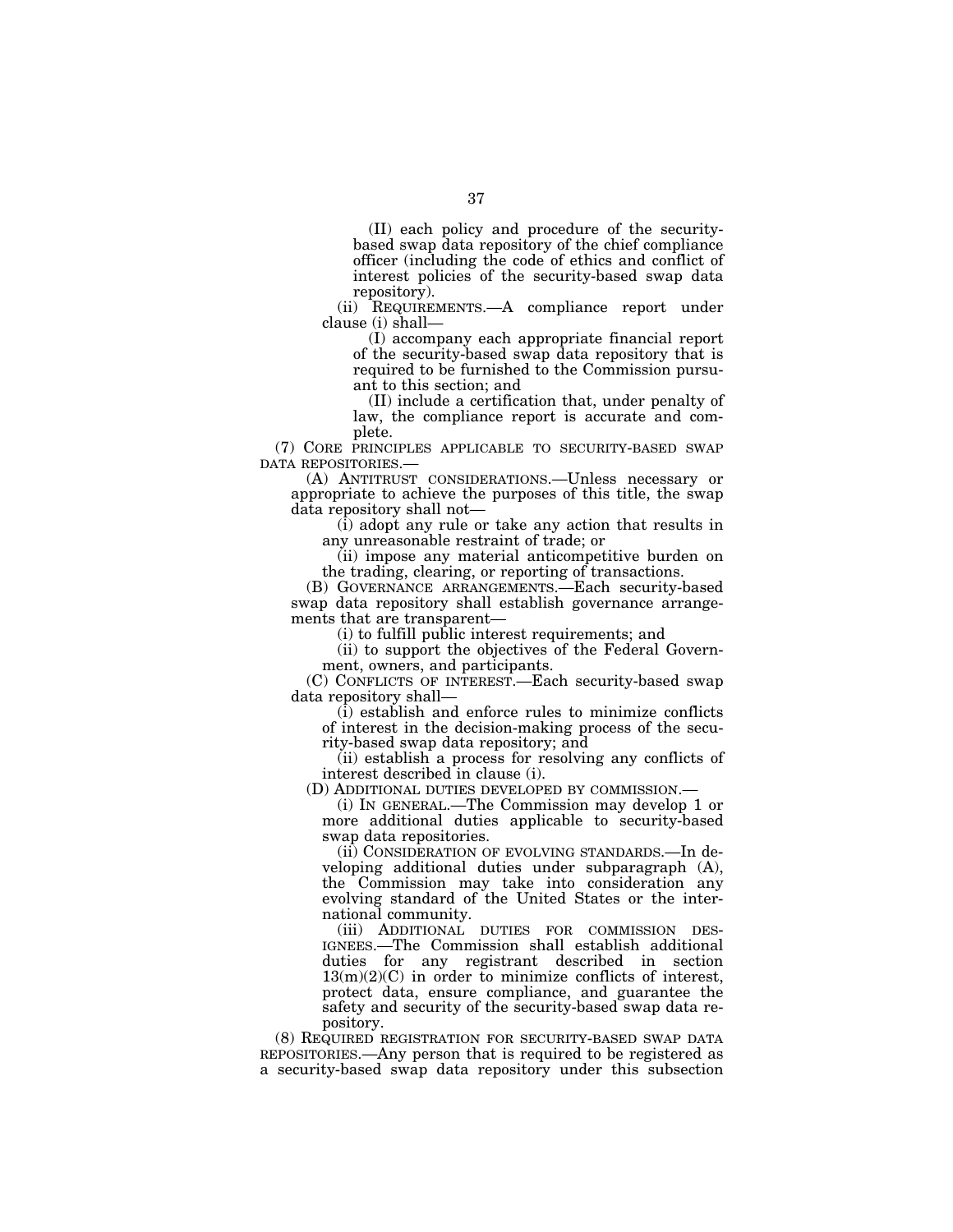shall register with the Commission, regardless of whether that person is also licensed under the Commodity Exchange Act as a swap data repository.

(9) RULES.—The Commission shall adopt rules governing persons that are registered under this subsection.

(o) BENEFICIAL OWNERSHIP.—For purposes ofthis section and section 16, a person shall be deemed to acquire beneficialownership of an equity security based on the purchase or sale of asecurity-based swap, only to the extent that the Commission, by rule,determines after consultation with the prudential regulators and the Secretaryof the Treasury, that the purchase or sale of the securitybased swap, or classof security-based swap, provides incidents of ownership comparable to directownership of the equity security, and that it is necessary to achieve thepurposes of this section that the purchase or sale of the security-based swaps,or class of security-based swap, be deemed the acquisition of beneficialownership of the equitysecurity.

(p) DISCLOSURES RELATING TO CONFLICT MINERALS ORIGINATING IN THE DEMOCRATIC REPUBLIC OF THE CONGO.—

(1) REGULATIONS.—

(A) IN GENERAL.—Not later than 270 days after the date of the enactment of this subsection, the Commission shall promulgate regulations requiring any person described in paragraph (2) to disclose annually, beginning with the person's first full fiscal year that begins after the date of promulgation of such regulations, whether conflict minerals that are necessary as described in paragraph (2)(B), in the year for which such reporting is required, did originate in the Democratic Republic of the Congo or an adjoining country and, in cases in which such conflict minerals did originate in any such country, submit to the Commission a report that includes, with respect to the period covered by the report—

(i) a description of the measures taken by the person to exercise due diligence on the source and chain of custody of such minerals, which measures shall include an independent private sector audit of such report submitted through the Commission that is conducted in accordance with standards established by the Comptroller General of the United States, in accordance with rules promulgated by the Commission, in consultation with the Secretary of State; and

(ii) a description of the products manufactured or contracted to be manufactured that are not DRC conflict free (''DRC conflict free'' is defined to mean the products that do not contain minerals that directly or indirectly finance or benefit armed groups in the Democratic Republic of the Congo or an adjoining country), the entity that conducted the independent private sector audit in accordance with clause (i), the facilities used to process the conflict minerals, the country of origin of the conflict minerals, and the efforts to determine the mine or location of origin with the greatest possible specificity.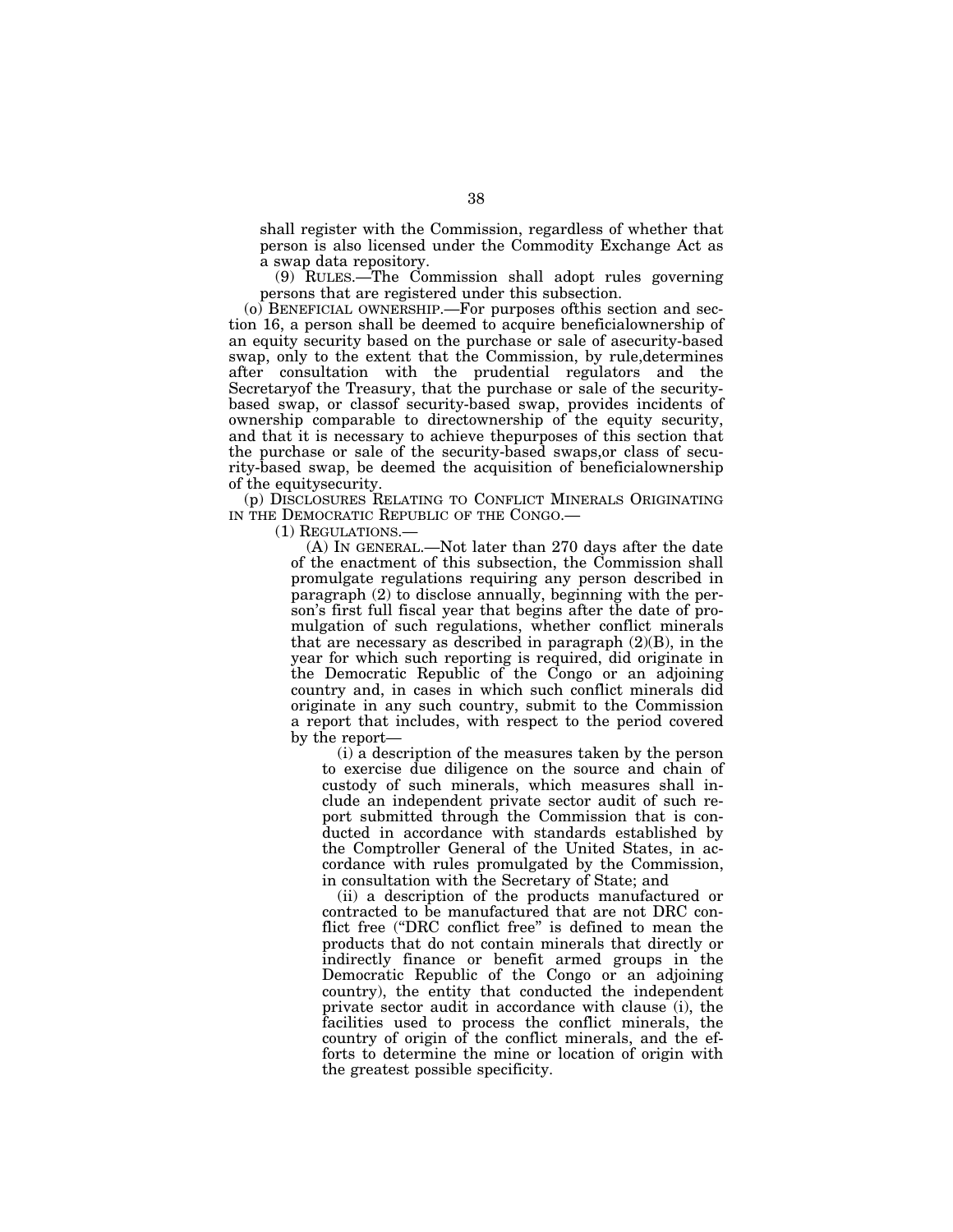(B) CERTIFICATION.—The person submitting a report under subparagraph (A) shall certify the audit described in clause (i) of such subparagraph that is included in such report. Such a certified audit shall constitute a critical component of due diligence in establishing the source and chain of custody of such minerals.

(C) UNRELIABLE DETERMINATION.—If a report required to be submitted by a person under subparagraph (A) relies on a determination of an independent private sector audit, as described under subparagraph (A)(i), or other due diligence processes previously determined by the Commission to be unreliable, the report shall not satisfy the requirements of the regulations promulgated under subparagraph (A)(i).

(D) DRC CONFLICT FREE.—For purposes of this paragraph, a product may be labeled as ''DRC conflict free'' if the product does not contain conflict minerals that directly or indirectly finance or benefit armed groups in the Democratic Republic of the Congo or an adjoining country.

(E) INFORMATION AVAILABLE TO THE PUBLIC.—Each person described under paragraph (2) shall make available to the public on the Internet website of such person the information disclosed by such person under subparagraph (A).

(2) PERSON DESCRIBED.—A person is described in this paragraph if—

(A) the person is required to file reports with the Commission pursuant to paragraph  $(1)(A)$ ; and

(B) conflict minerals are necessary to the functionality or production of a product manufactured by such person.

(3) REVISIONS AND WAIVERS.—The Commission shall revise or temporarily waive the requirements described in paragraph (1) if the President transmits to the Commission a determination that—

(A) such revision or waiver is in the national security interest of the United States and the President includes the reasons therefor; and

(B) establishes a date, not later than 2 years after the initial publication of such exemption, on which such exemption shall expire.

(4) TERMINATION OF DISCLOSURE REQUIREMENTS.—The requirements of paragraph (1) shall terminate on the date on which the President determines and certifies to the appropriate congressional committees, but in no case earlier than the date that is one day after the end of the 5-year period beginning on the date of the enactment of this subsection, that no armed groups continue to be directly involved and benefitting from commercial activity involving conflict minerals.

(5) DEFINITIONS.—For purposes of this subsection, the terms ''adjoining country'', ''appropriate congressional committees'', "armed group", and "conflict mineral" have the meaning given those terms under section 1502 of the Dodd-Frank Wall Street Reform and Consumer Protection Act.

(q) DISCLOSURE OF PAYMENTS BY RESOURCE EXTRACTION ISSUERS.—

(1) DEFINITIONS.—In this subsection—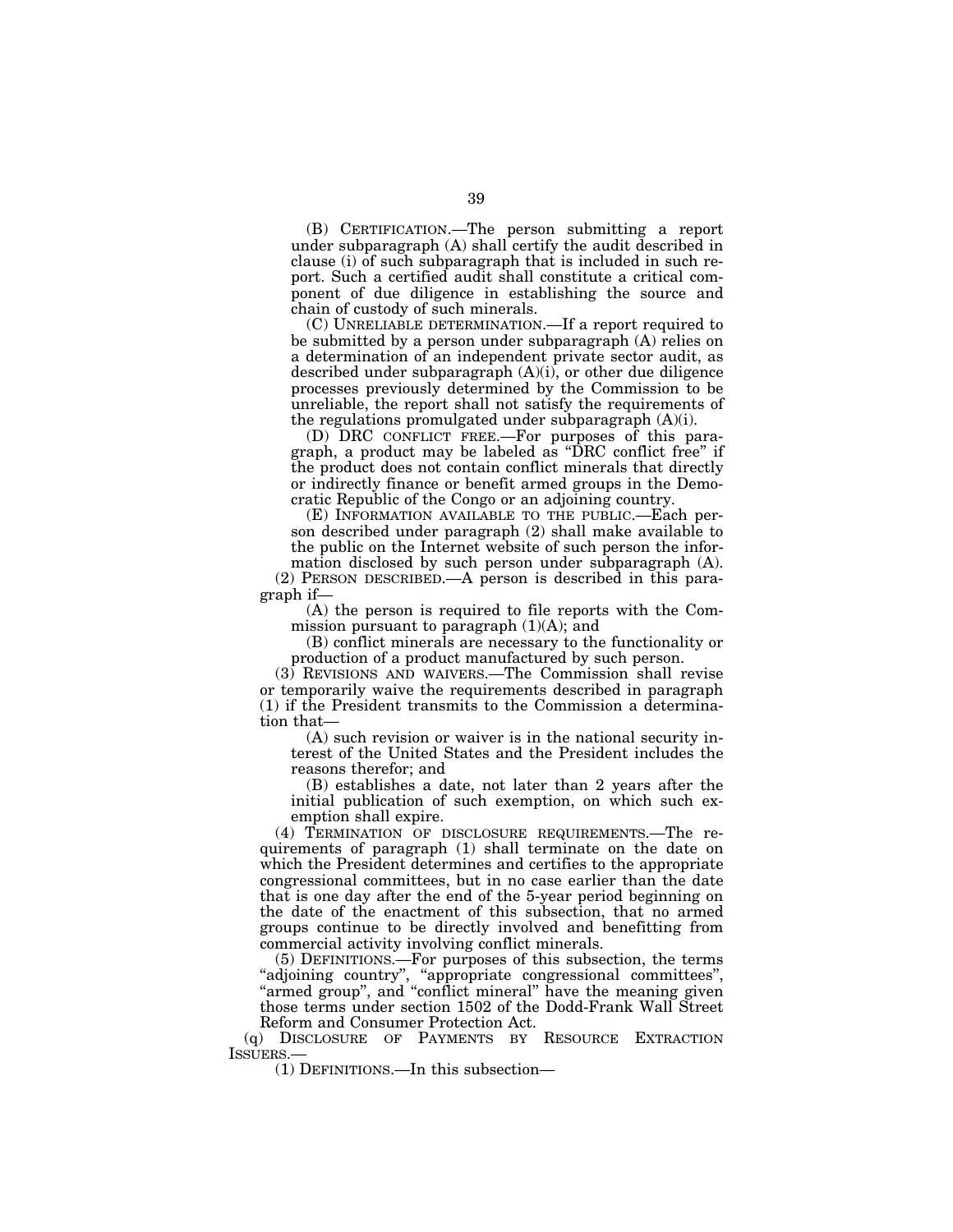(A) the term ''commercial development of oil, natural gas, or minerals'' includes exploration, extraction, processing, export, and other significant actions relating to oil, natural gas, or minerals, or the acquisition of a license for any such activity, as determined by the Commission;

(B) the term ''foreign government'' means a foreign government, a department, agency, or instrumentality of a foreign government, or a company owned by a foreign government, as determined by the Commission;

 $(C)$  the term "payment"-

(i) means a payment that is—

(I) made to further the commercial development

of oil, natural gas, or minerals; and

(II) not de minimis; and

(ii) includes taxes, royalties, fees (including license fees), production entitlements, bonuses, and other material benefits, that the Commission, consistent with the guidelines of the Extractive Industries Transparency Initiative (to the extent practicable), determines are part of the commonly recognized revenue stream for the commercial development of oil, natural gas, or minerals;

(D) the term "resource extraction issuer" means an issuer that—

(i) is required to file an annual report with the Commission; and

(ii) engages in the commercial development of oil, natural gas, or minerals;

(E) the term ''interactive data format'' means an electronic data format in which pieces of information are identified using an interactive data standard; and

(F) the term ''interactive data standard'' means standardized list of electronic tags that mark information included in the annual report of a resource extraction issuer. (2) DISCLOSURE.—

(A) INFORMATION REQUIRED.—Not later than 270 days after the date of enactment of the Dodd-Frank Wall Street Reform and Consumer Protection Act, the Commission shall issue final rules that require each resource extraction issuer to include in an annual report of the resource extraction issuer information relating to any payment made by the resource extraction issuer, a subsidiary of the resource extraction issuer, or an entity under the control of the resource extraction issuer to a foreign government or the Federal Government for the purpose of the commercial development of oil, natural gas, or minerals, including—

(i) the type and total amount of such payments made for each project of the resource extraction issuer relating to the commercial development of oil, natural gas, or minerals; and

(ii) the type and total amount of such payments made to each government.

(B) CONSULTATION IN RULEMAKING.—In issuing rules under subparagraph (A), the Commission may consult with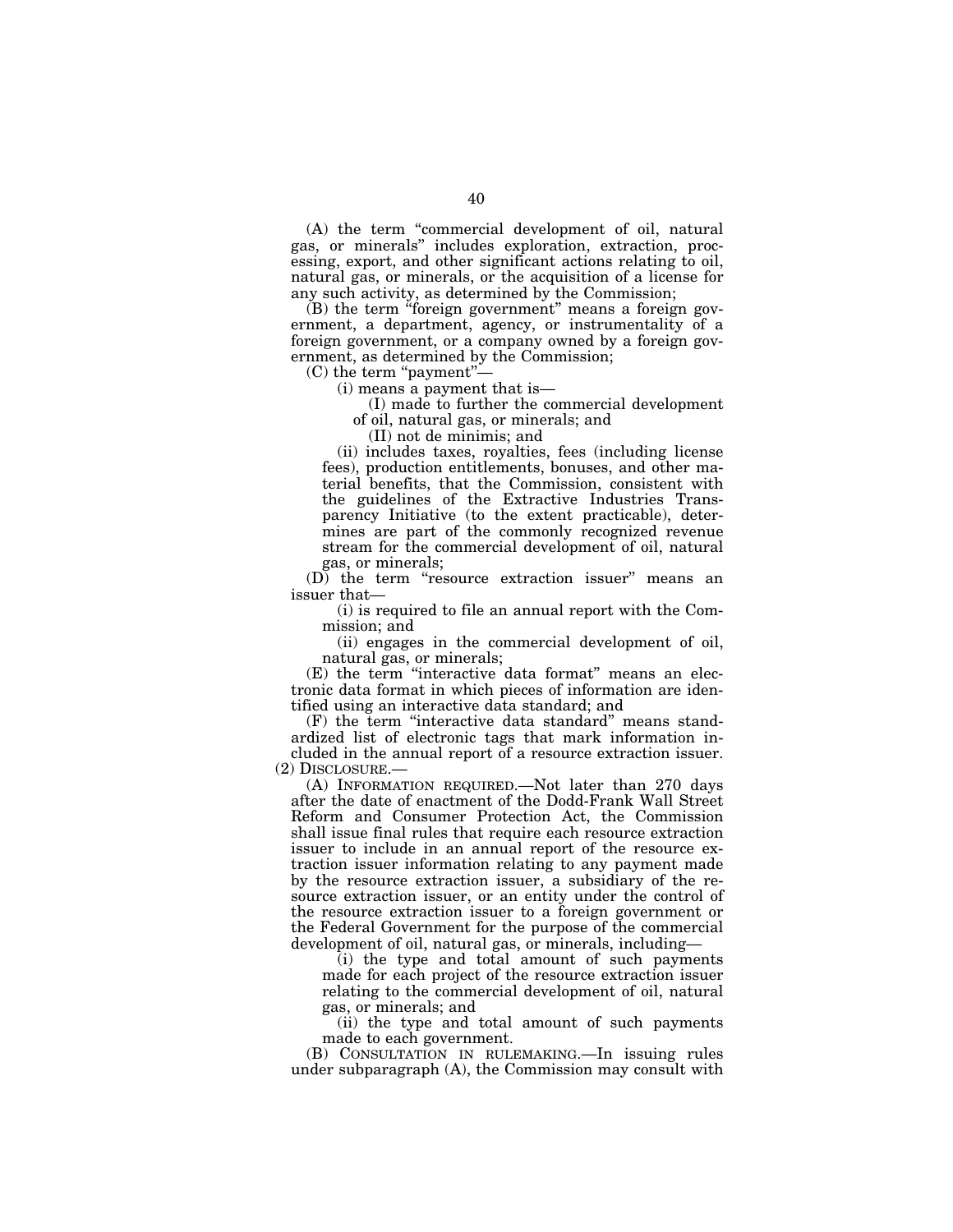any agency or entity that the Commission determines is relevant.

(C) INTERACTIVE DATA FORMAT.—The rules issued under subparagraph (A) shall require that the information included in the annual report of a resource extraction issuer be submitted in an interactive data format.

(D) INTERACTIVE DATA STANDARD.— (i) IN GENERAL.—The rules issued under subparagraph (A) shall establish an interactive data standard for the information included in the annual report of a resource extraction issuer.

(ii) ELECTRONIC TAGS.—The interactive data standard shall include electronic tags that identify, for any payments made by a resource extraction issuer to a foreign government or the Federal Government—

(I) the total amounts of the payments, by category;

(II) the currency used to make the payments;

(III) the financial period in which the payments were made;

(IV) the business segment of the resource extraction issuer that made the payments;

(V) the government that received the payments, and the country in which the government is located;

(VI) the project of the resource extraction issuer to which the payments relate; and

(VII) such other information as the Commission may determine is necessary or appropriate in the public interest or for the protection of investors.

(E) INTERNATIONAL TRANSPARENCY EFFORTS.—To the extent practicable, the rules issued under subparagraph (A) shall support the commitment of the Federal Government to international transparency promotion efforts relating to the commercial development of oil, natural gas, or minerals.

(F) EFFECTIVE DATE.—With respect to each resource extraction issuer, the final rules issued under subparagraph (A) shall take effect on the date on which the resource extraction issuer is required to submit an annual report relating to the fiscal year of the resource extraction issuer that ends not earlier than 1 year after the date on which the Commission issues final rules under subparagraph (A). (3) PUBLIC AVAILABILITY OF INFORMATION.—

(A) IN GENERAL.—To the extent practicable, the Commission shall make available online, to the public, a compilation of the information required to be submitted under the rules issued under paragraph (2)(A).

(B) OTHER INFORMATION.—Nothing in this paragraph shall require the Commission to make available online information other than the information required to be submitted under the rules issued under paragraph (2)(A).

(4) AUTHORIZATION OF APPROPRIATIONS.—There are authorized to be appropriated to the Commission such sums as may be necessary to carry out this subsection.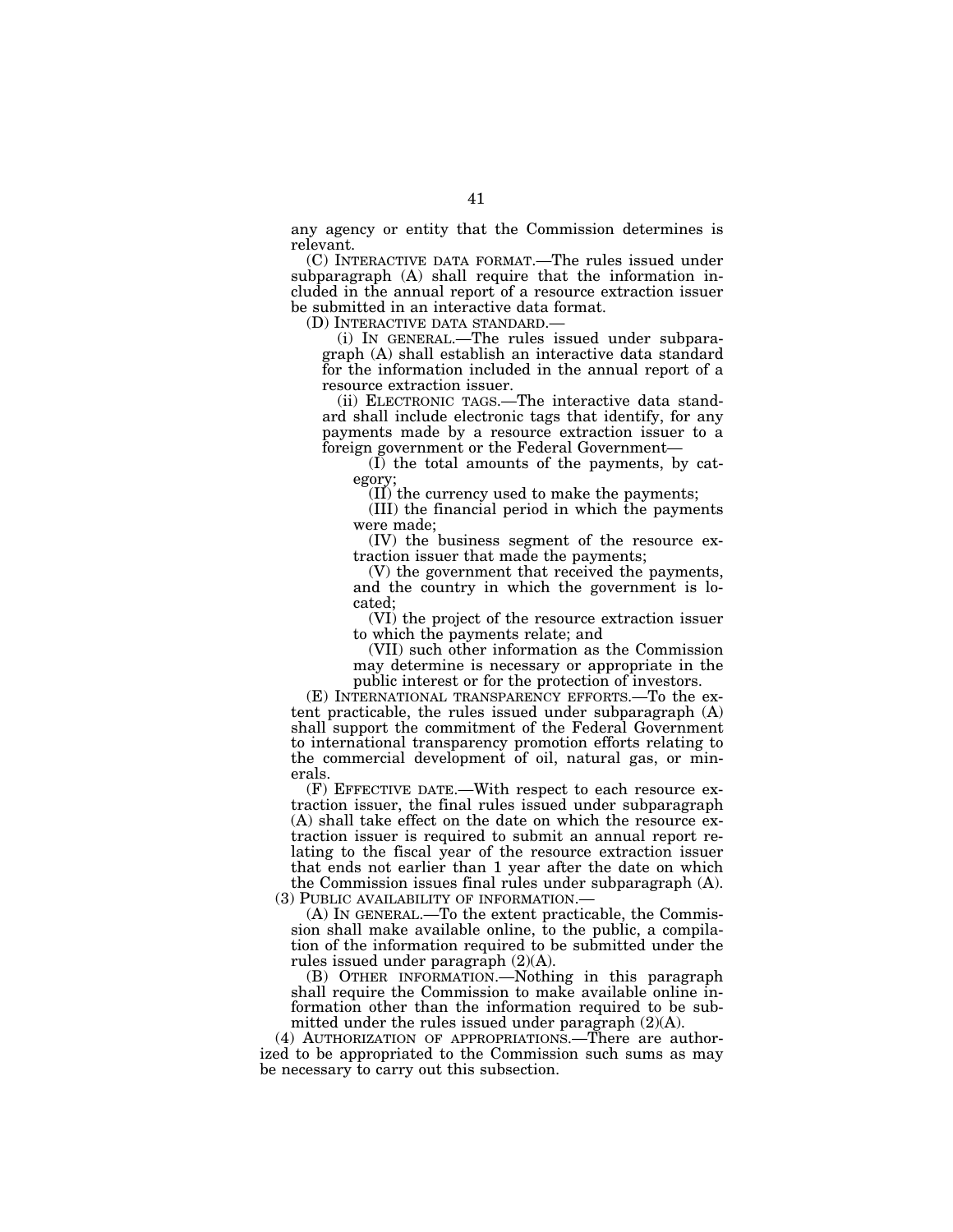(r) DISCLOSURE OF CERTAIN ACTIVITIES RELATING TO IRAN.— (1) IN GENERAL.—Each issuer required to file an annual or quarterly report under subsection (a) shall disclose in that report the information required by paragraph (2) if, during the period covered by the report, the issuer or any affiliate of the issuer—

(A) knowingly engaged in an activity described in subsection (a) or (b) of section 5 of the Iran Sanctions Act of 1996 (Public Law 104–172; 50 U.S.C. 1701 note);

(B) knowingly engaged in an activity described in subsection (c)(2) of section 104 of the Comprehensive Iran Sanctions, Accountability, and Divestment Act of 2010 (22 U.S.C. 8513) or a transaction described in subsection  $(d)(1)$ of that section;

(C) knowingly engaged in an activity described in section  $105A(b)(2)$  of that Act; or

(D) knowingly conducted any transaction or dealing with—

(i) any person the property and interests in property of which are blocked pursuant to Executive Order No. 13224 (66 Fed. Reg. 49079; relating to blocking property and prohibiting transactions with persons who commit, threaten to commit, or support terrorism);

(ii) any person the property and interests in property of which are blocked pursuant to Executive Order No. 13382 (70 Fed. Reg. 38567; relating to blocking of property of weapons of mass destruction proliferators and their supporters); or

(iii) any person or entity identified under section 560.304 of title 31, Code of Federal Regulations (relating to the definition of the Government of Iran) without the specific authorization of a Federal department or agency.

(2) INFORMATION REQUIRED.—If an issuer or an affiliate of the issuer has engaged in any activity described in paragraph (1), the issuer shall disclose a detailed description of each such activity, including—

(A) the nature and extent of the activity;

(B) the gross revenues and net profits, if any, attributable to the activity; and

(C) whether the issuer or the affiliate of the issuer (as the case may be) intends to continue the activity.

(3) NOTICE OF DISCLOSURES.—If an issuer reports under paragraph (1) that the issuer or an affiliate of the issuer has knowingly engaged in any activity described in that paragraph, the issuer shall separately file with the Commission, concurrently with the annual or quarterly report under subsection (a), a notice that the disclosure of that activity has been included in that annual or quarterly report that identifies the issuer and contains the information required by paragraph (2).

(4) PUBLIC DISCLOSURE OF INFORMATION.—Upon receiving a notice under paragraph (3) that an annual or quarterly report includes a disclosure of an activity described in paragraph (1), the Commission shall promptly—

(A) transmit the report to—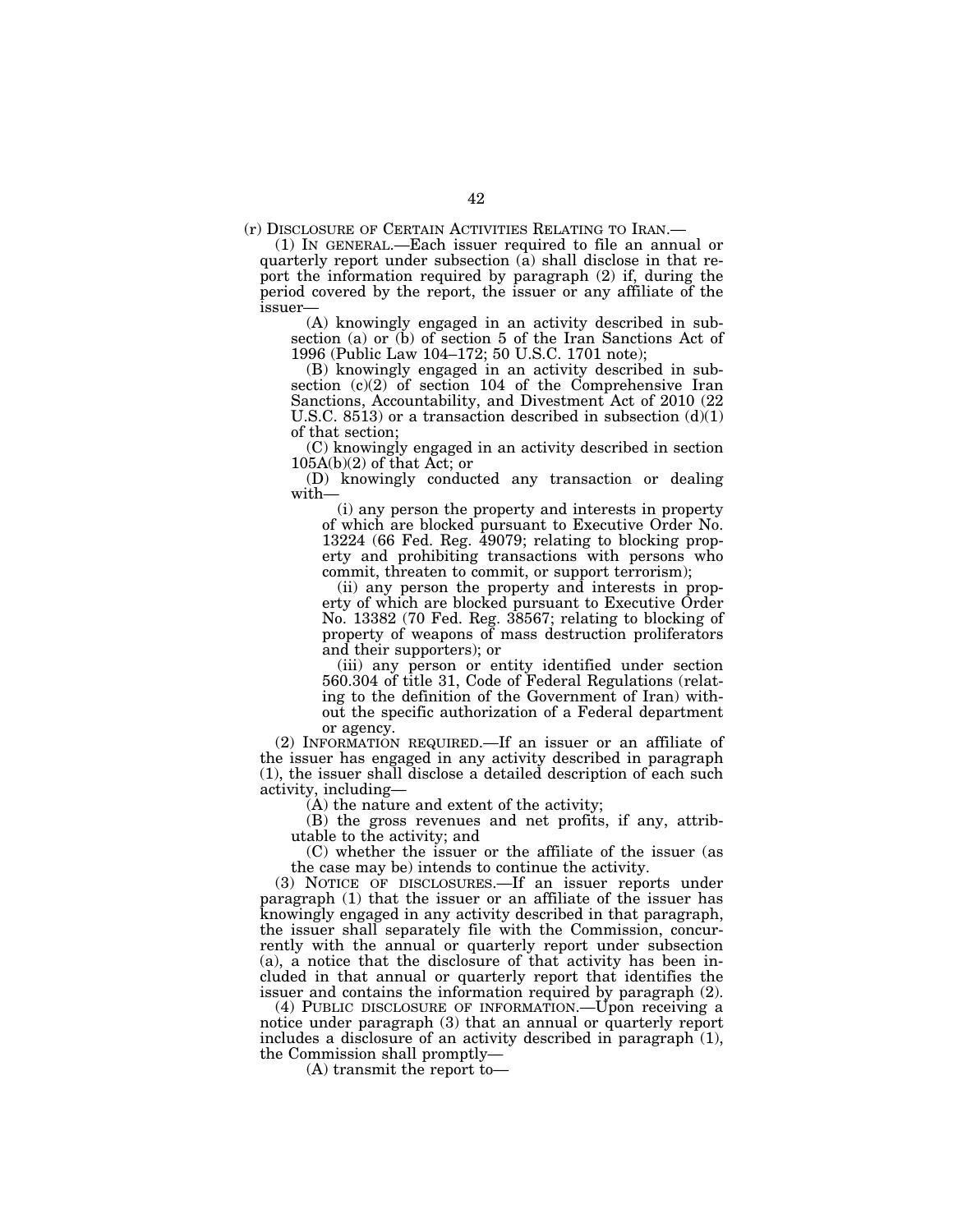(i) the President;

(ii) the Committee on Foreign Affairs and the Committee on Financial Services of the House of Representatives; and

(iii) the Committee on Foreign Relations and the Committee on Banking, Housing, and Urban Affairs of the Senate; and

(B) make the information provided in the disclosure and the notice available to the public by posting the information on the Internet website of the Commission.

(5) INVESTIGATIONS.—Upon receiving a report under paragraph (4) that includes a disclosure of an activity described in paragraph (1) (other than an activity described in subparagraph (D)(iii) of that paragraph), the President shall—

(A) initiate an investigation into the possible imposition of sanctions under the Iran Sanctions Act of 1996 (Public Law 104–172; 50 U.S.C. 1701 note), section 104 or 105A of the Comprehensive Iran Sanctions, Accountability, and Divestment Act of 2010, an Executive order specified in clause (i) or (ii) of paragraph (1)(D), or any other provision of law relating to the imposition of sanctions with respect to Iran, as applicable; and

(B) not later than 180 days after initiating such an investigation, make a determination with respect to whether sanctions should be imposed with respect to the issuer or the affiliate of the issuer (as the case may be).

(6) SUNSET.—The provisions of this subsection shall terminate on the date that is 30 days after the date on which the President makes the certification described in section 401(a) of the Comprehensive Iran Sanctions, Accountability, and Divestment Act of 2010 (22 U.S.C. 8551(a)).

*(s) DISCLOSURES RELATING TO CLIMATE CHANGE.—* 

*(1) DEFINITIONS.—In this subsection—* 

*(A) the term ''appropriate climate principals'' means—* 

*(i) the Administrator of the Environmental Protection Agency;* 

*(ii) the Secretary of Energy;* 

*(iii) the Administrator of the National Oceanic and Atmospheric Administration;* 

*(iv) the Director of the Office of Management and Budget; and* 

*(v) the head of any other Federal agency determined appropriate by the Commission;* 

*(B) the term ''climate change'' means a change of climate that is—* 

*(i) attributed directly or indirectly to human activity that alters the composition of the global atmosphere; and* 

*(ii) in addition to natural climate variability observed over comparable time periods;* 

*(C) the term ''covered issuer'' means an issuer that is required to file an annual report under subsection (a) or section 15(d);* 

*(D) the term ''physical risks'' means financial risks to long-lived fixed assets, locations, operations, or value*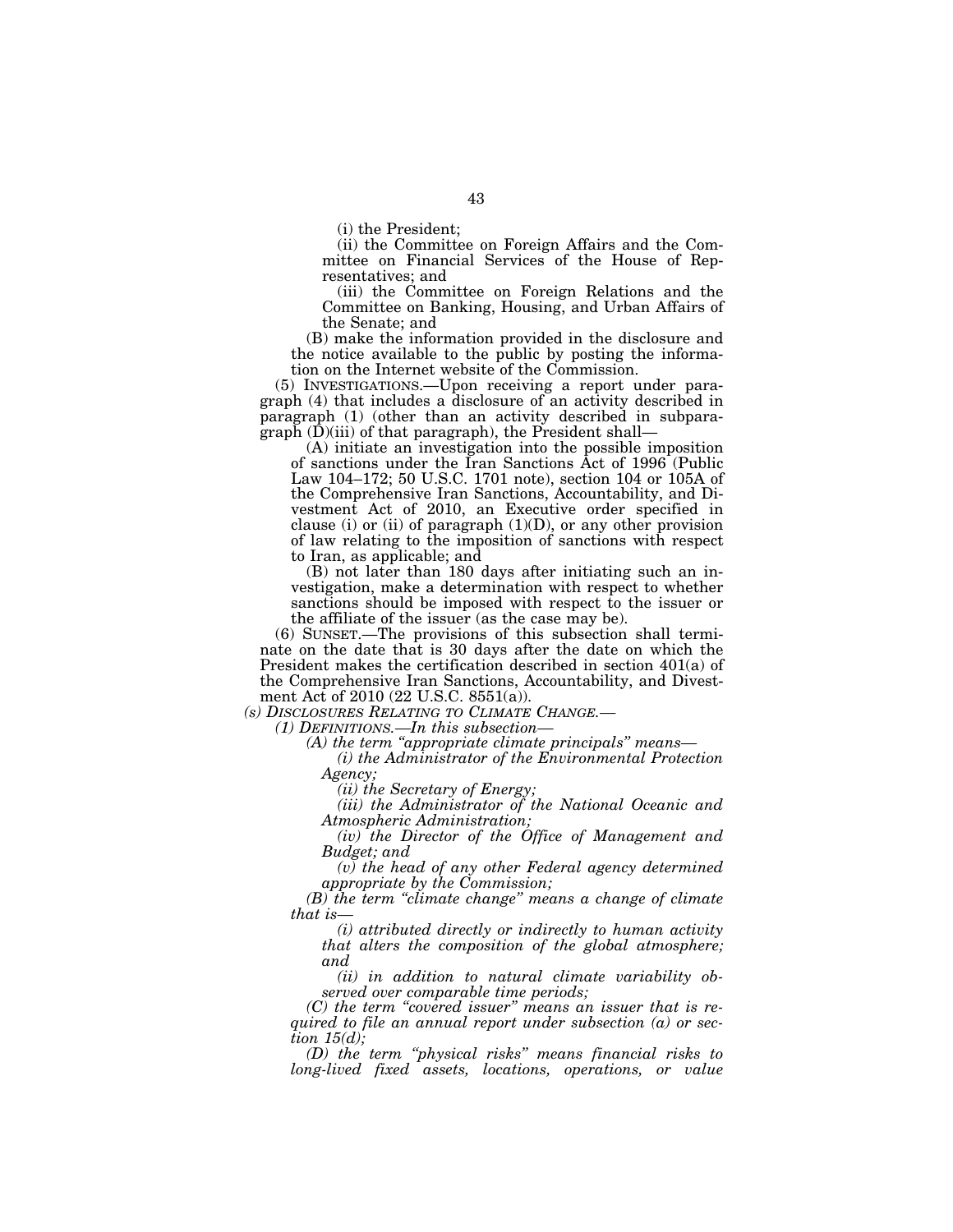*chains that result from exposure to physical climate-related effects, including—* 

*(i) increased average global temperatures and increased frequency of temperature extremes;* 

*(ii) increased severity and frequency of extreme weather events;* 

*(iii) increased flooding;* 

*(iv) sea level rise;* 

*(v) ocean acidification;* 

*(vi) increased frequency of wildfires;* 

*(vii) decreased arability of farmland;* 

*(viii) decreased availability of fresh water; and* 

*(ix) any other financial risks to long-lived fixed assets, locations, operations, or value chains determined appropriate by the Commission, in consultation with appropriate climate principals;* 

*(E) the term ''transition risks'' means financial risks that are attributable to climate change mitigation and adaptation, including efforts to reduce greenhouse gas emissions and strengthen resilience to the impacts of climate change, including—* 

*(i) costs relating to—* 

*(I) international treaties and agreements;* 

*(II) Federal, State, and local policy;* 

*(III) new technologies;* 

*(IV) changing markets;* 

*(V) reputational impacts relevant to changing consumer behavior; and* 

*(VI) litigation; and* 

*(ii) assets that may lose value or become stranded due to any of the costs described in subclauses (I) through (VI) of clause (i).* 

*(2) DISCLOSURE.—Each covered issuer, in any annual report filed by the covered issuer under subsection (a) or section 15(d), shall, in accordance with any rules issued by the Commission pursuant to the Climate Risk Disclosure Act of 2019, include in each such report information regarding—* 

*(A) the identification of, the evaluation of potential financial impacts of, and any risk-management strategies relating to—* 

*(i) physical risks posed to the covered issuer by climate change; and* 

*(ii) transition risks posed to the covered issuer by climate change;* 

*(B) a description of any established corporate governance processes and structures to identify, assess, and manage climate-related risks;* 

*(C) a description of specific actions that the covered issuer is taking to mitigate identified risks;* 

*(D) a description of the resilience of any strategy the covered issuer has for addressing climate risks when differing climate scenarios are taken into consideration; and* 

*(E) a description of how climate risk is incorporated into the overall risk management strategy of the covered issuer.*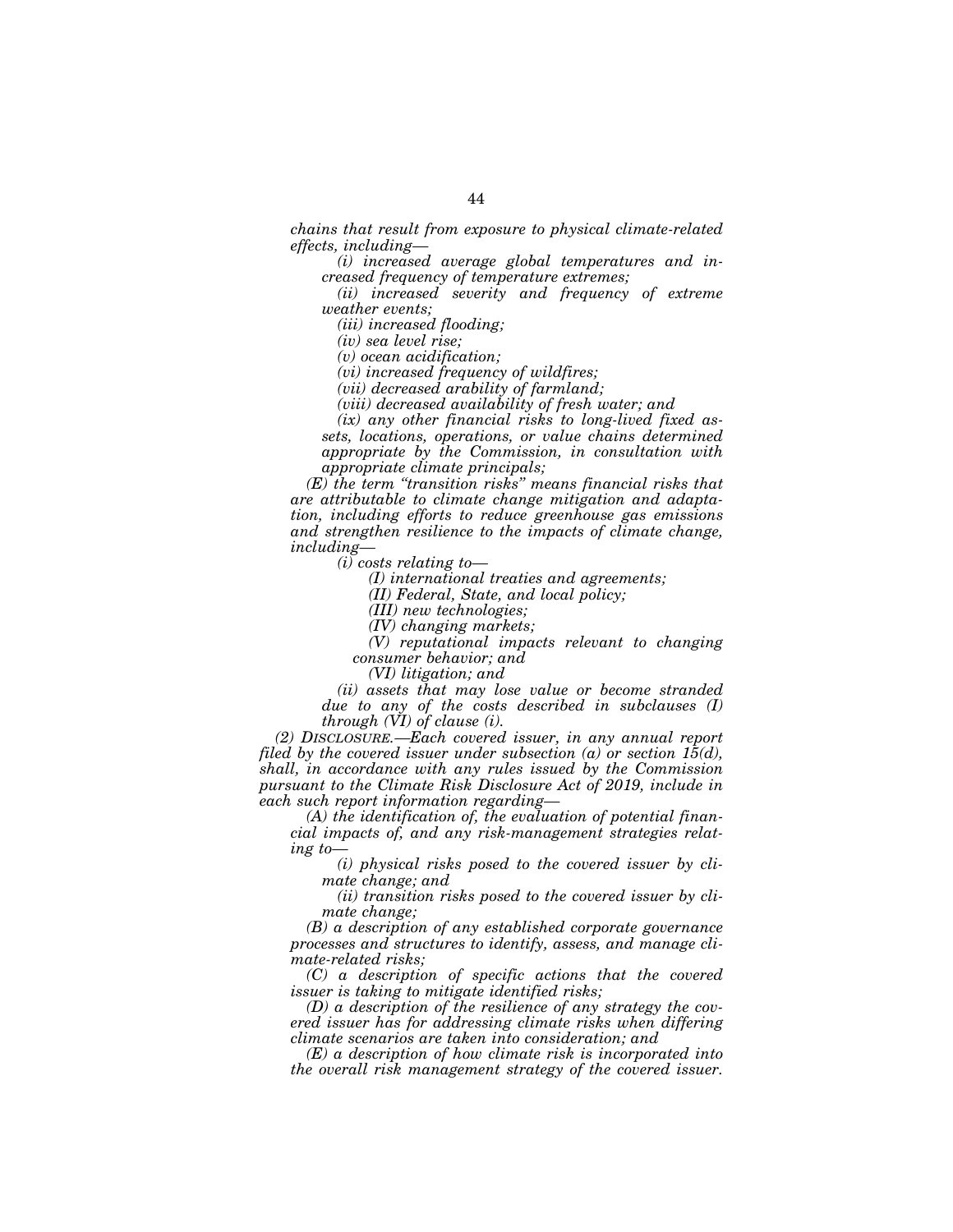*(3) RULE OF CONSTRUCTION.—Nothing in paragraph (2) may be construed as precluding a covered issuer from including, in an annual report submitted under subsection (a) or section 15(d), any information not explicitly referenced in such paragraph.* 

\* \* \* \* \* \* \*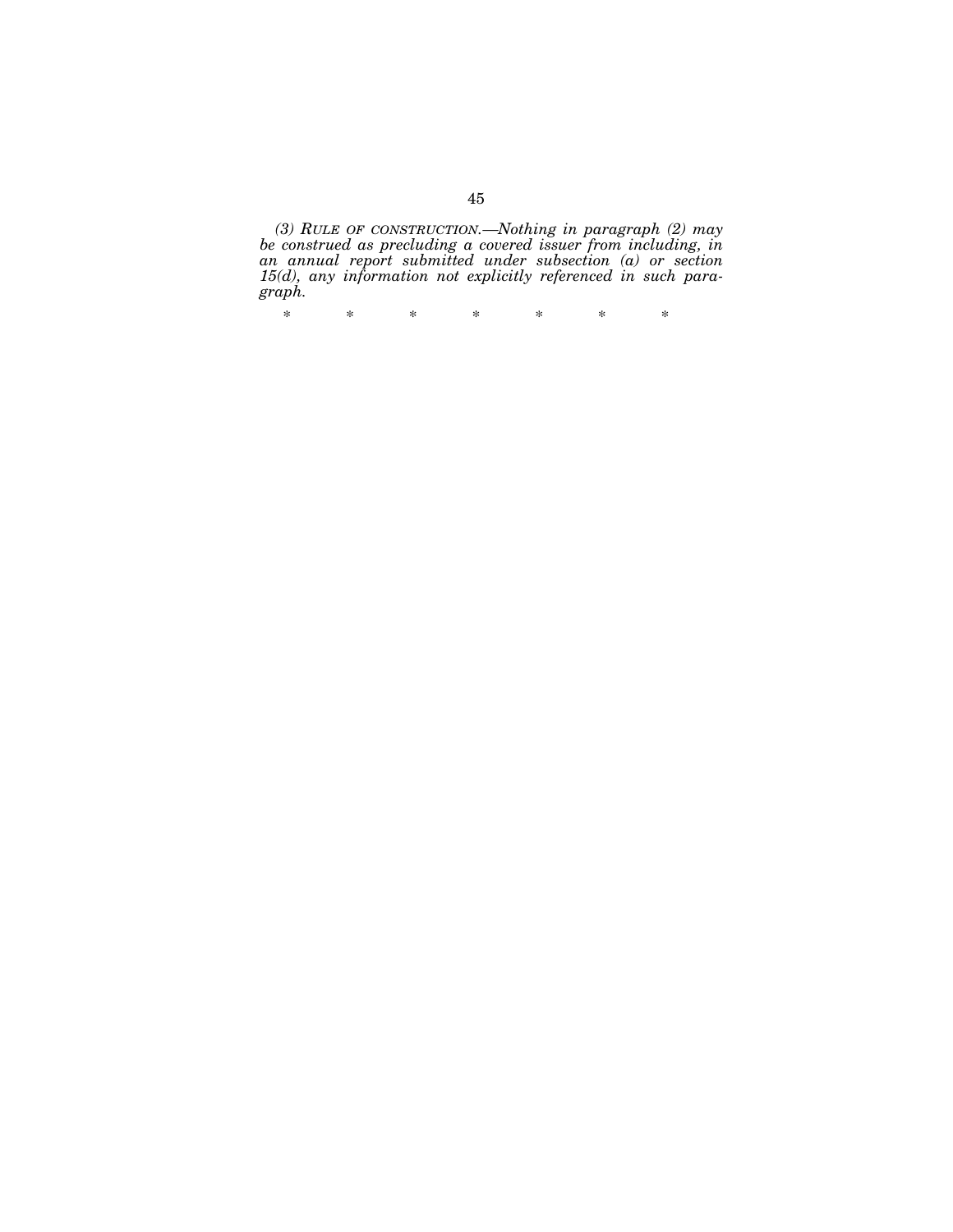# MINORITY VIEWS

Committee Republicans believe H.R. 3623, the *Climate Risk Disclosure Act of 2019,* is yet another unnecessary mandatory disclosure on public companies. Such mandatory disclosure would increase the cost of compliance for public companies, thereby discouraging private companies from going public—and encouraging public companies to go private. As with many similar regulations the Democrats are proposing, and have proposed in the past, the additional cost of complying with H.R. 3623 will be relatively more burdensome to smaller companies that can least afford the increased cost of doing business.

Among other requirements, H.R. 3623 would require public companies to disclose in each annual report information relating to financial and business risks posed by climate change. The bill would also require the Securities and Exchange Commission (SEC)—in consultation with other relevant federal agencies and climate principals as outlined in the bill—to establish, through a rulemaking, climate-related risk disclosure metrics and guidance for reporting.

Public companies are already required by law to file annual reports with the SEC to publicly disclose company information that investors would find relevant, or material, to making investment decisions.1 To that end, there is already a disclosure requirement as it relates to a company's risk exposure, material financial data, and an analysis performed by management on the company's financial condition.2 Instead of staying true to the fundamental securities principle of materiality, H.R. 3623 imposes an expensive federal mandate on all public companies—whether or not fossil fuel or greenhouse gases are material to those companies. At a minimum, this will lead to increased disclosure overload for some investors and at worst could lead to investor confusion.

Further, with regard to this rulemaking, the Democrats fail to appreciate that the SEC does not have expertise in environmental, climate change, or energy issues. Thus, the SEC is not the appropriate entity for determining reporting metrics and industry standards for these disclosures. Moreover, it is not likely that everyday investors would find the disclosures required under H.R. 3623 useful. Instead, investors would find the vast amount of information reported, and the highly technical language, extremely cumbersome and confusing. As SEC Division of Corporation Finance Director Bill Hinman stated, "[s]ubstituting regulatory prescriptions for market-driven solutions, especially while those solutions are evolv-

<sup>1</sup>*See* 15 U.S.C. § 78m(a). 2SEC, Form 10–K, General Instructions, *available at* https://www.sec.gov/about/forms/form10 k.pdf.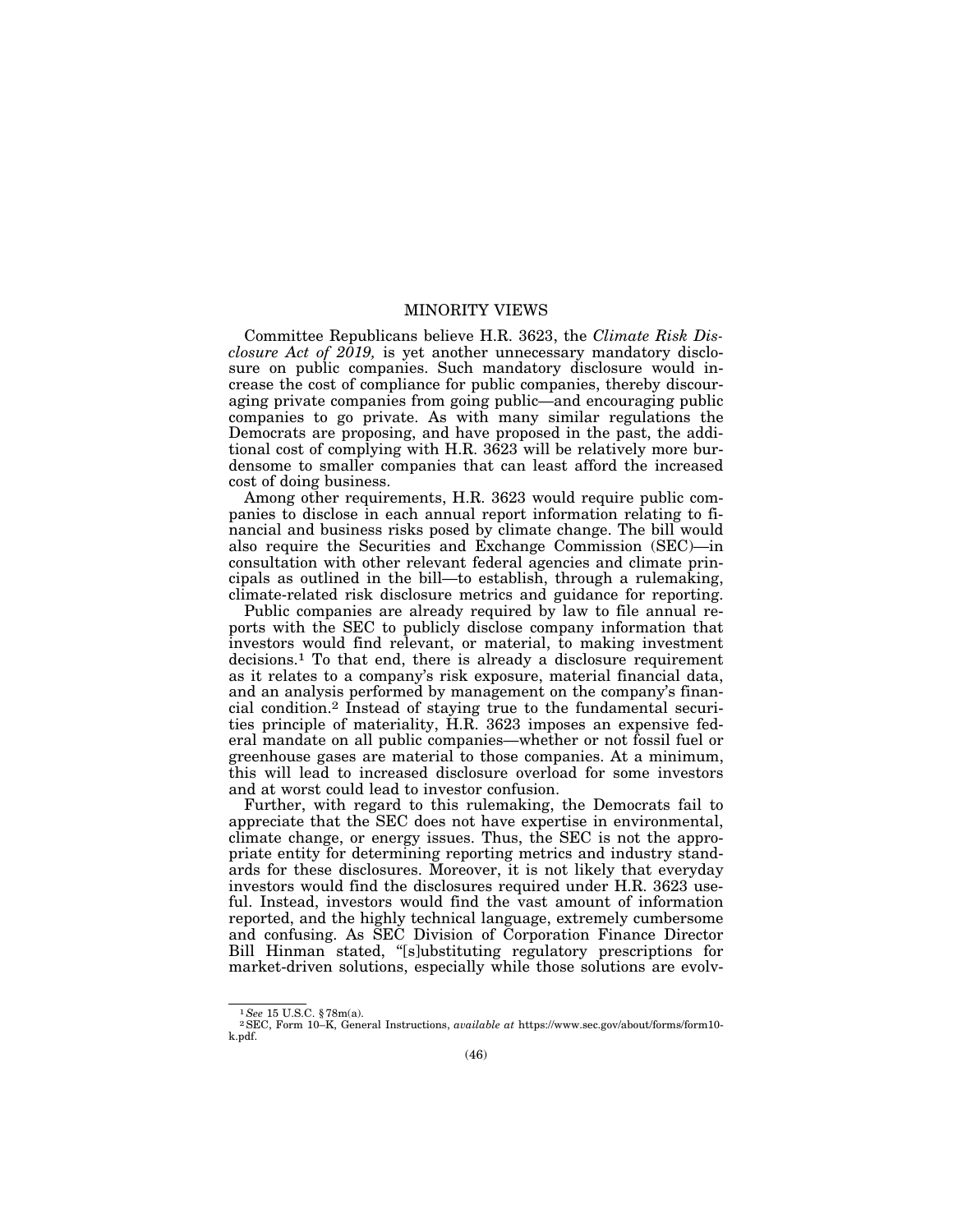ing . . . is something [the SEC] need[s] to manage with utmost care.'' 3

Committee Republicans believe efforts aimed at encouraging environmental or climate-related disclosures for public companies should be left to experts within those industries and shareholders. For example, in 2017 the Edison Electric Institute (EEI) developed a voluntary ESG/sustainability disclosure template for its member companies with the goal of providing the financial sector with more standardized and consistent ESG/sustainability data and information. EEI's efforts have shown substantial promise, as nearly half of its members chose to participate in the pilot phase of the reporting template after its launch in 2017. This bottom-up approach is more likely to provide useful disclosures to investors than the topdown approach that the Democrats propose with H.R. 3623.

Finally, in addition to the increased cost associated with the mandated disclosure, Committee Republicans believe H.R. 3623 is intended to provide disclosures that can be used to name and shame companies in disfavored industries, as has been the case with a number of other mandatory disclosure bills. This is evidenced in part by statements of Senator Elizabeth Warren, who in introducing a companion bill in the Senate said that she was ''reintroducing the Climate Risk Disclosure Act to give investors, and the American public, the power to hold corporations accountable for their role in the climate crisis."<sup>4</sup> That approach to the federal securities laws, and H.R. 3623, would make being a public company in the United States less appealing and ultimately will harm American investors.

Committee Republicans believe science, data, and free markets should drive society's response to climate change and investors should reward good actors. Addressing climate change is a global challenge that can be best addressed through global innovation and market-oriented solutions instead of governmental mandates driven by partisan ideology that will be detrimental to the U.S. economy and everyday American investors.

For these reasons, Committee Republicans oppose H.R. 3623.

DAVID KUSTOFF. BARRY LOUDERMILK. WILLIAM R. TIMMONS, IV. SCOTT R. TIPTON. ROGER WILLIAMS. J. FRENCH HILL. JOHN W. ROSE. ANTHONY GONZALEZ. FRANK D. LUCAS. STEVE STIVERS. BLAINE LUETKEMEYER. PATRICK MCHENRY.

<sup>3</sup>See William Hinman, *Applying a Principles-Based Approach to Disclosing Complex, Uncer-tain and Evolving Risks,* U.S. Sec. & Exch. Comm'n (Mar. 15, 2019), *available at* https://

www.sec.gov/news/speech/hinman-applying-principlesbased-approach-disclosure-031519.<br>4 See Senator Elizabeth Warren, "Senator Warren, Representative Casten Lead Colleagues In-<br>10 troducing a Bill to Require Every Public Com 2019), *available at* https://www.warren.senate.gov/newsroom/press-releases/senator-warren-representative-casten-lead-colleagues-introducing-a-bill-to-require-every-public-company-to-discloseclimate-related-risks.